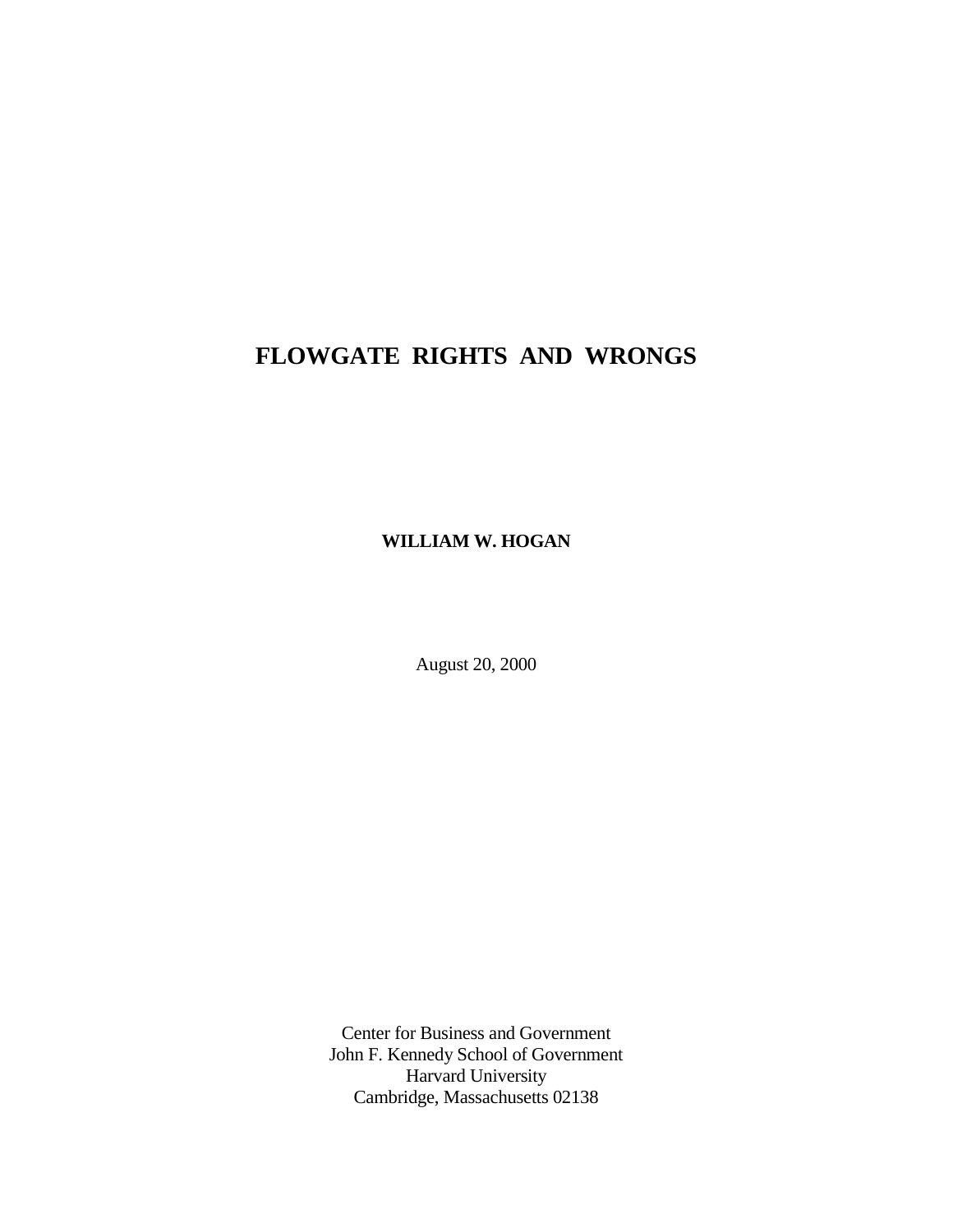# **CONTENTS**

| <b>Conducting Decentralized Commercial Forward Markets for Flowgate Rights in</b> |  |
|-----------------------------------------------------------------------------------|--|
| <b>Concert with LMP-Based Real-Time Markets for Balancing and Congestion</b>      |  |
|                                                                                   |  |
|                                                                                   |  |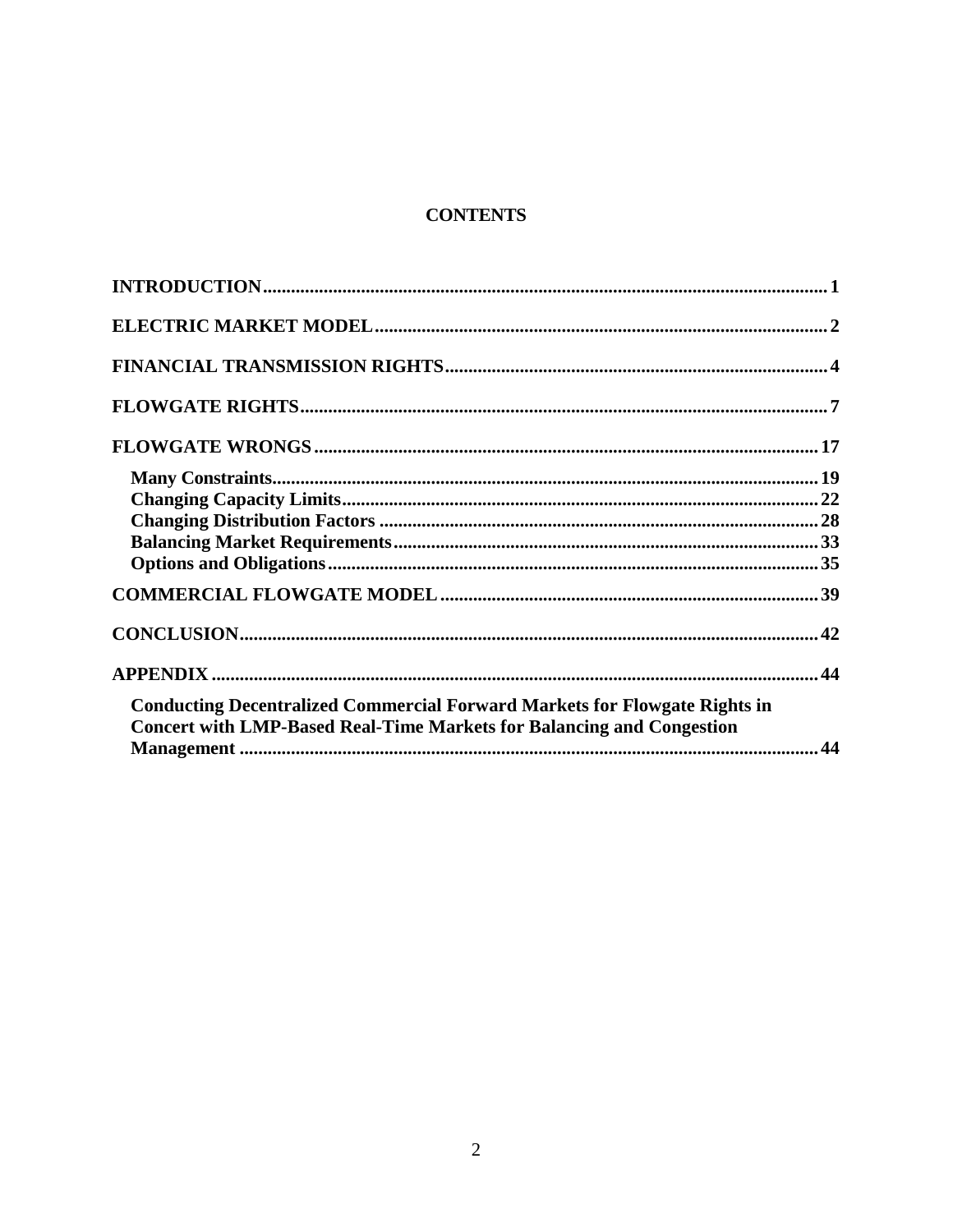#### **FLOWGATE RIGHTS AND WRONGS**

William W. Hogan $<sup>1</sup>$ </sup> August 20, 2000

There have been many attempts to define transmission rights in terms of the flows over individual lines. The flowgate model is one approach offered as an alternative to efficient pricing in a coordinated dispatch with point-topoint financial transmission rights. An examination of the assumptions of flowgate rights identifies a number of flowgate wrongs. To the extent that the wrongs are minor, there should be no significant market failure and the commercial market participants could innovate to capture the benefits of flowgate rights. To the extent the wrongs are significant, the system operator should avoid modifying its basic design to accommodate and socialize the costs of the errors.

#### **INTRODUCTION**

The Federal Energy Regulatory Commission (FERC) outlined a number of responsibilities in its order on the design of Regional Transmission Organizations (RTO).<sup>2</sup> Among other things, the RTOs must provide access to a real-time electricity balancing market and market mechanisms for managing transmission congestion. Inevitably, these two functions interact with each other to a degree that one cannot be designed or operated without some view of how the other would operate. A working integrated market for balancing and congestion is available in the form illustrated by the market design built on locational marginal pricing and financial transmission rights.<sup>3</sup>

3

<sup>&</sup>lt;sup>1</sup> William W. Hogan is the Lucius N. Littauer Professor of Public Policy and Administration, John F. Kennedy School of Government, Harvard University and a Director of the Law and Economics Consulting Group in Navigant Consulting, Inc. This is a slightly revised version of the paper presented at the MEET Conference, Stanford, CA, August 19, 2000. This paper draws on work for the Harvard Electricity Policy Group and the Harvard-Japan Project on Energy and the Environment. Helpful comments were provide by Mike Cadwalader, John Chandley, Scott Harvey, Mike Kormos, Steve Naumann, Andy Ott, Susan Pope, and Larry Ruff. The author is or has been a consultant on electric market reform and transmission issues for American National Power, Brazil Power Exchange Administrator (ASMAE), British National Grid Company, Calpine Corporation, Commonwealth Edison Company, Detroit Edison Company, Duquesne Light Company, Electricity Corporation of New Zealand, GPU Inc. (and the Supporting Companies of PJM), GPU PowerNet Pty Ltd., National Independent Energy Producers, New England Independent System Operator, New England Power Company, New York Independent System Operator, New York Power Pool, New York Utilities Collaborative, Niagara Mohawk Corporation, PJM Office of Interconnection, San Diego Gas & Electric Corporation, Southwest Power Pool, Sempra Energy, TransÉnergie, Transpower of New Zealand, Westbrook Power, Williams Energy Group, and Wisconsin Electric Power Company. The views presented here are not necessarily attributable to any of those mentioned, and any remaining errors are solely the responsibility of the author. (Related papers can be found on the web at http://ksgwww.harvard.edu/people/whogan).

<sup>&</sup>lt;sup>2</sup> Federal Energy Regulatory Commission, "Regional Transmission Organizations," Order No. 2000, Docket No. RM99-2-000, Washington DC, December 20, 1999.

For a further discussion, see William W. Hogan, "Regional Transmission Organizations: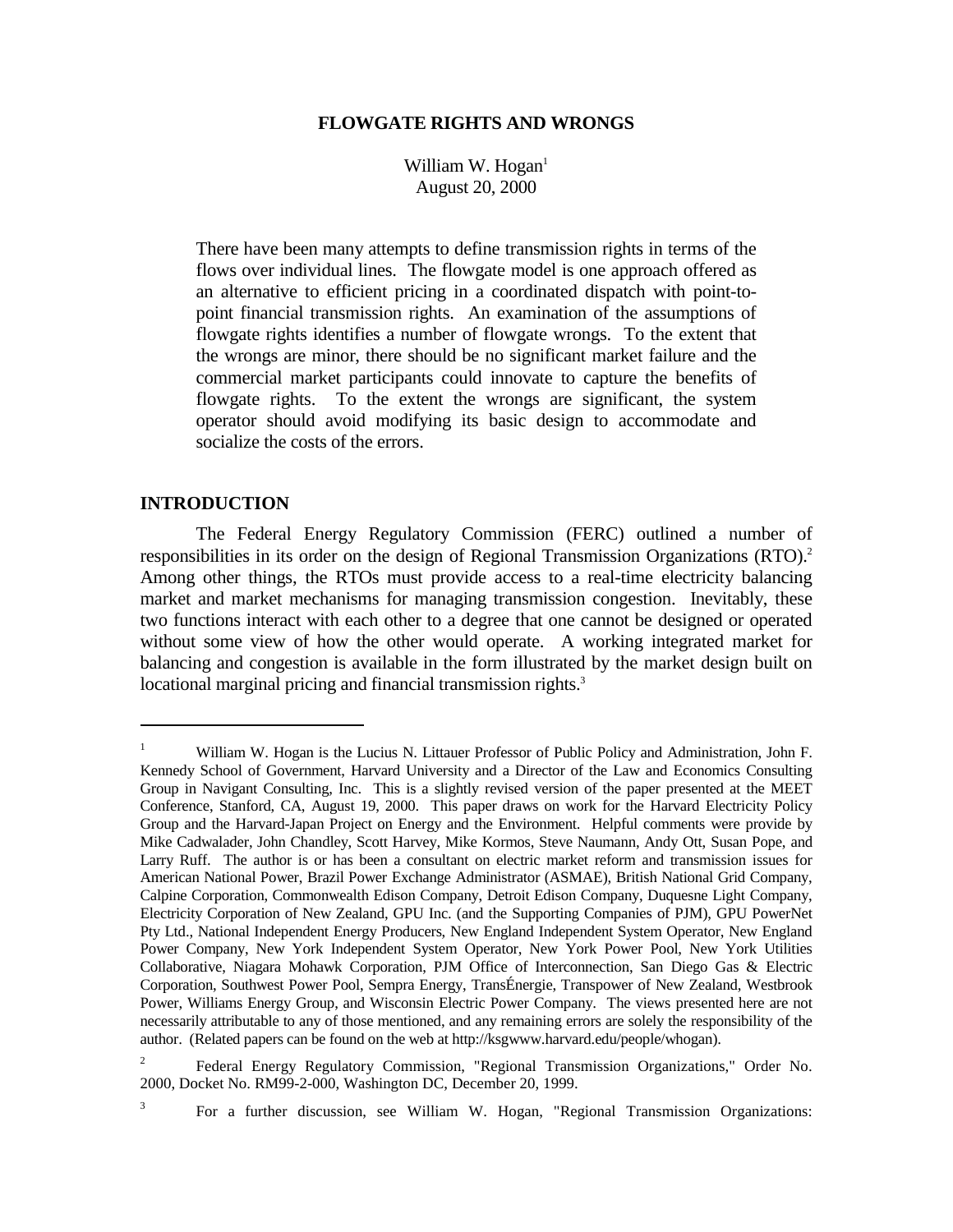The locational pricing and financial transmission rights model integrates spot market electricity prices with a point-to-point definition of transmission rights, avoiding the requirement for explicit definition of transmission rights in terms of the flows on the network. Alternative approaches to congestion management, and even electricity balancing, have been suggested that define transmission rights explicitly, to one degree or another, in terms of the actual flows in the network. Intuitively appealing, these flow or link-based methods seem like a natural way to assign property rights in the transmission network. However, experience with the contract path model, the original such link-based method, has demonstrated that some commercial simplifications of the complex network interactions can be too simple to work in the context of a competitive electricity market.<sup>4</sup>

The migration of the flow-based transmission rights concept has moved from the contract-path model, to the zone-to-zone contract path model, through to various incarnations in the so-called flowgate model proposed in several venues and for different purposes. A distinctive characteristic of the flowgate models is the common recognition that power will flow over multiple parallel paths and transmission rights are defined accordingly. However, questions remain as to how these rights would relate to or affect use of the grid, and how they would interact with an efficient balancing market. The purpose here is to discuss these interactions and the effect of the assumptions and simplifications of a version of the flowgate rights approach. This suggests a view of what could or should be done by the RTO and what could and should be left to the commercial market.

An overview of a common electricity market model provides a framework for reviewing the locational marginal pricing and financial transmission rights approach. The same framework highlights key simplifying assumptions in a generic description of the flowgate rights. An analysis of these assumptions identifies a number of flowgate wrongs. To the extent that the wrongs are minor, then there should be no significant market failure and the commercial market participants could innovate to capture the benefits of flowgate rights. To the extent the wrongs are significant, the RTO should avoid modifying its basic design to accommodate and socialize the costs of the errors. Either way, the RTO would adopt the locational marginal pricing and financial transmission rights approach. This would allow for a straightforward integration of competitive commercial services providing the services promised in the flowgate design.

#### **ELECTRIC MARKET MODEL**

 $\overline{a}$ 

For the sake of this discussion, the basic market model can be reduced to a few key elements. It is convenient to begin with a market equilibrium that is equivalent to an economic dispatch formulation with full optimization. For this purpose, we define a model of the power system and a bid-based, security-constrained, economic dispatch.

Millennium Order on Designing Market Institutions for Electric Network Systems," Center for Business and Government, Harvard University, May 2000.

<sup>4</sup> For another example, see the paper with the clever title, S. Stoft, "Transmisison Rights and Wrongs," Electricity Journal, Vol. 10, No. 8, October 1997, pp. 91-95.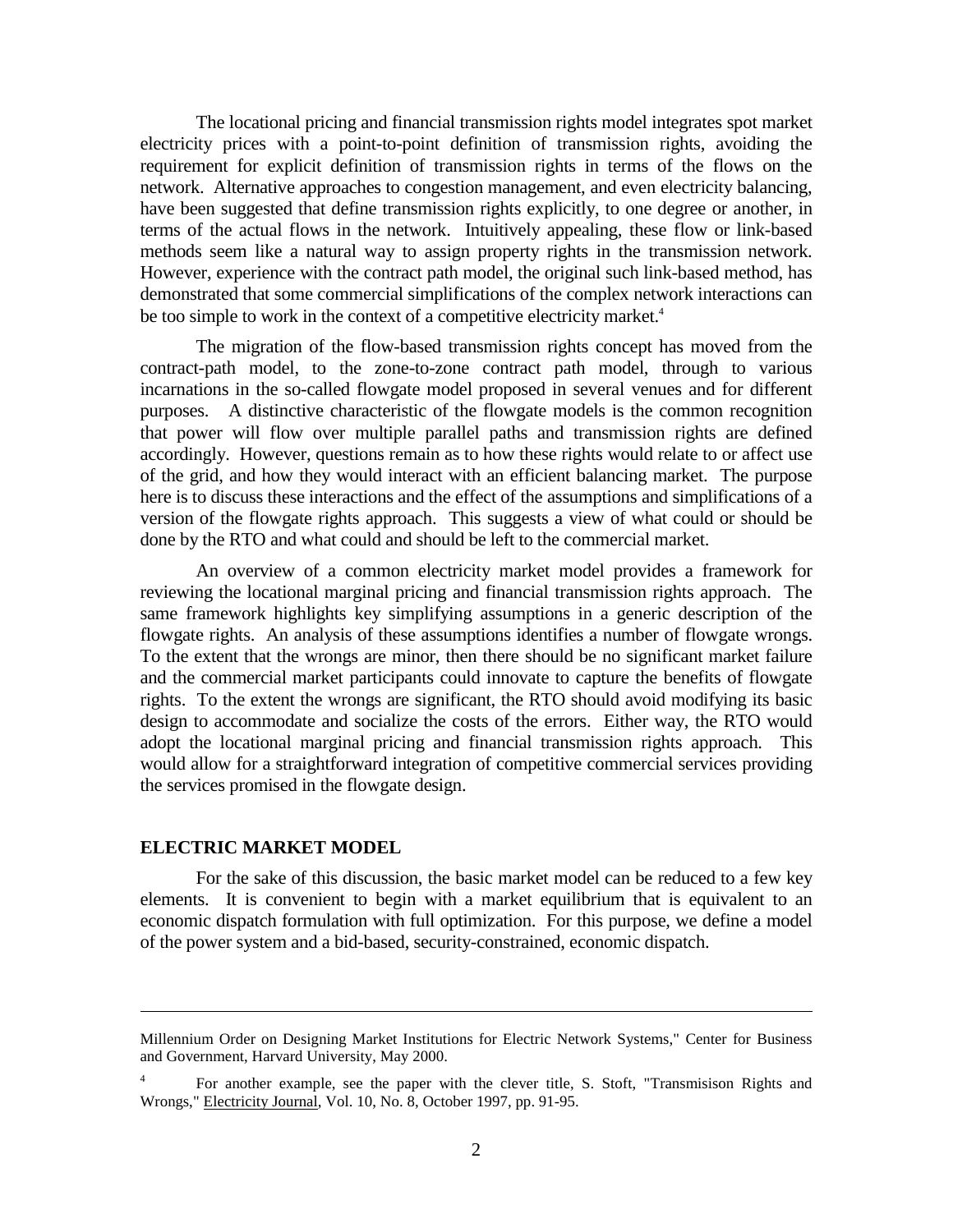| g              | the vector of real power generation at the buses,                                                         |  |  |  |  |  |  |  |
|----------------|-----------------------------------------------------------------------------------------------------------|--|--|--|--|--|--|--|
| $\overline{d}$ | the vector of real power loads at the buses,                                                              |  |  |  |  |  |  |  |
| $\mathcal{V}$  | the vector of net loads at the buses, equal to demand minus<br>generation at each bus, $y=d-g$ ,          |  |  |  |  |  |  |  |
| $\mathcal{X}$  | the vector of transmission variables such as transformer<br>settings, reactive power inputs and voltages, |  |  |  |  |  |  |  |
| B(d)           | the bid-based benefit function for loads,                                                                 |  |  |  |  |  |  |  |
| C(g)           | the bid-based cost function for generation,                                                               |  |  |  |  |  |  |  |
| K(x, y)        | the vector of constraints in the transmission grid.                                                       |  |  |  |  |  |  |  |

The corresponding bid-based, security-constrained, economic dispatch problem can be defined as:

$$
Maxd,g,x,y B(d) - C(g)
$$
  
subject to  

$$
d - g = y
$$
  

$$
K(x, y) \le 0.
$$
 (1)

To focus the later discussion, the system balance conditions and transmission limits all are subsumed under the set of system constraints here represented in terms of the net loads and transmission variables. In principle, the set of constraints includes all possible contingency limitations recognized by the system operator. Hence, there could be a very large number of elements in the vector of constraints summarized in  $K(x, y)$ . For clarity, the constraints are expressed in terms of net loads, but there could be circumstances in which load and generation have different effects, but that is not central to the issues here.

The treatment of the transmission variables in  $x$  as under the control of the system operator simplifies the discussion and provides a reasonable representation of the current markets. In particular, transmission customers are not charged the marginal opportunity costs for reactive power and such costs are treated separately as in an uplift payment. Further, it may be that changing market conditions affect the degree to which the system operator can adjust reactive power loads and other transmission variables, which would affect the definition of the real power constraints.

A more elaborate formulation would unpack the details of the cost and benefit functions to recognize individual units, output capacity constraints, and so on. However, to focus attention on the transmission issues, these generation and load representations are summarized under continuously differentiable system benefit and cost functions. As long as we remember that these are system definitions (as opposed to the marginal cost of each individual plant) the basic arguments apply.

Let: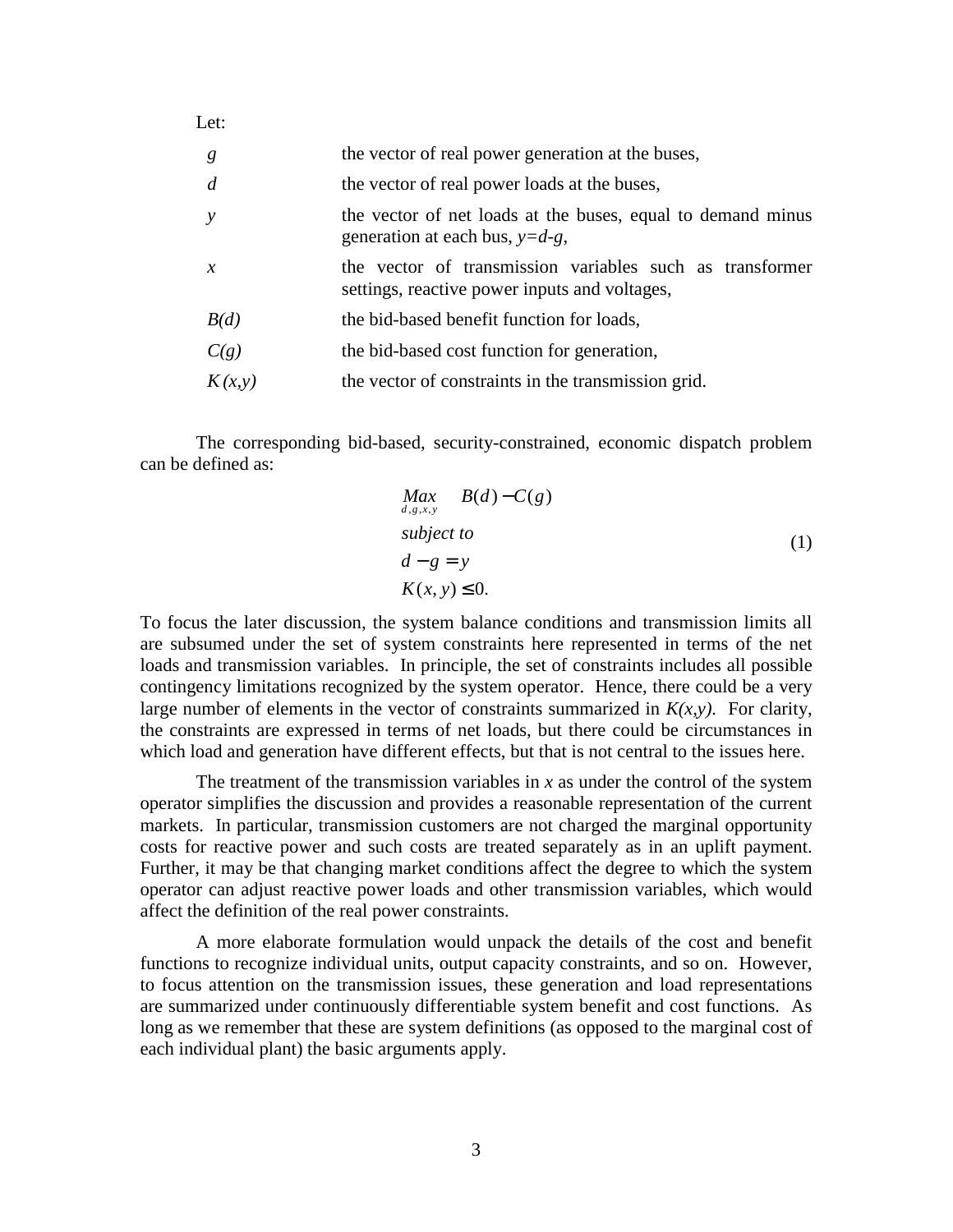Under the usual assumptions about the existence of a solution  $(x^*, y^*, d^*, g^*)$ , the necessary conditions for optimality indicate that the shadow price vector *p* for the net load equations defines the locational marginal prices (LMP) at the buses and we have:

$$
p = \nabla B(d^*) = \nabla C(g^*).
$$
 (2)

In other words, the locational price is equal to the marginal benefit to the loads, which is in turn equal to the marginal cost of system generation. Furthermore, if we define  $\mu$  as the shadow price for the transmission constraints, then we see that this vector of locational prices is related to the Jacobian of the transmission constraints according to:

$$
p = \nabla K_y^t(x^*, y^*)\mu. \tag{3}
$$

The matrix  $\nabla K_y(x^*,y^*)$  is composed of the transpose of the gradients of the individual transmission constraints with respect to changes in the real power net loads. The main elements of this matrix are sometimes referred to as the "distribution" or "shift" factors, meaning the change in the constraint induced by an increment of net load at a bus with the corresponding balanced decrement of net load at a reference bus. These shift factors are essentially the same as the power transfer distribution factors (PTDF) or the PTDFs can be constructed from the shift factors. Hence, the LMP price vector  $p$  is a linear combination of the distribution factors times the constraint multipliers or shadow prices, all evaluated at the optimal dispatch solution.

A corresponding definition of a competitive electricity market equilibrium would have the loads and generators acting as price takers who face *p* and maximize their own benefits and profits to obtain  $y^* = d^* - g^*$ . The corresponding definition of the problem for the transmission provider would be that given the prices in  $p$ , the equilibrium solution  $y^*$ is also a solution for the transmission problem:

$$
\begin{array}{ll}\nMax & p^t y \\
subject to & \\
K(x, y) \le 0.\n\end{array} \tag{4}
$$

With a well-behaved problem, the general formulations of economic dispatch and market equilibrium are equivalent. And if the problem is not behaved well enough so that there is such a competitive market equilibrium, then the difficulties would go beyond those discussed here.

#### **FINANCIAL TRANSMISSION RIGHTS**

The basic locational marginal price model with some form of financial transmission rights builds on the structure of this economic model of the electricity system as summarized in (1) through (4). The details can be more elaborate, but the essential ingredients are generally the same.

First, there is the spot market that provides balancing services. Market participants provide either schedules between locations, bids to buy and sell power at locations, or both. The combination of schedules and bids produces an economic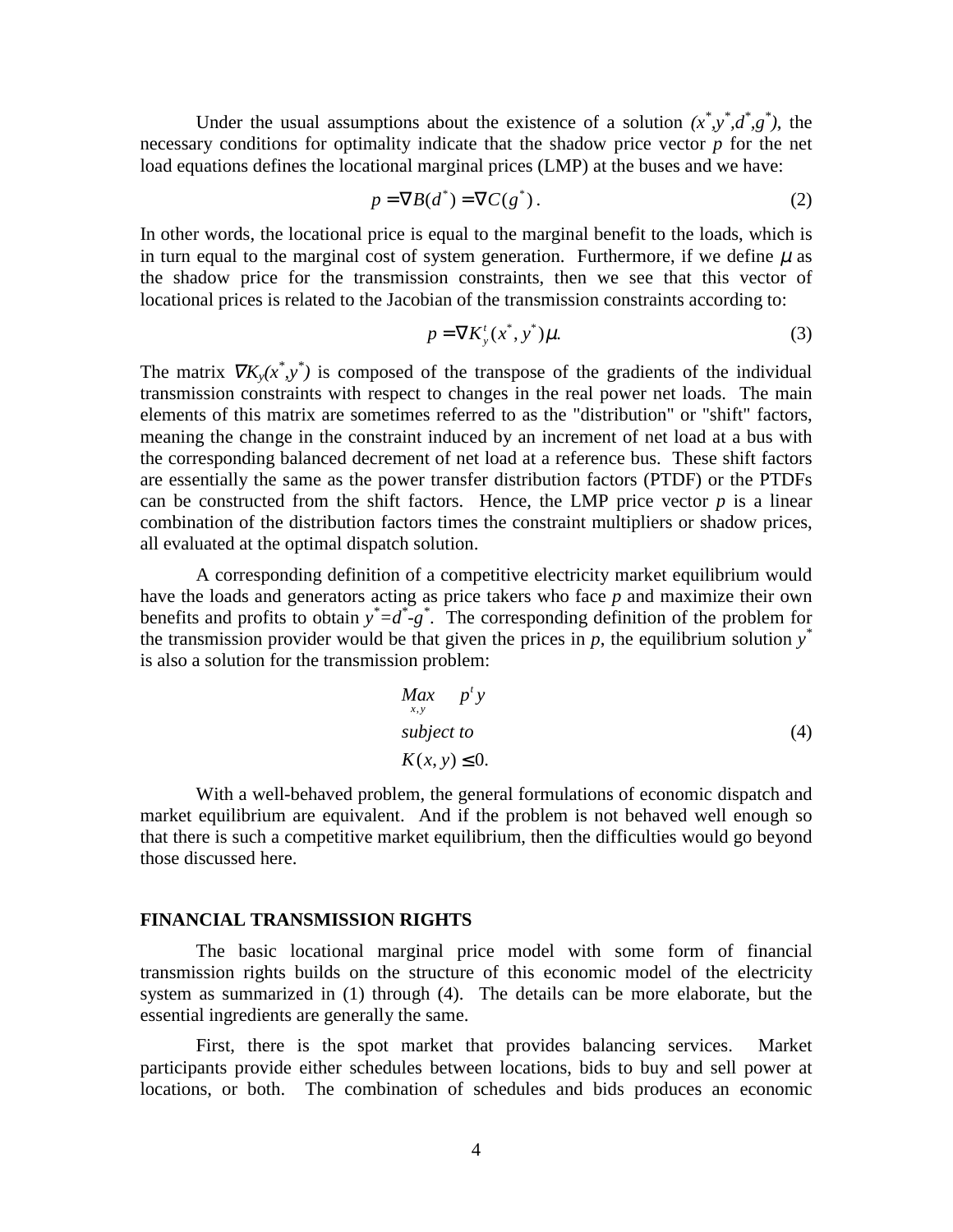(re)dispatch problem of the form of (1). The solution produces a set of inputs and outputs at every location along with the market clearing prices defined in *p*.

Market participants who have chosen to buy and sell through the spot market settle these transactions at the corresponding locational price. Those who have scheduled deliveries between locations pay the opportunity cost of transmission defined as the difference in the locational prices at the entry and exit locations.

The net collection by the transmission operator is  $p^t y^*$ . If no flow is a feasible solution, i.e., there exists some *x* such that  $K(x,0) \le 0$ , then  $p^t y^* \ge 0$ . Any positive difference amounts to the rents collected by the system operator. In general, this includes the rents associated with the difference between marginal and average losses as well as the differences in location prices created by system congestion. To simplify the discussion here, ignore the loss component and interpret the rents as congestion rents.

The financial transmission right (FTR) provides a disbursement of the congestion rents by defining a point-to-point contract to collect the difference in the locational prices.<sup>5</sup> These rights could be options (one-sided) or obligations as in forward contracts (two-sided). To illustrate the case of obligations, suppose that FTR  $t_i$  defines a vector of inputs and outputs, typically between locations. Hence, input of *gi* at bus 1 and output of  $d_i$  at bus 59 would be the vector  $t_i = (-g_i, 0, 0, \ldots, d_i, 0, \ldots)^t$ . Then the FTR right pays the holder  $p^t i_i = p_{59} d_i \cdot p_1 g_i$ . As usually applied, this is a balanced right, in the sense that  $d_i = g_i$ . However, there is no reason in principle why individual FTRs need to be balanced as long as there is an aggregate balance. The FTR is point-to-point in the sense that there need be no direct line between buses 1 and 59. In the case of a bilateral schedule to deliver *g* MW of power between bus 1 and 59, the transmission charge would be  $p_{59}g - p_1g$ . Hence, an FTR for *g* MW between the two locations would provide an exact hedge against the differential in prices. There would be no need to define or be concerned with the path the power takes through the network as all the network interactions would be internalized in the prices.

Suppose that the vector  $t = \sum t_i$  defines the aggregate set of transmission FTRs defined as obligations. Then if there is an x such that  $K(x,t) \le 0$ , the elements in the set of FTRs are simultaneously feasible. For any set of simultaneously feasible FTRs and any competitive market equilibrium as defined above, we always have  $p^t y^* \geq p^t t$ . Hence, the congestion rents collected in the actual dispatch are always sufficient to pay out the compensation for the FTRs. This is referred to as "revenue adequacy." In general, there may be excess revenue and there will be a portion of the congestion rental that is disbursed in a number of ways, such as to reduce transmission access charges.

The FTRs provide long-term transmission rights that can be different from the actual dispatch of the system. Although it is impossible to maintain a perfect match of long-term rights and the actual dispatch, it is possible to guarantee the financial payments to the FTR holders as long as the outstanding FTRs continue to pass the simultaneous feasibility test. The initial allocation of FTRs could proceed in a number of ways,

<sup>5</sup> Also known as Fixed Transmission Rights, Transmission Congestion Contracts and Financial Congestion Rights.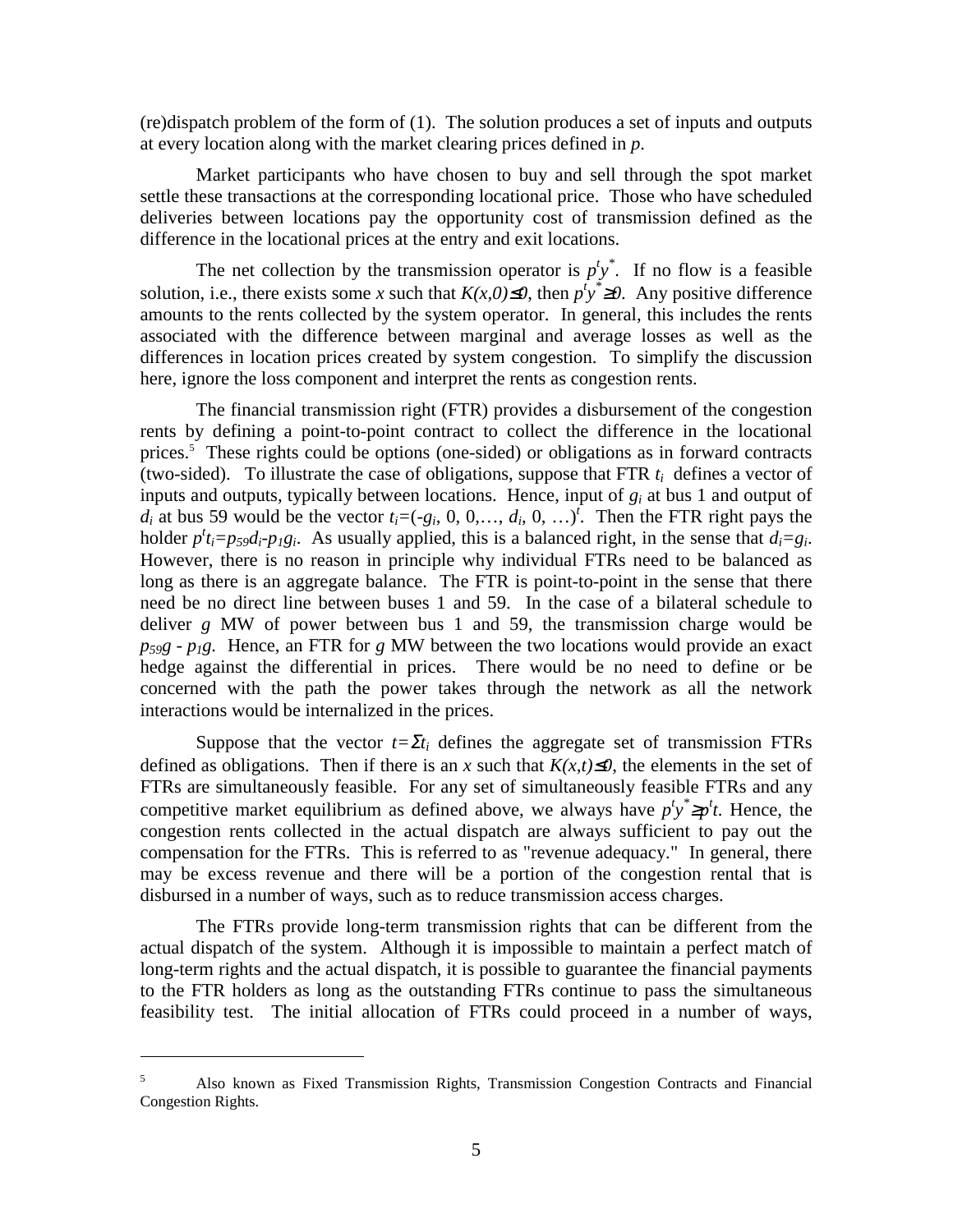including through an auction of the rights conducted by the system operator. Periodic changes and reconfigurations of the rights could be arranged through similar auctions. New FTRs could be created by changing the system configuration, and the old rights could be preserved or sold for something better to maintain simultaneous feasibility. 6

The FTRs allow for decentralized trading of ownership. Within the collection of rights, it is also possible to decompose and separate rights that are defined as obligations. In particular, rights to and from market hubs could be created out of any obligation between points. The single right between A and B is equivalent to two FTRs in the same amount, from A to the hub and from the hub to B. This supports a hub-and-spoke trading model.

The extension of FTRs to include options is possible, in exchange for some additional complications. For an obligation-type FTR, the payment is  $p^t t_i$ . This value could be negative. In this circumstance, the perfect hedge for a bilateral transaction would still obtain because the charge for using the system would also be negative in the same amount. However, there is a strong interest in defining rights not as obligations but as options. The option would define the payment as  $Max(0, p<sup>t</sup>_{i})$ . Hence the holder would be compensated when there was a positive difference but not charged when there is a negative difference.

The complex interactions in the electric network include counterflows where, in effect, one transaction nets out the flows of another. An FTR obligation implies that the flow, or the corresponding payment, will always be available, and this allows for more transactions. By definition, this is not true for the FTR option. In effect, therefore, the single simultaneous feasibility test outlined above would be replaced by a requirement that all possible combinations of options would be feasible. This test is more difficult to conduct, and the resulting aggregate capacity of the grid would be reduced. Furthermore, the options would not decompose into the hub-and-spoke model in the same way as the obligations. An option between A and B is not the same as two options, one from A to the hub and another from the hub to B. Nonetheless, the options may be preferable for market participants. The availability of FTR auctions would produce added flexibility in combination with FTR obligations. In principle, it would be possible to define and use both types of FTRs.<sup>7</sup>

Within this framework, the balancing and congestion management markets exploit a bid-based, security-constrained economic dispatch with voluntary participation by generators and loads. The corresponding prices are consistent with the competitive outcome and would reflect the marginal bid cost of meeting load at each location. Bilateral transmission schedules of great flexibility and market-responsiveness could be accommodated with the transmission usage price set consistently at the difference in the locational energy prices. There would be no bias between bilateral schedules and the

<sup>6</sup> William W. Hogan, "Transmission Investment and Competitive Electricity Markets," Center for Business and Government, Harvard University, April 1998.

<sup>7</sup> For further details , see Scott M. Harvey, William W. Hogan, and Susan L. Pope, "Transmission Capacity Reservations and Transmission Congestion Contracts," Center for Business and Government, Harvard University, June 6, 1996, (Revised March 8, 1997).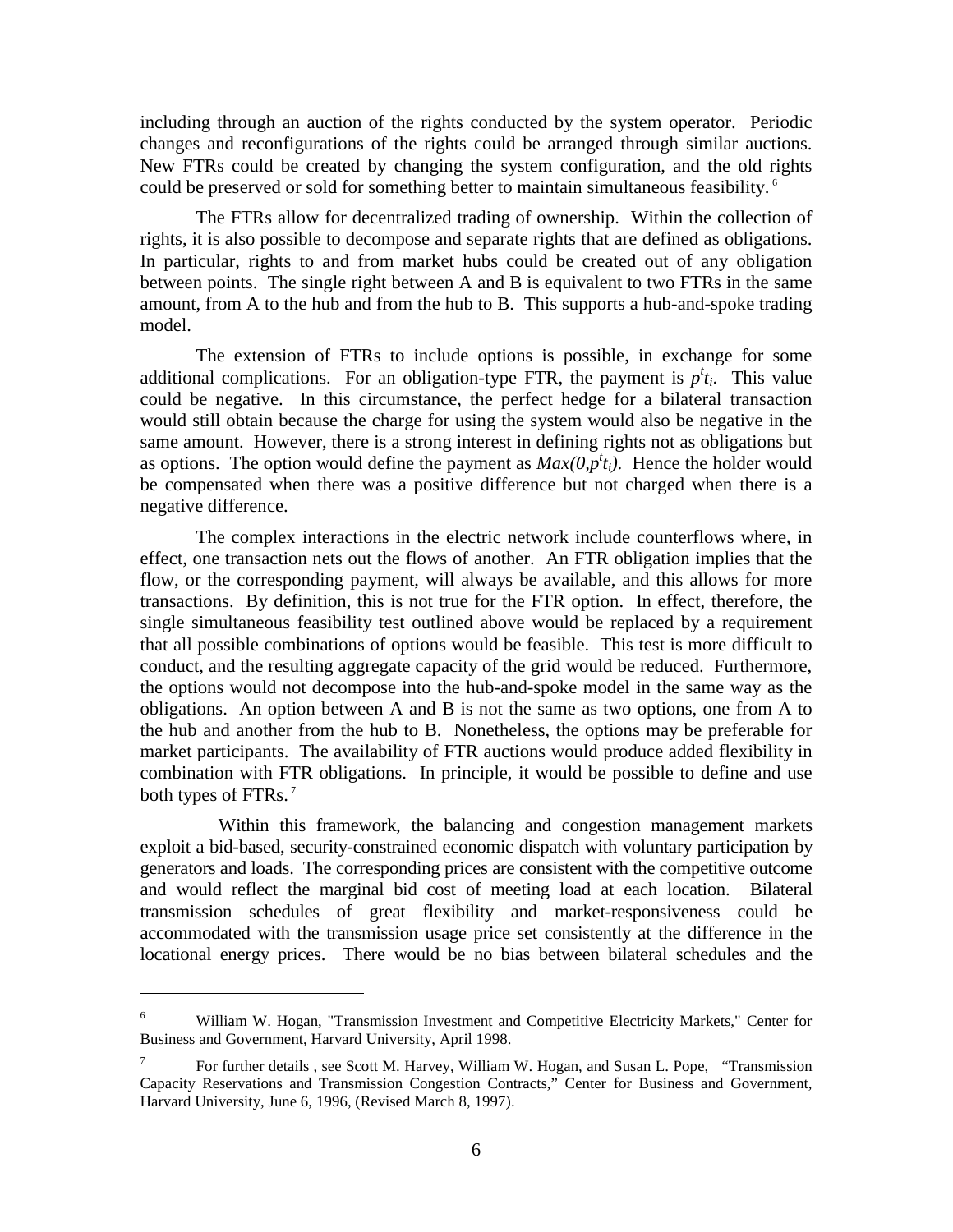coordinated spot market. The market for ancillary service acquisition and pricing could be integrated simultaneously in the economic dispatch. Long-term financial transmission rights would be defined that would entitle the holder to the difference in locational prices.

The theory of the case is by now well supported by practical experience. The main ingredients exist in many parts of the world, and the combined package has been operating successfully in the Pennsylvania-New Jersey-Maryland Interconnection (PJM) for more than two years.<sup>8</sup> The same basic model has been adopted in New York,<sup>9</sup> and embraced as a reform in New England.<sup>10</sup> Likewise, the difficulties that arise when we do anything else are apparent in various experiments where putative simplifications produced predictable problems.<sup>11</sup>

#### **FLOWGATE RIGHTS**

 $\overline{a}$ 

The essential market ingredients outlined above include a coordinated spot market integrated with system operations to provide balancing services and congestion management. In principle, an alternative to central coordination would be a system of decentralized congestion management that used the same basic information as does the system operator but that could be handled directly by the market participants.

The most prominent recent example of such a decentralized congestion management model is the so-called "flowgate" approach. This is interesting as both a theoretical argument<sup>12</sup> and because it is the procedure embraced by NERC as a principal market alternative to its disruptive administrative Transmission Loading Relief (TLR) procedures.13 The details can be complicated, but the basic idea is simple. The argument begins with the recognition that the contract path model is flawed. Power does not flow over a single path from source to sink, and it is this fact that causes the problems that lead to the need for TLR in the first place. If a single contract path is not good enough, perhaps many paths would be better. Since power flows along many parallel paths, there

<sup>8</sup> PJM Interconnection. L.L.C. For further details on the experience in PJM, see William W. Hogan, "GETTING THE PRICES RIGHT IN PJM. Analysis and Summary: April 1998 through March 1999, The First Anniversary of Full Locational Pricing," April 2, 1999, available through the author's web page; and the earlier discussion in the Electricity Journal, September 1998.

<sup>9</sup> New York began operation under this market design in November 1999.

<sup>&</sup>lt;sup>10</sup> ISO New England, "Congestion Management System and a Multi-Settlement System for the New England Power Pool," FERC Docket EL00-62-000, ER00-2052-000, Washington DC, March 31, 2000.

<sup>&</sup>lt;sup>11</sup> William W. Hogan, "Regional Transmission Organizations: Millennium Order on Designing Market Institutions for Electric Network Systems," Center for Business and Government, Harvard University, May 2000, pp. 25-28, available from the author's web page.

<sup>&</sup>lt;sup>12</sup> Hung-po Chao and Stephen Peck, "A Market Mechanism for Electric Power Transmission," Journal of Regulatory Economics, Vol. 10, No. 1, 1996, pp. 25-59. Hung-po Chao and Stephen Peck, "An Institutional design for an Electricity Contract Market with Central Dispatch," The Energy Journal, Vol. 18, No. 1, 1997, pp. 85-111. Steven Stoft, "Congestion Pricing with Fewer Prices than Zones," Electricity Journal, Vol. 11, No. 4, May 1998, pp. 23-31.

<sup>13</sup> Congestion Management Working Group of the NERC Market Interface Committee, "Comparison of System Redispatch Methods for Congestion Management," September 1999.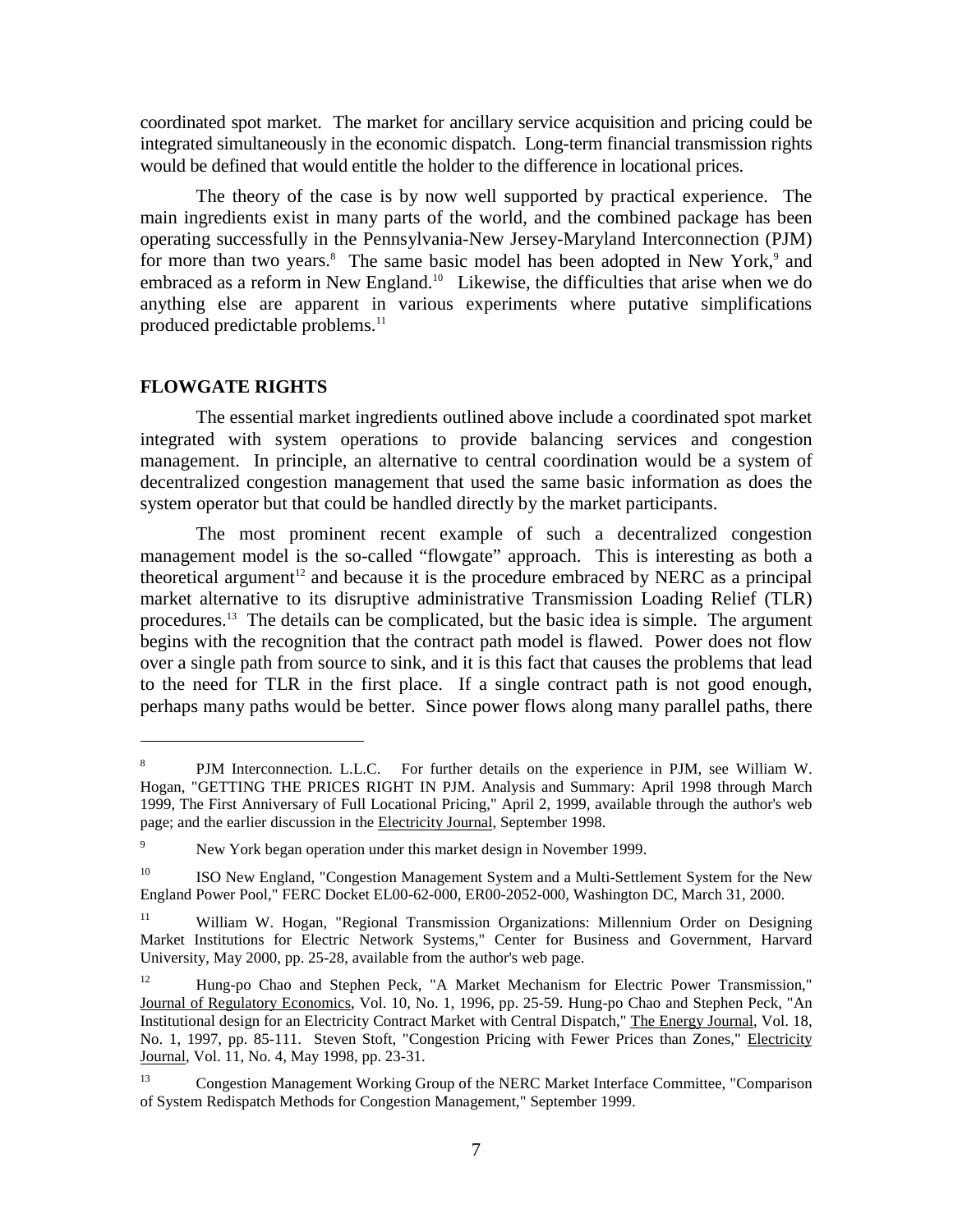is a natural inclination to develop a new approach to transmission services that would identify the key links or "flowgates" over which the power may actually flow, and to define transmission rights according to the capacities at these flowgates. This is a tempting idea with analogies in markets for other commodities and echoes in the many electricity industry MW-mile proposals, rated-path methodologies, the General Agreement on Parallel Paths (GAPP), and related efforts that could go under the heading of transmission services built on link-based rights.

For any given total set of power injections and withdrawals, it is possible to compute the total flows across each line in the transmission network. Under certain simplifying assumptions, it would be possible further to decompose the flows on the lines and allocate an appropriate share of the flows to individual transactions that make up the total load. If we also knew the capacity on each line or groups of lines, then presumably it would be possible to match the flows against the capacities and define transmission services. Transmission users would be expected to obtain rights to use the lines, perhaps from the transmission line owner or from others who owned these capacity rights.

In principle, these rights on each line might be seen as supporting a decentralized market. Associated with each line would be a set of capacity allocations to (many) capacity right holders who trade with the (many) users of the system who must match their allocated flows with corresponding physical capacity rights. Within this framework there are at least two interesting objectives. First, that the trading rules should lead to an efficient market equilibrium for a short period; and second, that the allocated transmission capacity rights would be useful for supporting long-term transactions in the competitive market for geographically dispersed buyers and sellers of power.

As a theoretical matter, it is likely that the first objective could be met. Ignoring transaction costs and the question of timely convergence, there should be some system of tradable property rights that would be sought by users of the system, and in so doing would lead to an efficient short-run dispatch of the system. This would seem to be nothing more than an application of the principles of competitive markets with welldefined property rights and low transactions costs. There is a general belief that this short-run efficiency would be available in principle: "Efficient short-run prices are consistent with economic dispatch, and, in principle, short-run equilibrium in a competitive market would reproduce both these prices and the associated power flows."14 The problem has always been with the natural definitions of the "physical" rights: these are cumbersome to trade and enforce. The property rights are hard to define, and the transaction costs of trading would not be low.

The second objective is perhaps more important. Presumably the allocated transmission capacity rights would extend over many short-run periods, for example, even only a few days, weeks or months of hourly dispatch periods.<sup>15</sup> Presumably a natural characteristic that would be expected of these physical rights would be that a

<sup>&</sup>lt;sup>14</sup> W. Hogan, Contract Networks for Electric Power Transmission," Journal of Regulatory Economics, Vol. 4, 1992, p. 214.

<sup>&</sup>lt;sup>15</sup> This is apart from the problems encountered with changes of the grid capacity or configuration. Link-based rights have other substantial problems for dealing with system expansion.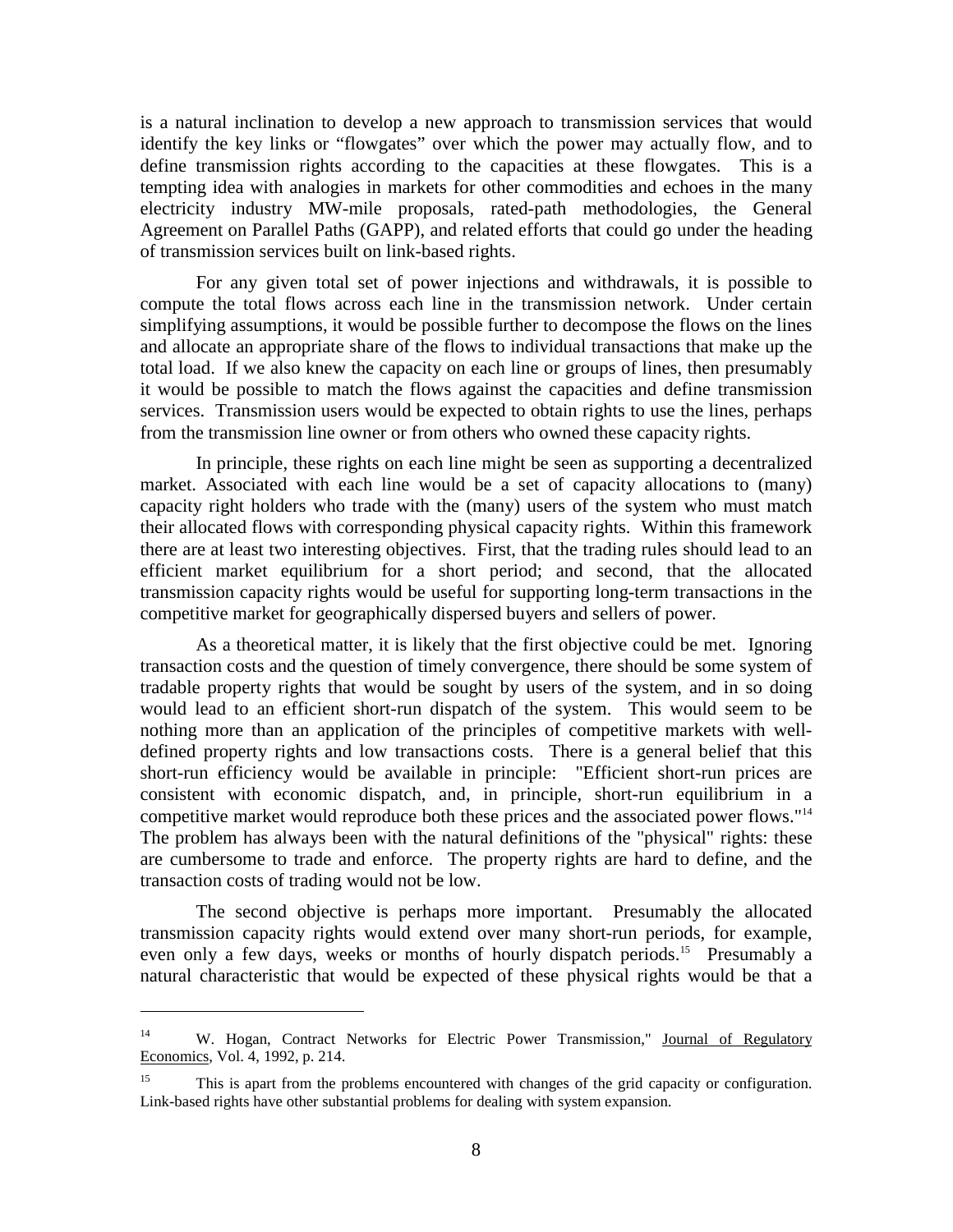seller of power with a known cost of power production could enter into an agreement with a distant buyer to deliver a known quantity of power at a fixed price, including the out-of-pocket cost for transmission using the transmission right. Many other contracts could be envisioned, but this minimal possibility would seem to be essential; and it is broadly taken for granted that this capability will exist in the open-access transmission regime. However, any approach that defines tradable physical capacity rights based on flows on individual lines faces obstacles that appear to make it impossible to meet this minimal test.

There are many proposals for such flowgate rights (FGR), and they differ in important details.<sup>16 17 18</sup> <sup>19</sup> <sup>20</sup> <sup>21</sup> However, there is a general market model at the core of these proposals. A sketch of this model provides the context for addressing a few critical assumptions of the flowgate approach. The principal simplification is to apply the DC-Load approximation to the model in (1) to simplify the representation of the transmission constraints.<sup>22</sup> In the terminology used above, the focus is on the constraints in  $K(x, y)$ . First, the assumption is that the constraints can be represented by a linear approximation relative to zero real power injections as in:

$$
K(x, y) \approx K(x, 0) + \nabla K_y(x, 0)(y - 0) \le 0.
$$
 (5)

In addition, the assumption is that transmission variables such as reactive power loading and various settings in  $x$  can be determined such that the linear approximation is constant, implying that we can ignore any dependence of the gradient on *x*. Furthermore, the constraints apply only to line flows or their linear combinations and the constraint limits are equal to the maximum flows. Hence, let  $H = \nabla K_v(x,0)$  represent the matrix of system balance and power transfer distribution factors (PTDF) and *b* represent the bounds on maximum flows on the transmission lines. The combined assumptions suggest that we can modify (5) as in:

<sup>&</sup>lt;sup>16</sup> WICF Path Allocation Task Force, "Allocation of Transmission Capacity Between Interacting Transmission Paths," Report to the RTA Board, October 12, 1999.

<sup>17</sup> Congestion Management Working Group of the NERC Market Interface Committee, "Final Report on the NERC Market Redispatch Pilot," November 29, 1999, filed with FERC on December 1, 1999.

<sup>&</sup>lt;sup>18</sup> Ed Cazalet and Ralph Samuelson, "The Power Market: E-Commerce for All Electricity Products," Public Utilites Fortnightly, February 1, 2000.

<sup>&</sup>lt;sup>19</sup> Hung-po Chao, Stephen Peck, Shmuel Oren, and Robert Wilson, " Flow-based Transmission Rights and Congestion Management," August 18, 2000 (forthcoming Electricity Journal).

<sup>&</sup>lt;sup>20</sup> California ISO, "Congestion Management Reform Recommendation," July 11, 2000.

<sup>&</sup>lt;sup>21</sup> Tabors Caramanis & Associates, "Real Flow A Preliminary Proposal for a Flow-based Congestion Management System," Cambridge, MA, July 18, 2000.

<sup>&</sup>lt;sup>22</sup> F. C. Schweppe, M. C. Caramanis, R. D. Tabors, and R.E. Bohn, Spot Pricing of Electricity, Kluwer Academic Publishers, Norwell, MA, 1988.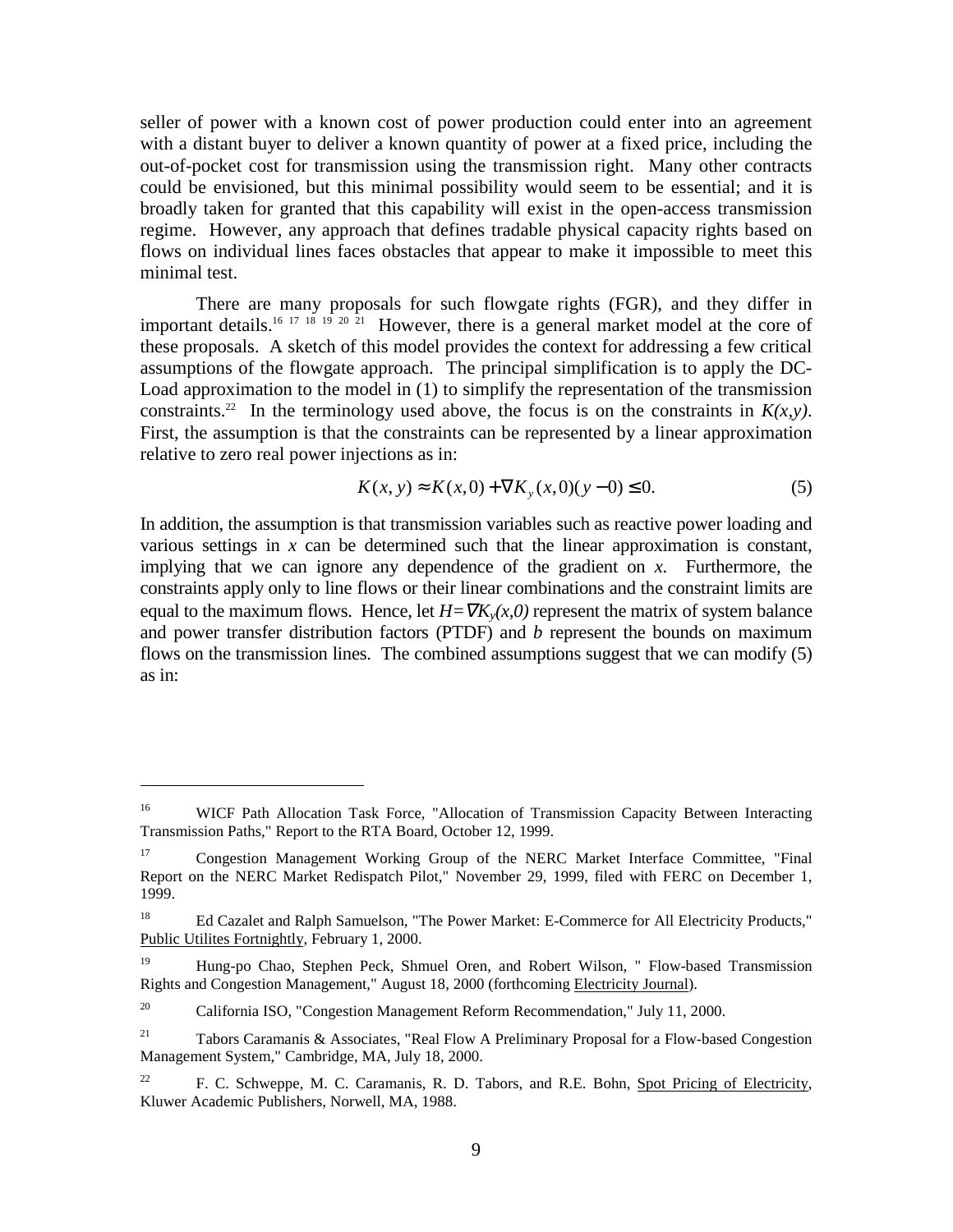$$
K(x, y) \approx K(x, 0) + \nabla K_y(x, 0)(y - 0) = -b + Hy \le 0,
$$
  
or  

$$
Hy \le b.
$$
 (6)

With these assumptions and substitutions, the revised form of the basic market model in (1) becomes:

$$
Max_{d,g,x,y} B(d) - C(g)
$$
  
subject to  

$$
d - g = y
$$
  

$$
Hy \le b.
$$
 (7)

The key to the definition of flowgate rights is to exploit the linearity of the constraints. In particular, the idea is that the quantity of maximum available flow on the respective lines represented by *b* could be divided into individual capacity rights that could be sold and traded in the market place. The distribution factor matrix in *H* would identify how many different rights on each flowgate would be associated with any point-to-point transaction. Each market participant could then acquire the appropriate number of rights on each flowgate and, because of linearity, the rights acquired would add up to no more than the total available.

A stylized example illustrates the basic idea and the power of the simplifying assumptions. Consider the seven bus network in the accompanying figure. The ten lines are connected as shown, and each line is assumed to have the same impedance. There is nothing important about this assumption other than it simplifies the reader's check of the arithmetic. In general there would be different line impedances and this would affect the resulting power flows. The figure shows the flows from bus 1 to bus 7 and the implied table of distribution factors. Hence, if we send 100 MW from bus 1 to bus 7, we see that 33.33 MW flow on the line between bus 3 and bus 5, implying a distribution factor of 1/3.

Under the DC-Load model assumption, the distribution factor is constant. Doubling the input and output would double the flow on each line.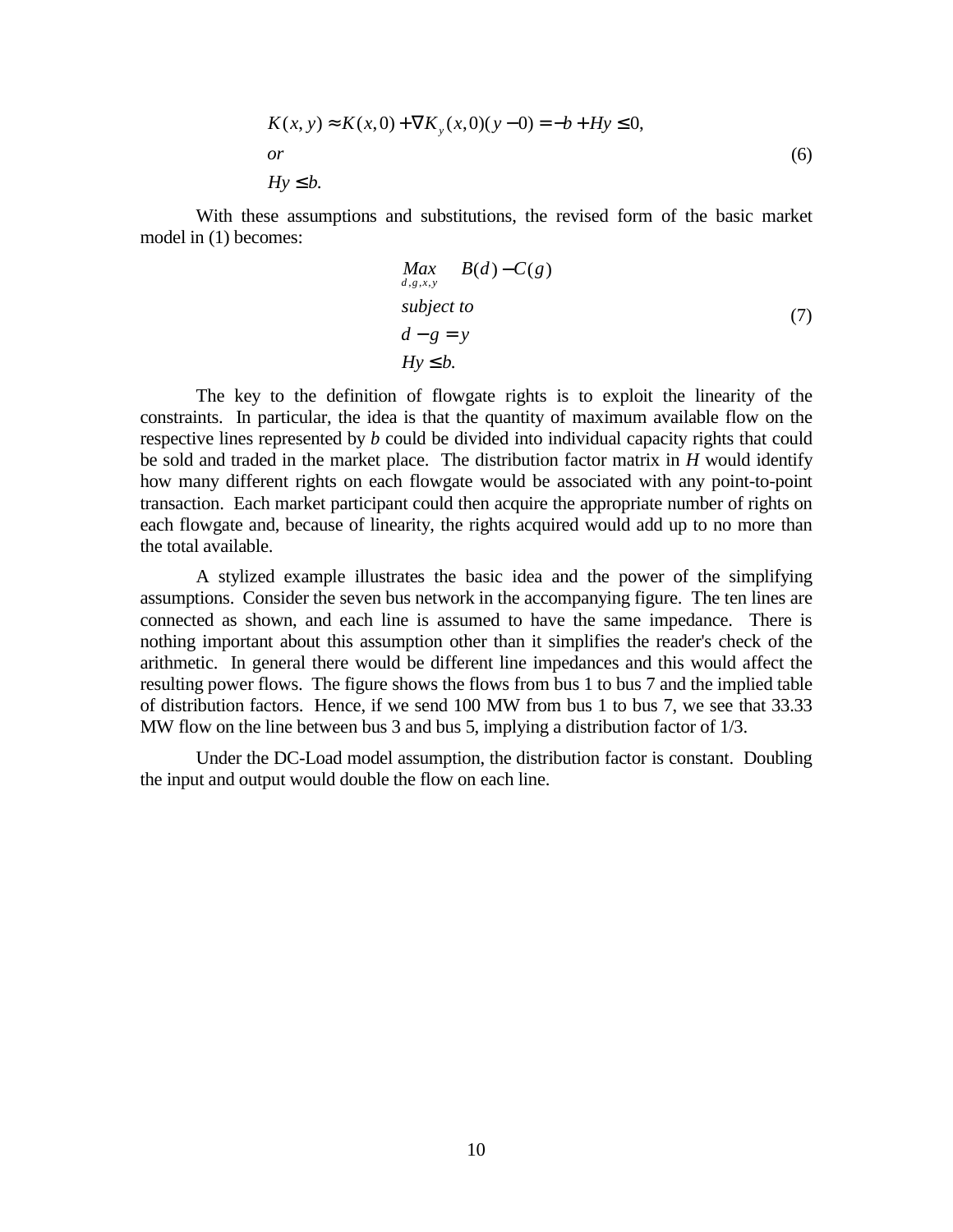

Similarly, the subsequent figure illustrates the same calculations for a transfer from bus 3 to bus 7. Now the flow on the line between bus 3 and bus 5 is 45.83, implying a distribution factor on this line of 11/24. Note also that the distribution factors on some lines are negative. For example, consider the line between bus 1 and bus 3. This illustrates that the transfer from bus 3 to bus 7 creates some counterflow relative to the transfer from bus 1 to bus 7.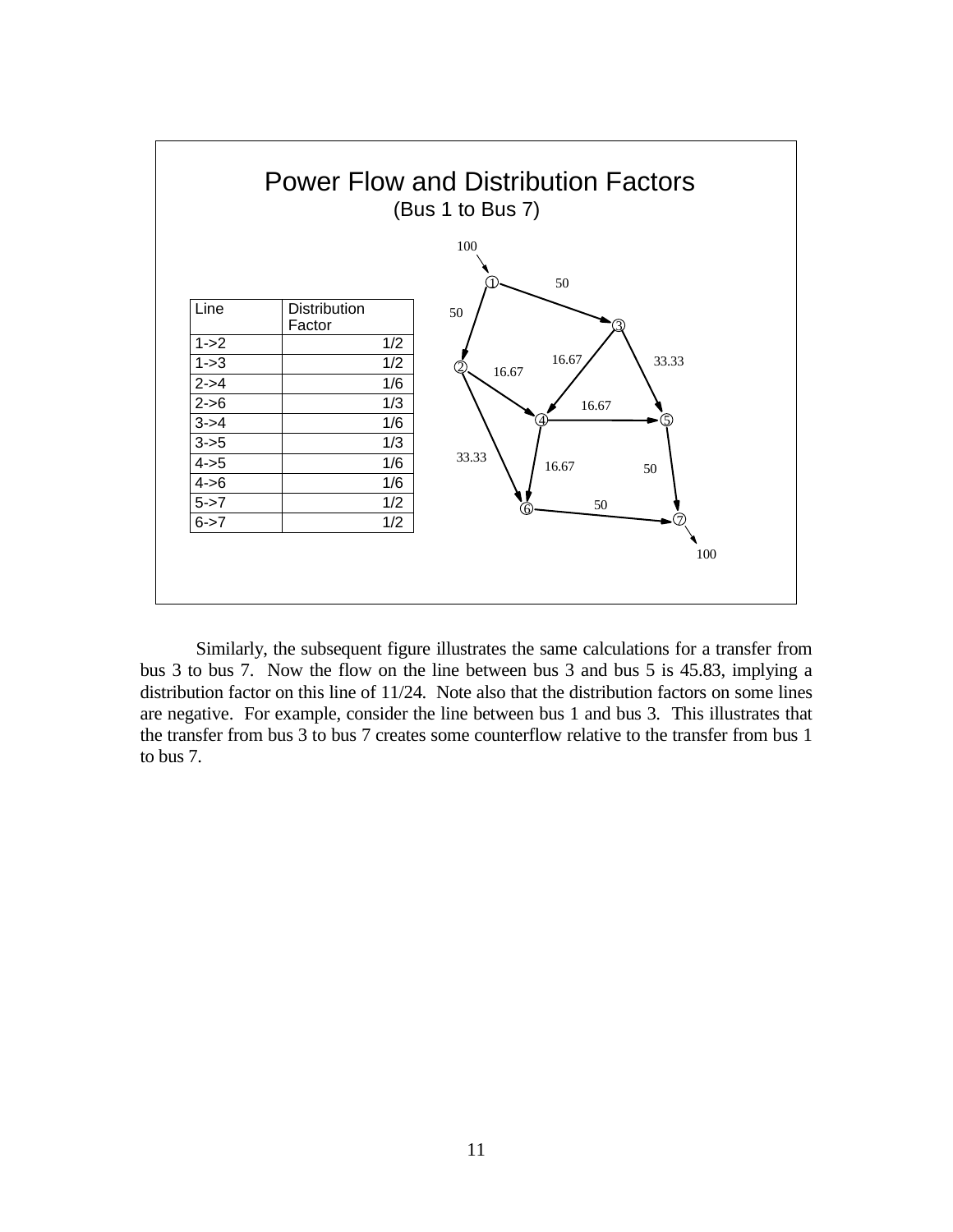

Similar calculations would produce the distribution factors from each bus to bus 7. Once the distribution factors are available for one arbitrary reference bus, the distribution factors between any pair of buses would be obtained by decomposing the transaction into two steps to and from the reference bus. Adding the system balance constraints and considering the sign convention of loads minus generation, we would obtain the matrix H as: $^{23}$ 

<sup>&</sup>lt;sup>23</sup> F. C. Schweppe, M. C. Caramanis, R. D. Tabors, and R.E. Bohn, Spot Pricing of Electricity, Kluwer Academic Publishers, Norwell, MA, 1988. For comparison, Scheweppe et al. use the opposite sign convention and would not include the last column and row, describing the result as the transfer admittance matrix, treating system balance and reference bus quantity separately. For our purposes, the present convention is more concise. With constraints on both directions of line flows, the transfer admittance matrix of distribution factors would be repeated with the opposite sign to produce total constraints equal to two times the number of lines plus one. The vector *b* includes the transmission limit for each line in each direction plus the value zero for the system balance constraint.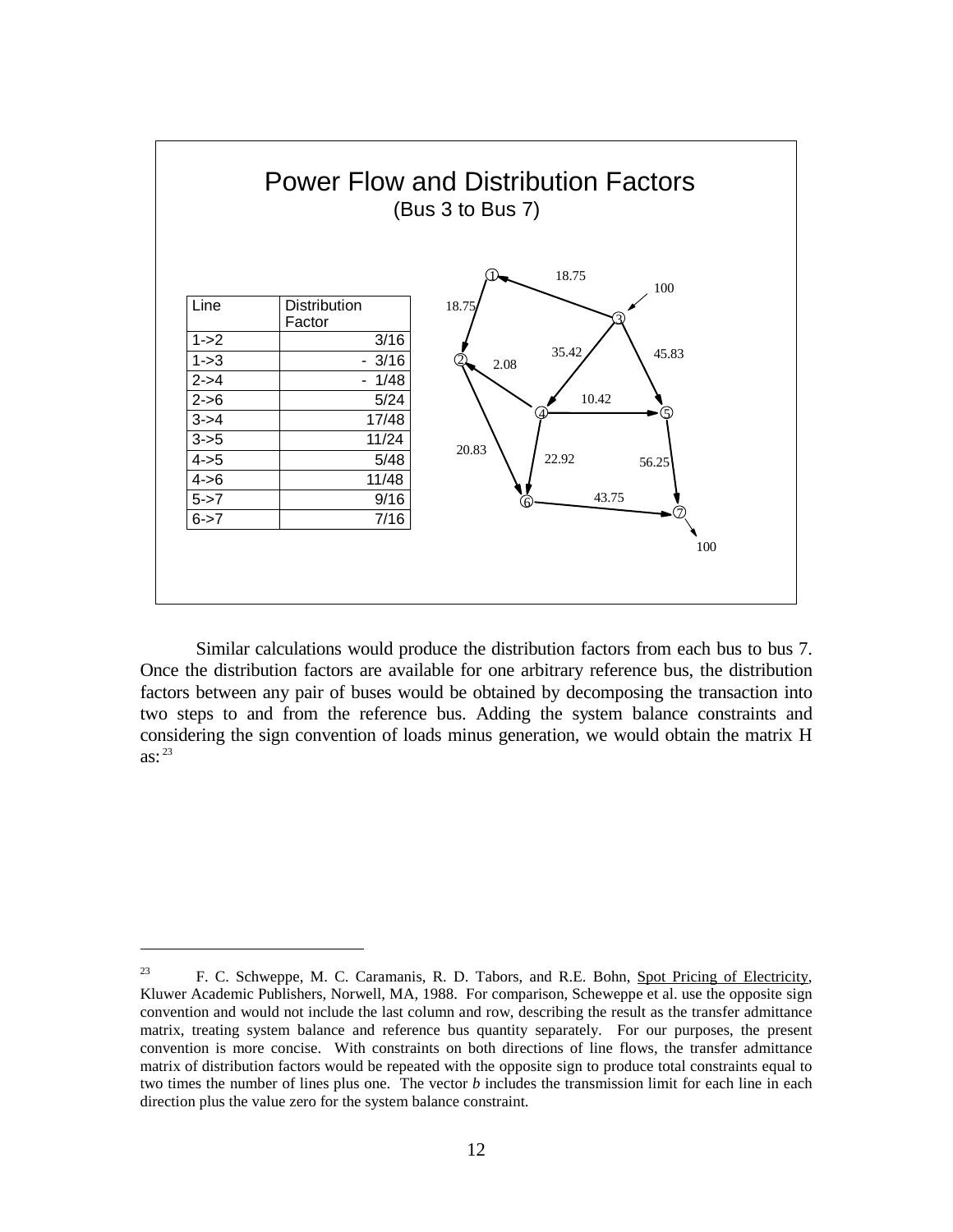|                | <b>Bus</b> |        | 2        | 3        | 4                | 5        | 6        |  |
|----------------|------------|--------|----------|----------|------------------|----------|----------|--|
| Line           |            |        |          |          | $\boldsymbol{H}$ |          |          |  |
| $1 - > 2$      |            | $-1/2$ | 3/16     | $-3/16$  | 0                | $-1/16$  | 1/16     |  |
| $1 - > 3$      |            | $-1/2$ | $-3/16$  | 3/16     | $\overline{0}$   | 1/16     | $-1/16$  |  |
| $2 - > 4$      |            | $-1/6$ | $-17/48$ | 1/48     | 1/6              | 1/16     | $-1/16$  |  |
| $2 - 56$       |            | $-1/3$ | $-11/24$ | $-5/24$  | $-1/6$           | $-1/8$   | 1/8      |  |
| $3 - > 4$      |            | $-1/6$ | 1/48     | $-17/48$ | 1/6              | $-1/16$  | 1/16     |  |
| $3 - 5$        |            | $-1/3$ | $-5/24$  | $-11/24$ | $-1/6$           | 1/8      | $-1/8$   |  |
| $4 - > 5$      |            | $-1/6$ | $-11/48$ | $-5/48$  | $-1/3$           | 3/16     | $-3/16$  |  |
| $4 - 56$       |            | $-1/6$ | $-5/48$  | $-11/48$ | $-1/3$           | $-3/16$  | 3/16     |  |
| $5 - > 7$      |            | $-1/2$ | $-7/16$  | $-9/16$  | $-1/2$           | $-11/16$ | $-5/16$  |  |
| $6 - > 7$      |            | $-1/2$ | $-9/16$  | $-7/16$  | $-1/2$           | $-5/16$  | $-11/16$ |  |
| <b>Balance</b> |            |        |          |          |                  |          |          |  |

An important feature of the constant distribution factors in the DC-Load approximation is the "superposition" or adding-up of solutions. Hence, if we combined the power transfers from the first case from bus 1 with the second case from bus 3, we find that the resulting power flows on the lines are just the sums of the flows in the individual cases. As shown in the figure, the combined transfers produce a total of 31.25 MW moving on the line between bus 1 and bus 3, equal to the initial 50 MW minus the counterflow of 18.75 MW.

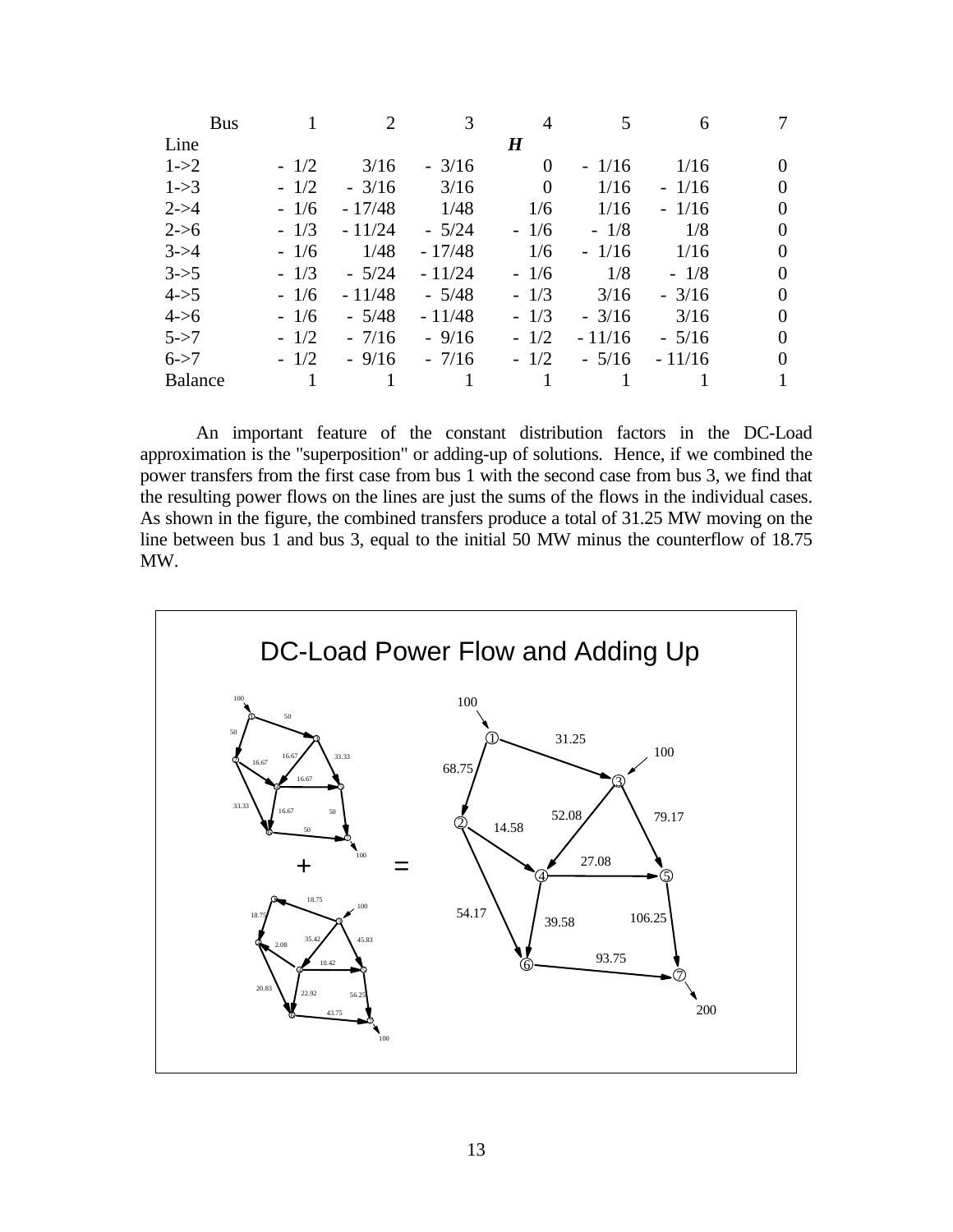This description of the network is simplified, but it illustrates the important effects of loop flow. Inputs and outputs at any of the buses can affect the flow on every line, and there is no simple way to describe the path of the power flow in the network. Nonetheless, the market model yields market equilibrium with prices equal to marginal opportunity costs. Within this framework, the associated equilibrium prices in (3) would become:

$$
p = H^t \mu. \tag{8}
$$

To illustrate, consider the figure that takes the same seven bus network with the addition of bids for generation and load at buses 1, 3 and 7, respectively. Furthermore, there are constraints on the lines and, in the event, two of the constraints are binding. The resulting economic dispatch or market equilibrium is as shown in the figure. The equilibrium solution calls for injections of 130 MW at bus 1 and 80 MW at bus 3. The load of 210 MW is all at bus 7.



The shadow prices for the binding constraints are \$37.39 for the line between bus 1 and bus 3, and \$163.80 for the line between bus 3 and bus 4. Hence, the marginal value of increasing the capacity on the line between bus 3 and bus 4 is \$163.80.

The prices at every location can be calculated directly from the distribution factors and these shadow prices. For example, the price at bus 1 is the price at the reference bus (\$79.00) less the shadow prices times the respective distribution factors between bus 1 and bus 7. Hence, \$33.00=\$79.00 - \$37.39\*1/2 - \$163.80\*1/6. Likewise, for bus 3,  $$28.00 = $79.00 + $37.39*3/16 - $163.80*17/48.$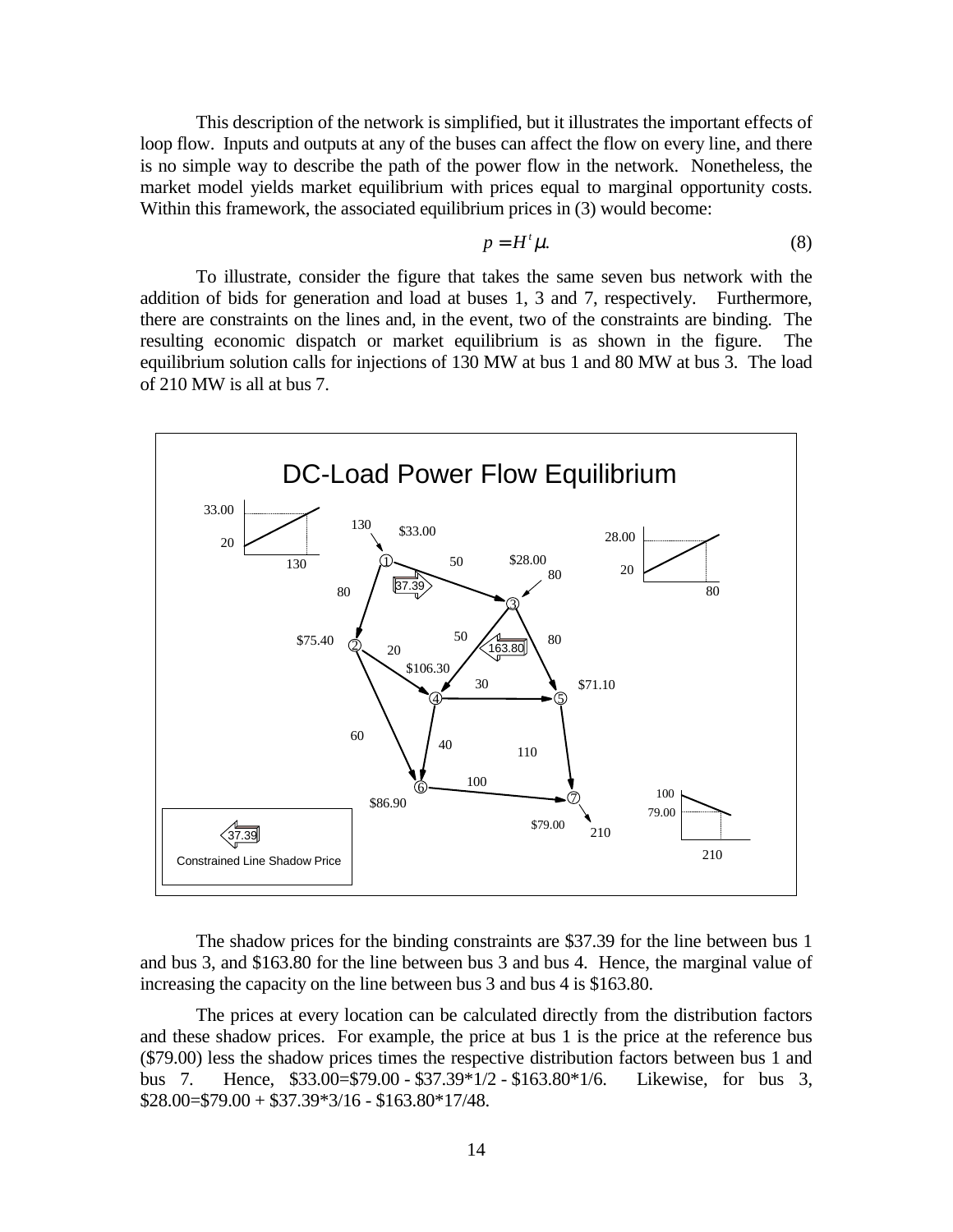There are two ways two interpret this solution. In the LMP-FTR framework, the coordinated spot market run by the system operator would include bilateral schedules and the associated adjustment bids at bus 1, bus 3 and bus 7. The system operator would solve for the economic dispatch and the corresponding locational prices. Bilateral transfers in the system would be charged at the difference in locational prices. Hence, a schedule between bus 3 and bus 7 would face a congestion charge of \$51.00=\$79.00 - \$28.00. An FTR between bus 1 and bus 5 would receive a payment of \$38.10=\$71.10 - \$33.00. And so on.

The FGR interpretation would focus on the constrained lines, which would be defined as flowgates. The capacity of the flowgates would be defined and auctioned in a market, with trading in a secondary market. For example, the line between bus 3 and bus 4 would be defined as a flowgate and the capacity limit of 50 MW would be sold in advance, say to 50 participants with 1 MW each. These holders of rights on this flowgate could keep them or sell them to others in a secondary market.

Anytime market participants arranged a transaction between two locations, the participants would use the distribution factor matrix to determine how much of the transaction would flow over the respective flowgates. The participants would then purchase the appropriate number of flowgate rights. Hence, a 1 MW transaction from bus 1 to bus 7 would require 1/2 of a flowgate right on the line between bus 1 and bus 3 plus 1/6 of a flowgate right on the line between bus 3 and bus 4. Each transaction between a pair of locations would apply the relevant distribution factors to describe the actual flow over the flowgate.

Note that the transaction between bus 3 and bus 7 appears slightly different. The transaction requires 17/48 of an FGR on the line between bus 3 and bus 4. However, the transaction also provides counterflow on the line between bus 1 and bus 3. Hence it requires 3/16 of an FGR for the line between bus 3 and bus 1 and obtains a credit for 3/16 of an FGR for the line between bus 1 and bus 3. If the constraint is in the opposite direction of the flow, in effect the constraint price is negative and the transaction is required to pay under that FGR. This is essential to the proof of the efficiency of the flowgate trading rule.<sup>24</sup> In fact, this flowgate trading rule requires transactions to acquire rights and credits in both directions on every flowgate, and to pay or be paid according to the direction of the congestion. This feature will be relevant in the discussion below as to the interpretation of the flowgate rights as options or obligations.

With this flowgate definition and trading rule, ignoring transactions costs and assuming timely convergence, it can be shown that the equilibrium prices for the flowgate rights must be the same as the shadow prices in the optimal dispatch.<sup>25</sup> In other words, with the flowgate assumptions, the equilibrium prices for the FGRs are defined by the shadow

<sup>&</sup>lt;sup>24</sup> Hung-po Chao and Stephen Peck, "A Market Mechanism for Electric Power Transmission," Journal of Regulatory Economics, Vol. 10, No. 1, 1996, pp. 25-59. Hung-po Chao and Stephen Peck, "An Institutional design for an Electricity Contract Market with Central Dispatch," The Energy Journal, Vol. 18, No. 1, 1997, pp. 85-111.

<sup>&</sup>lt;sup>25</sup> For further details, see Hung-po Chao and Stephen Peck, "A Market Mechanism for Electric Power Transmission," Journal of Regulatory Economics, Vol. 10, No. 1, 1996, pp. 25-59. For the equilibrium price definition, see also F. C. Schweppe, M. C. Caramanis, R. D. Tabors, and R.E. Bohn, Spot Pricing of Electricity, Kluwer Academic Publishers, Norwell, MA, 1988. pp. 161-162.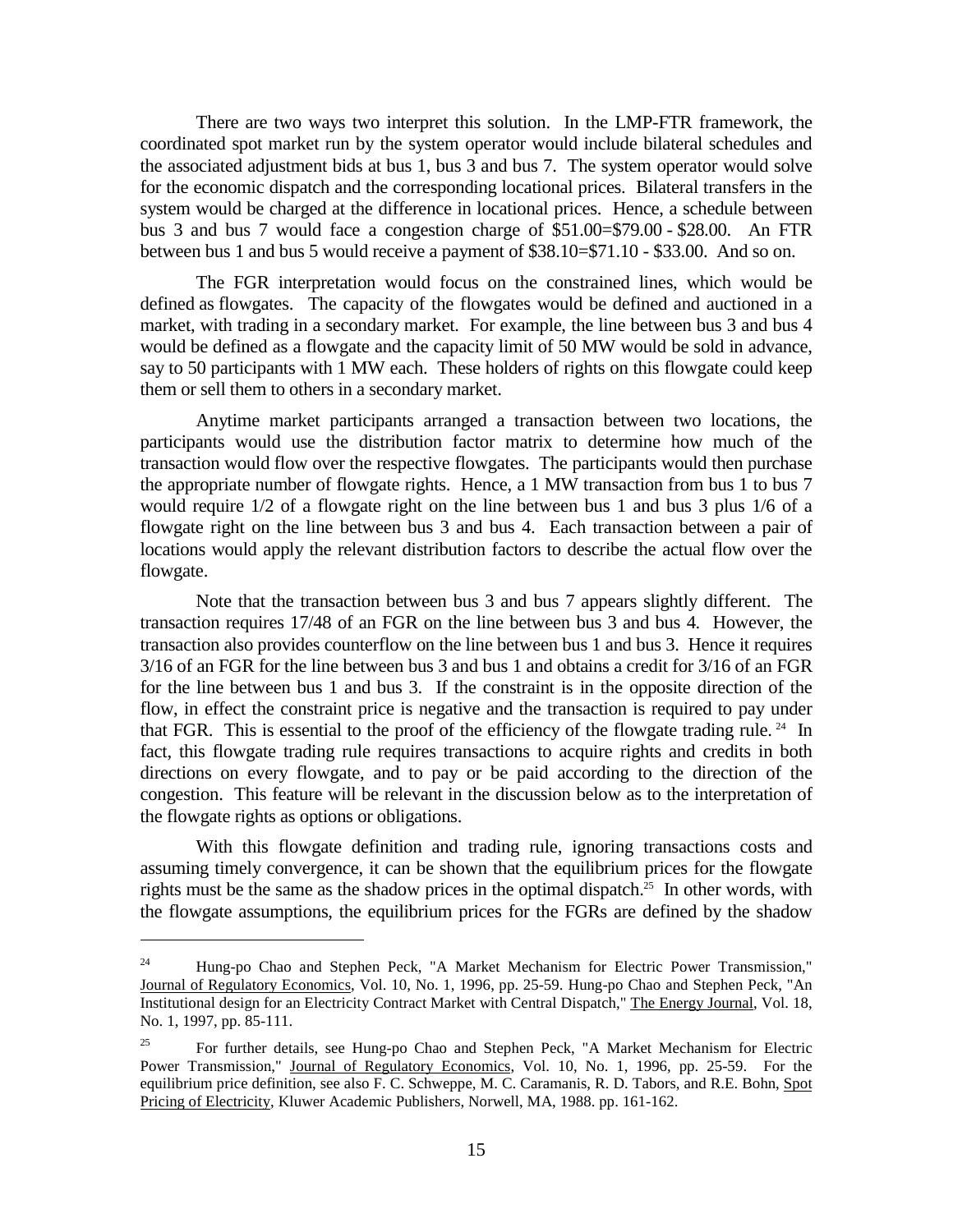prices  $\mu$  and these are related in turn to the locational prices at each bus according to the distribution factor matrix interactions. The value of a portfolio of flowgate rights that fully matched all the uses on the grid for a given point-to-point transaction would be equal to the value of an FTR between the same two locations. Hence, the payment under the flowgate rights for a transaction from bus 1 to bus 7 would be  $$46.00 = $37.39 * 1/2 + $163.80 * 1/6$ , exactly compensating for the congestion cost differential between the two locations. The payment under the flowgate rights for the transaction between bus 3 and bus 7 would be  $$51.00 = - $37.39*3/16 + $163.80*17/48$ . The FGR holder is paid \$58.00=\$163.80\*17/48 for the value of its rights on the flowgate between bus 3 and bus 4, but must pay \$7.00=\$37.39\*3/16 for the obligation under its counterflow from bus 3 to bus 1. Furthermore, the equilibrium price at bus 3 must be \$28.00=\$79.00 - \$51.00.

The many schedulers would acquire the rights on the flowgates. Because the assumptions imply that distribution factors are constant, the individual schedules determine individual line flows that add up to the total line flows. Furthermore, because the line capacity is fixed, the capacity allocated either equals the total line flows or the price of the flowgate right reduces to zero. No one could get more capacity on a flowgate than the total capacity. In the illustration, the price of load at bus 7 is high and the prices of generation at bus 1 and bus 3 are low. Clearly generators would like to produce more and sell to load. However, they would have to purchase rights on the flowgates, which becomes the cost of transmission. Because flowgates are required in proportion to the constant distribution factors, the equilibrium price of point-to-point transmission is just the difference between the locational prices.

The contractual and scheduling rights conferred by the FGRs differ among the versions of specific flowgate proposals. In some proposals the rights might be required for any physical delivery of power through real time schedules. In other proposals, the FGRs would not be required for scheduling energy delivery but would provide a hedge against real time congestion. The details here are important, but they are still evolving in the proposals. For the moment, we highlight the conclusion that if the participants purchase flowgate rights according to these rules, the assumptions of the flowgate model imply the same market equilibrium as with the theory of the LMP/FTR framework.<sup>26</sup>

There are many claims for the benefits of the flowgate model, either on its own or in comparison with the LMP/FTR model defined above. To many it is a more intuitive way to describe the market. Reliance on decentralized trading of flowgates rather than coordinated trading of FTRs is a major motivation. Although the FTR formulation allows for some decentralized trading and reconfiguration of the individual rights, this decentralized trading would be limited to rearrangement of the parts without changing the aggregate pattern of inputs and outputs. To change the aggregate pattern of FTRs would require a coordinated auction. By contrast, if all the FGRs were made available in the market, changes in the aggregate pattern could be made without requiring central coordination. Supposedly this would produce large savings by avoiding the putative large costs of the system required to implement the LMP/FTR market.

<sup>&</sup>lt;sup>26</sup> The flowgate proposals that point to this conclusion typically cite the trading rule and analysis in Hung-po Chao and Stephen Peck, "A Market Mechanism for Electric Power Transmission," Journal of Regulatory Economics, Vol. 10, No. 1, 1996, pp. 25-59.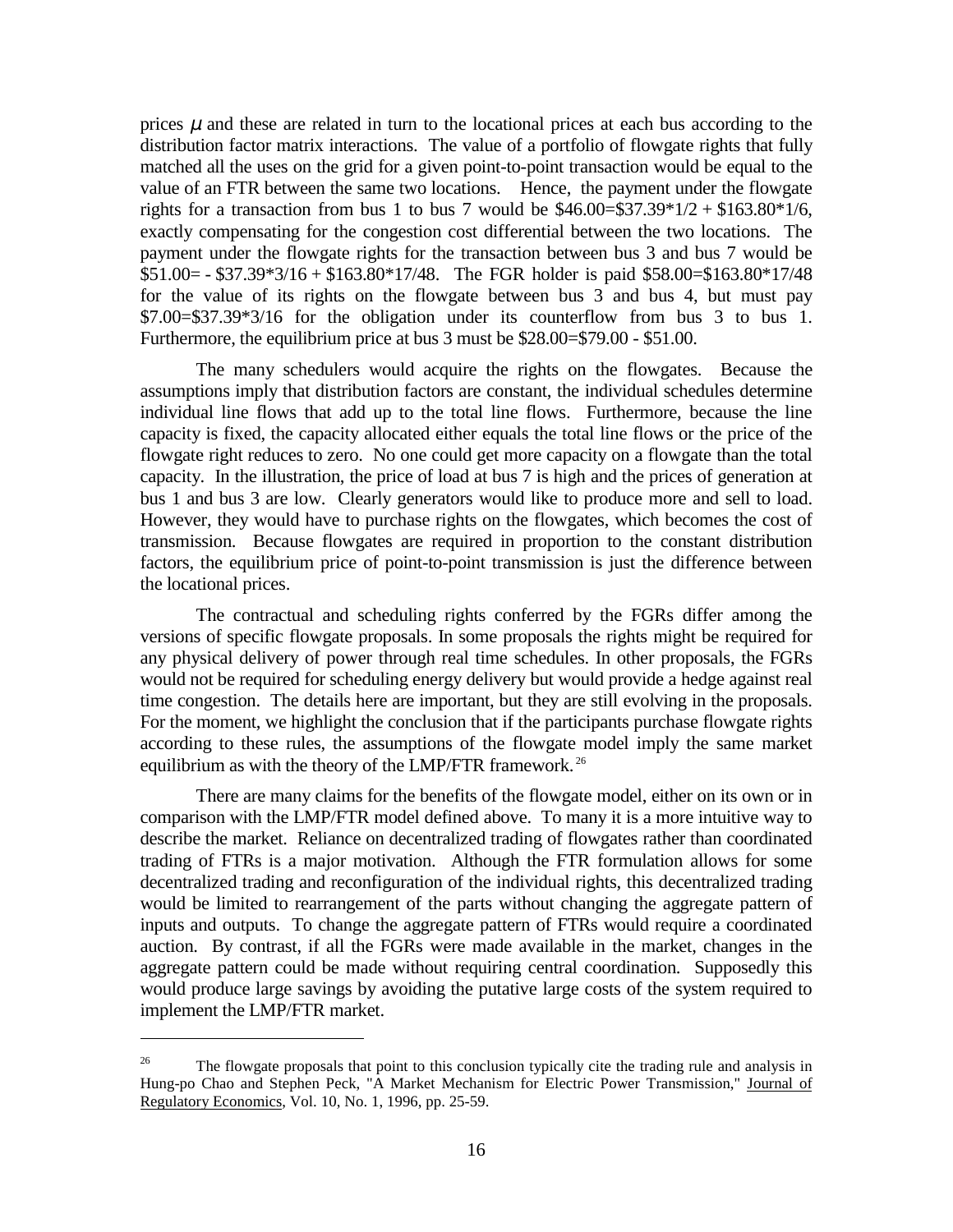Other things being equal, enhanced opportunities and instruments for forward trading would be desirable, whether the forward trading is through decentralized transactions or through coordinated auctions. However, other things are not always equal, and the tradeoffs reduce to an empirical evaluation of costs and benefits. The importance of this difference in design is largely an empirical question. Most of the other claims of the benefits of the flowgate approach follow from predictions about the empirical outcome. For example, much relies on a conjecture that trading will be limited to a few flowgates. This would make it easier to assemble a portfolio of required FGRs. Furthermore, the claim is that reduction of all transmission transactions to a few flowgate rights would improve liquidity in the short-term trading market for transmission rights.

A main theme in the arguments for FGRs is that they are inherently options, with bounded down-side risk from price reversals as compared to FTRs, which are described as inherently obligations with significant down-side risk. However, as mentioned above, the FTRs could be defined as options, at some cost of increased complexity as compared to FTR obligations. And the interpretation of FGRs as options is a little more complicated than it appears on the surface. The flowgate model faces a similar set of problems when it must take account of the effect of counterflow. In particular, the point-to-point schedules that create counterflow must be treated as obligations if the implicit impact of counterflow is to be recognized by the flowgate model, as we will discuss further below.

However, under the flowgate assumptions and trading rule, there is no debate that the two approaches lead to the same equilibrium. Even more important, under the flowgate assumptions there need be no serious debate about the proper market design. Assuming that we could treat the FGRs as financial hedges at the equilibrium constraint prices, the simple answer would be "do both." The system operator could offer both types of rights and the market participants could acquire either or both. The simplifying assumptions are powerful, and with them much could be done.

The debate is about the flowgate assumptions.

#### **FLOWGATE WRONGS**

 $\overline{a}$ 

There are many variants of such link-based transmission rights that one can imagine, and the industry has been struggling with these ideas for years. Substantial questions arise in deciding on the details for the rules of implementation. Most important is the question of just how the system operator would perform certain functions or what would happen when something went wrong. Larry Ruff has described a number of these issues and pointed to critical concerns with the flowgate model.<sup>27</sup> As described by Ruff, these concerns arise even within a context where many of the assumptions of the flowgate approach might be accepted on their face. The present analysis complements the Ruff comments by examining the plausibility of the critical assumptions in light of other examples and some empirical evidence.

<sup>&</sup>lt;sup>27</sup> Larry E. Ruff, "Flow-Based Transmission Rights and Congestion Management: A Comment," San Francisco, CA, July 22, 2000.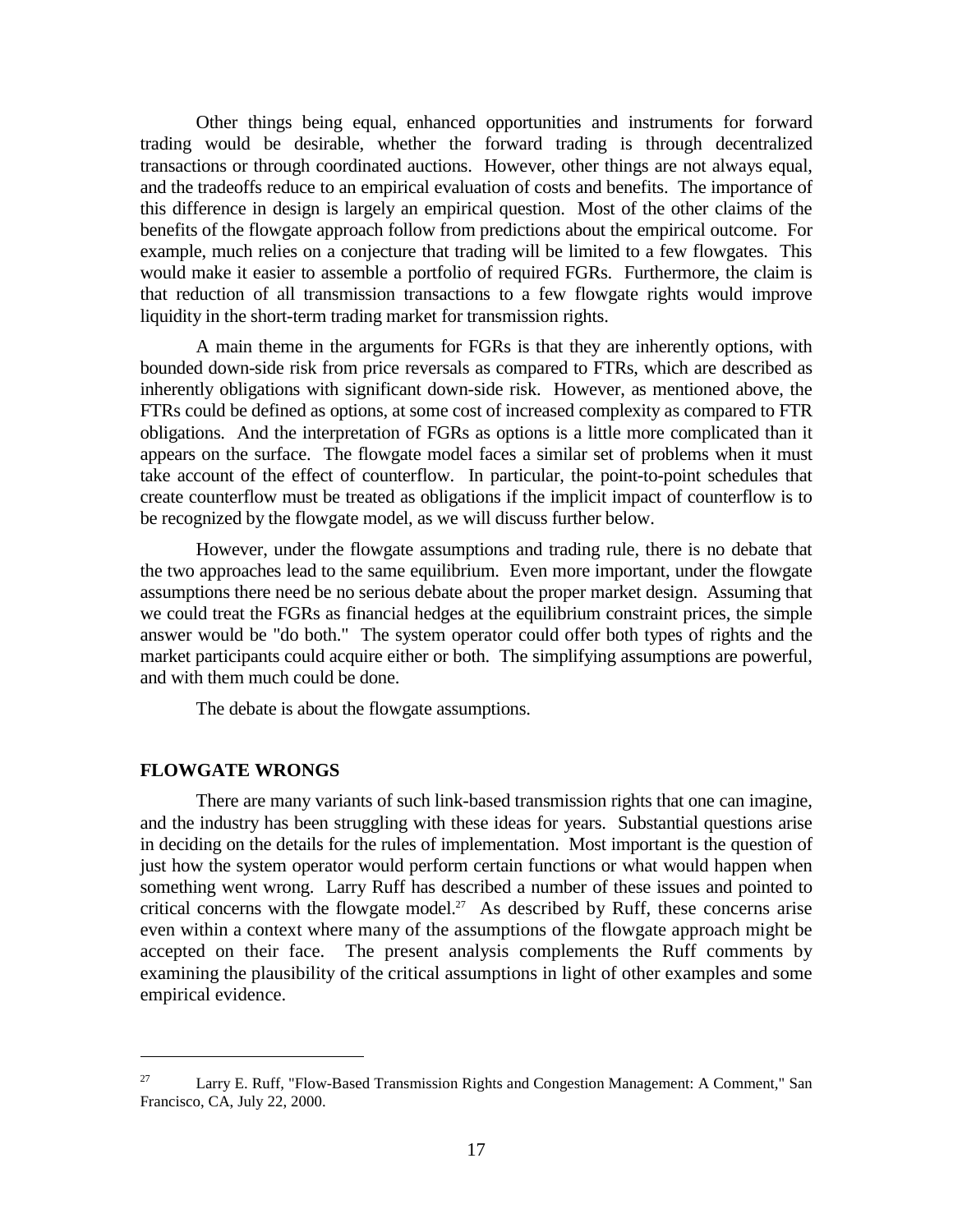Here the flowgate proposal follows the outline above. Some argue that the electric system is more complicated and there are simply too many lines and possible constraints to manage in a decentralized environment. The flowgate proponents argue that it is not necessary to consider all the lines and all the possible constraints. Rather they propose to consider only a few critical constraints, the commercially significant flowgates, and focus decentralized trading on these. The assertion is that the commercially significant transmission congestion can be represented by a system with:

• Few flowgates or constraints.

 $\overline{a}$ 

- Known and fixed capacity limits at the flowgates.
- Known and fixed power transfer distribution factors that decompose a transaction into the flows over the flowgates.

Under these simplifying assumptions, the decentralized model might work in practice. The RTO and its system operator would identify the flowgates. The capacity rights would be allocated or auctioned somehow to the market participants. Similarly, the RTO would publish the PTDF tables that would allow individual market participants to compute the effect of their transactions on the flowgates. The participants would then purchase the corresponding flowgate capacity rights in the market. This trading of capacity rights would take place in decentralized forward markets. Transactions that had assembled all the capacity rights needed would then be scheduled without further congestion charges. Real-time operations would be handled somehow, typically not specified fully as part of the flowgate model.

There is some experience with this flowgate model. However, the experience is limited and what experience we do have is not good. In particular, these simplifying assumptions and the corresponding flowgate model for decentralized congestion management were applied as part of the NERC Pilot Project for Market Redispatch in 1999, to create a decentralized alternative to administrative TLR curtailments. In the end, and despite the substantial turmoil created by the TLR system, the result was that apparently there were *no* successful applications of any decentralized trades under this approach.<sup>28</sup> By contrast and at the same time, the centralized coordinated market in PJM under the LMP/FTR model regularly provided successful market alternatives to administrative TLR curtailments. Perhaps the flowgate problems will be ironed out as the NERC experiment continues, $29$  but the experience reinforces the need to look more closely at the flowgate model.

Despite the appeal of a move away from the contract path model and closer to the actual underlying reality of the transmission network, these generic methods built on flowgate rights must confront the problems inherent in the simplifications. Are there only a few flowgates? Are the capacity limits known and fixed in advance? Are the PTDF impacts known and fixed in advance of real-time? And so on. Those who hesitate in

<sup>28</sup> Congestion Management Working Group of the NERC Market Interface Committee, "Final Report on the NERC Market Redispatch Pilot," November 29, 1999, filed with FERC on December 1, 1999.

<sup>&</sup>lt;sup>29</sup> NERC, "Market Redispatch Pilot Project Summer 2000 Procedure," March 31, 2000.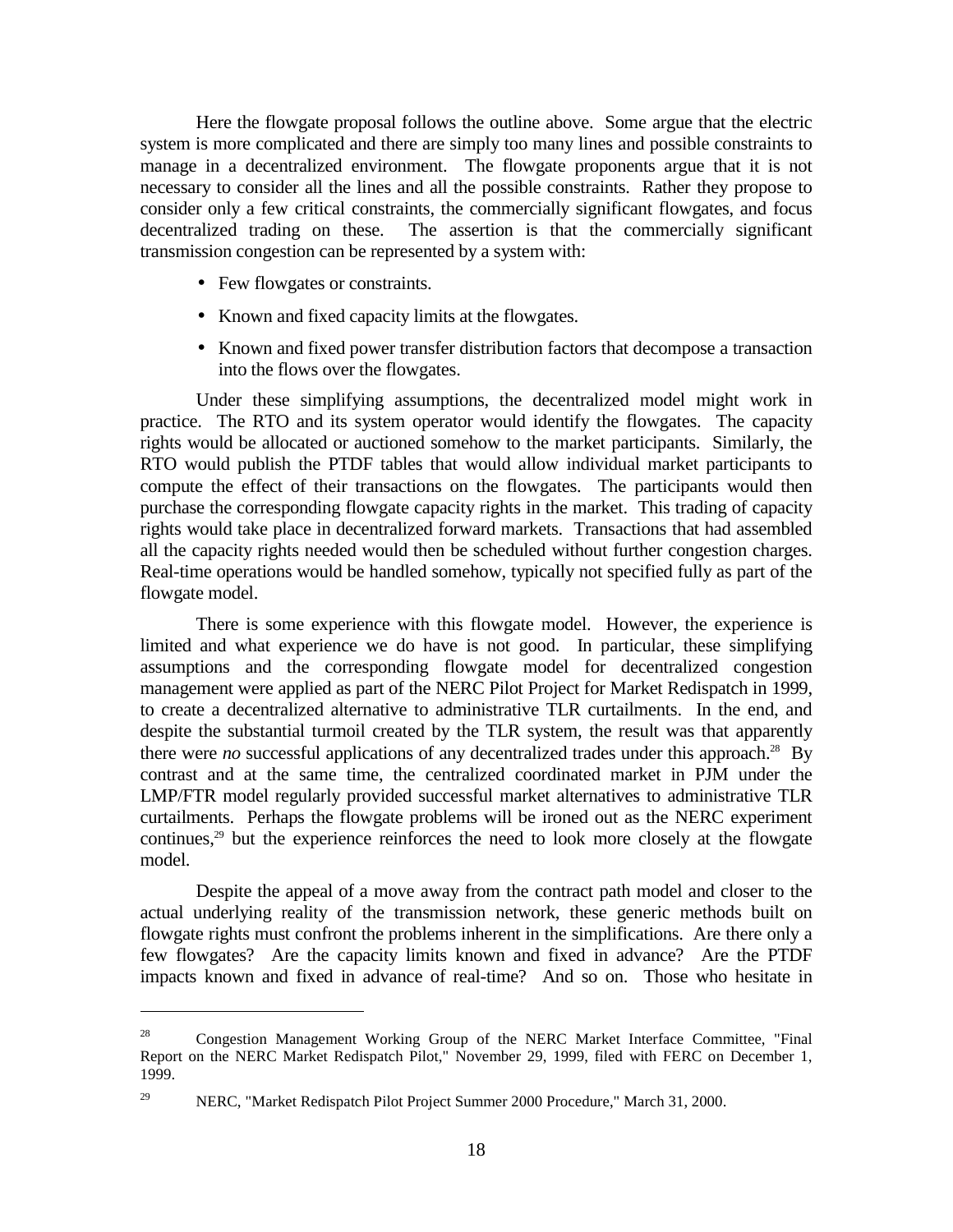accepting the flowgate model as a method for organizing the use of the transmission system would answer in the negative for some or all of these questions.

#### **Many Constraints**

 $\overline{a}$ 

There are many potential constraints, so it would be necessary to obtain capacity rights on many flowgates. The number of rights that would have to be acquired in a complete version of a flowgate model generally would not be determined simply by the amount of power that flows in the actual dispatch. Under current practice, the system operators typically adhere to "(n-1) contingency" constraints on power flows through the grid. This requires that the allowed power loads at every location in the transmission system be such that in the event one of a series of possible contingencies occurs, the instantaneous redistribution of the power flows that would result would meet minimum standards for thermal limits on lines and would avoid voltage collapse throughout the system. We can think of the terminology as coming from the notion that one of the "n" lines in the system may drop out of service, and the system must still work with the (n-1) lines remaining. The actual contingencies monitored can be more diverse, but this interpretation conveys the basic idea of an (n-1) contingency-constrained power flow.

Hence, a single line may have a normal limit of 100 MW and an emergency limit of 115 MW.30 The actual flow on the line at a particular moment might be only 90 MW, and the corresponding dispatch might appear to be unconstrained. However, this dispatch may actually be constrained because of the need to protect against a contingency. For example, the binding contingency might be the loss of some other line. In the event of the contingency, the flows for the current pattern of generation and load would redistribute instantly to cause 115 MW to flow on the line in question, hitting the emergency limit. No more power could be dispatched than for the 90 MW flow without potentially violating this emergency limit. The net loads that produced the 90 MW flow, therefore, would be constrained by the dispatch rules in anticipation of the contingency. It would be the contingency constraint and not the 90 MW flow that would set the limit. The corresponding prices would reflect these contingency constraints.<sup>31</sup>

Depending on conditions, any one of many possible contingencies could determine the current limits on the transmission system. During any given hour, therefore, the actual flow may be, and often is, limited by the impacts that would occur in the event that the contingency came to pass. Hence, the contingencies don't just limit the system when they occur; they are anticipated and can limit the system all the time. In other words, analysis of the power flows during contingencies is not just an exception to the rule; it is the rule. The binding constraints on transmission generally are on the level of flows or voltage in post-contingency conditions, and flows in the actual dispatch are limited to ensure that the system could sustain a contingency.

<sup>&</sup>lt;sup>30</sup> Expressing the limits in terms of MW and real power is shorthand for ease of explanation. Thermal limits are actually in terms of MVA for real and reactive power.

<sup>&</sup>lt;sup>31</sup> Jacqueline Boucher, Benoit Ghilain, and Yves Smeers, "Security-Constrained Dispatch Gives Financially and Economically Significant Nodal Prices," Electricity Journal, November 1998, pp. 53-59.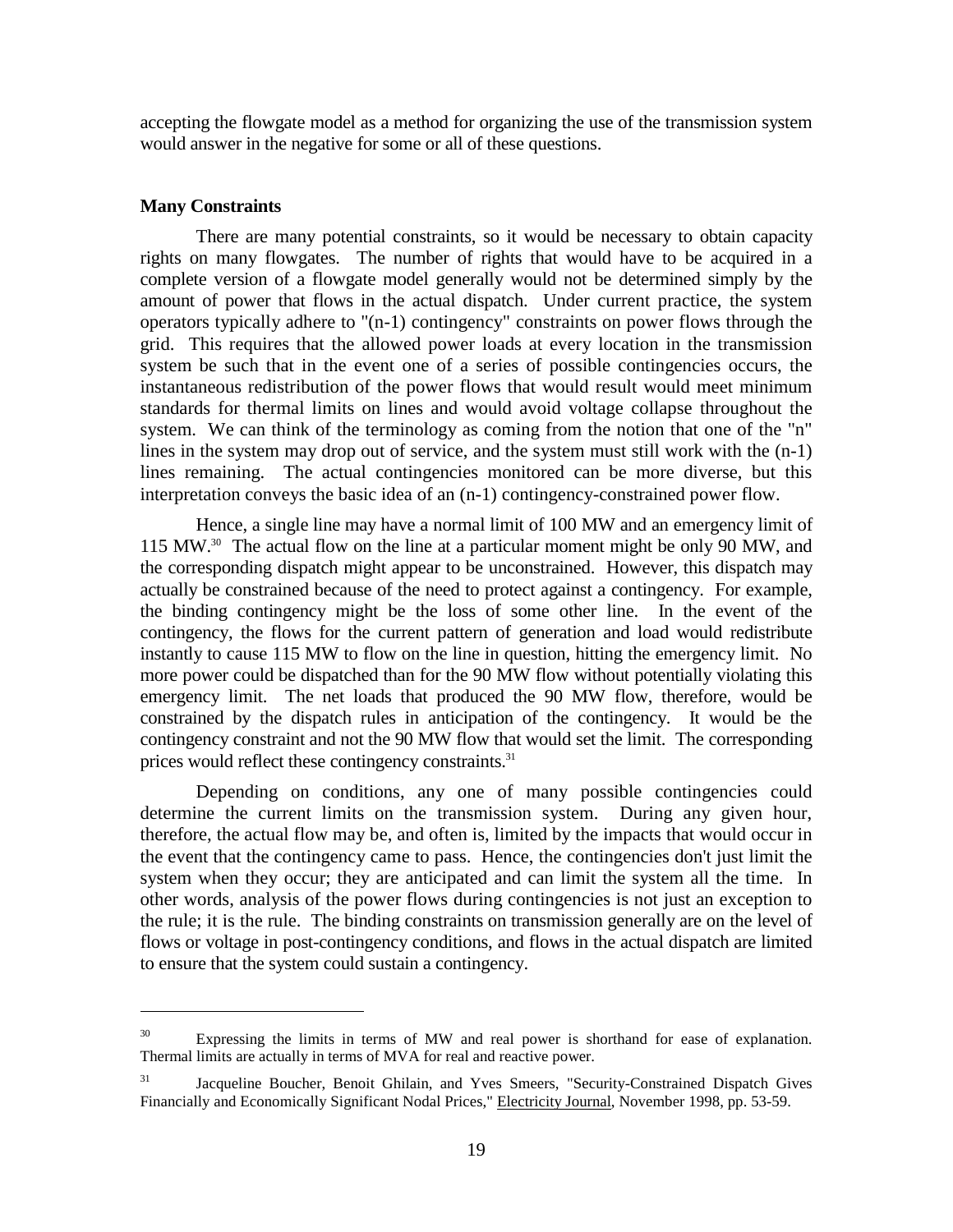By itself, this contingency-based analysis does not move outside the formal description of the flowgate model. But it does mean that the constraint matrix in *H* must be obtained for each contingency, simply because different contingencies would produce different distribution factors. Operation of a complete flowgate model, therefore, would require a trader to acquire the rights on each link sufficient to cover its flows on that line in each post-contingency situation.

A sometime argument is that this problem is not serious because the actual dispatch will have only a few of the potential constraints actually binding. Typically this is true, but it does not avoid the difficulty for the simple reason that we don't know in advance which constraints will be binding. Were it otherwise the system operator would not have to monitor all the constraints that are typically considered. In fact, the large list of potential constraints monitored by the system operator is already a select group identified as the important subset from the thousands or millions of possible constraints that could be defined given the large number of lines and the large number of contingencies. The mere fact that the system operator has identified the constraints would arguably be enough to require an associated flowgate capacity right in order to ensure that the resulting transaction would be feasible.

The accumulating experience in PJM is well documented and amply illustrates the point. In one outside study intended to support the development of zonal pricing and decentralized congestion management through something like a flowgate model, a set of 28 constraints were identified as important and analyzed for the variations in the equivalent of a PTDF table. While 28 may seem a large number and difficult to deal with in assembling the capacity rights to use the transmission system, it turned out not to be large enough. In the event, the first six months of operation of locational pricing in PJM found 43 constraints actually binding. Most importantly, *none* of these actual constraints were in the list of 28 supposedly easy-to-identify flowgates.<sup>32</sup> This suggests the magnitude of the difficulties faced when predicting which constraints will be binding. And the list of real constraints continues to grow. Over the period January 1998 to April 2000, there were 161 unique constraints that produced congestion and different locational prices in PJM.<sup>33</sup> Apparently a complete flowgate model would require purchase of at least 161 capacity rights to secure a single point-to-point transaction. And the list is growing.

The response to this accumulating evidence has been that there are only a few commercially significant flowgates that would need to be included, few enough to allow for decentralized trading and assembly of portfolios without creating significant transaction costs. Hence, the claim is that "a given transaction will significantly impact only a few

 $32$  Richard D. Tabors, "Transmission Pricing in PJM: Allowing the Economics of the Market to Work," Tabors Caramanis & Associates, February 24, 1999, p. 31. This is a careful study that is among the rare instances with easily available and documented assumptions. See the PJM web page for the record of actual constraints.

<sup>&</sup>lt;sup>33</sup> See the PJM web page spreadsheet report on historical transmission limits, "Historical TX Constraints.xls." Over the period January 1998 to April 2000 there were 610 constraintdays recorded, with the same constraint appearing on more than one day. There were 4,313 constrainthours. There was some smaller number of constrained hours, as many hours have multiple constraints. Based on the "Monitor" and "Contingency" names, corrected for typographical errors in the names, there were 161 unique constraints.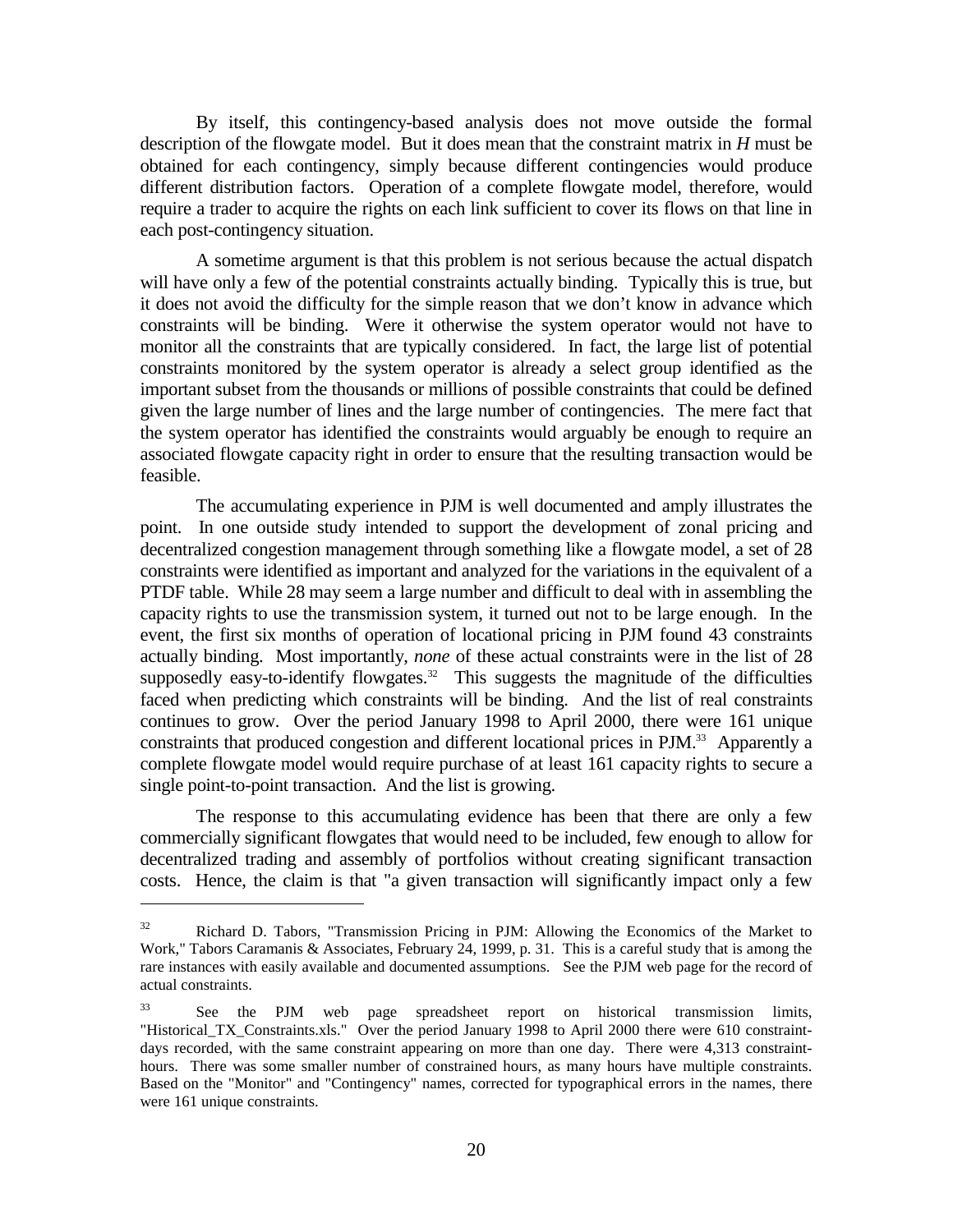flowgates," 34 or a " [t]he number of resulting [Commercially Significant Flowgates] CSFs is likely to be small."35 More concretely "[a]lthough there is potentially a large number of flowgate rights, the system operation can be simplified further by using a fixed but small (say, up to 10) floating flowgate rights to set scheduling priority."<sup>36</sup> Here there is some evidence that is available and instructive. Although the flowgate right models have not been specific about how to define the constraints that are commercially significant, we do know something about our ability to predict which constraints will be limiting. As summarized above, the prediction record so far has been bad. When we look at the constraints that have been limiting, the number is quite a bit larger than predicted. Of course, not all constraints are equal, and some would be more important than others. How many would be enough, and how would we decide?



The figure shows the same data for the PJM case sorted to identify the cumulative number of constrained hours for each constraint.<sup>37</sup> It is true that there were many

<sup>&</sup>lt;sup>34</sup> Ed Cazalet and Ralph Samuelson, "The Power Market: E-Commerce for All Electricity Products," Public Utilites Fortnightly, February 1, 2000, p. 5.

 $35$  Tabors Caramanis & Associates, "Real Flow A Preliminary Proposal for a Flow-based Congestion Management System," Cambridge, MA, July 18, 2000, p. 9.

<sup>36</sup> Hung-po Chao, Stephen Peck, Shmuel Oren, and Robert Wilson, "Flow-based Transmission Rights and Congestion Management," August 18, 2000 (forthcoming Electricity Journal), p. 23.

<sup>&</sup>lt;sup>37</sup> The data are not available for the measure of the value rather than just the duration of the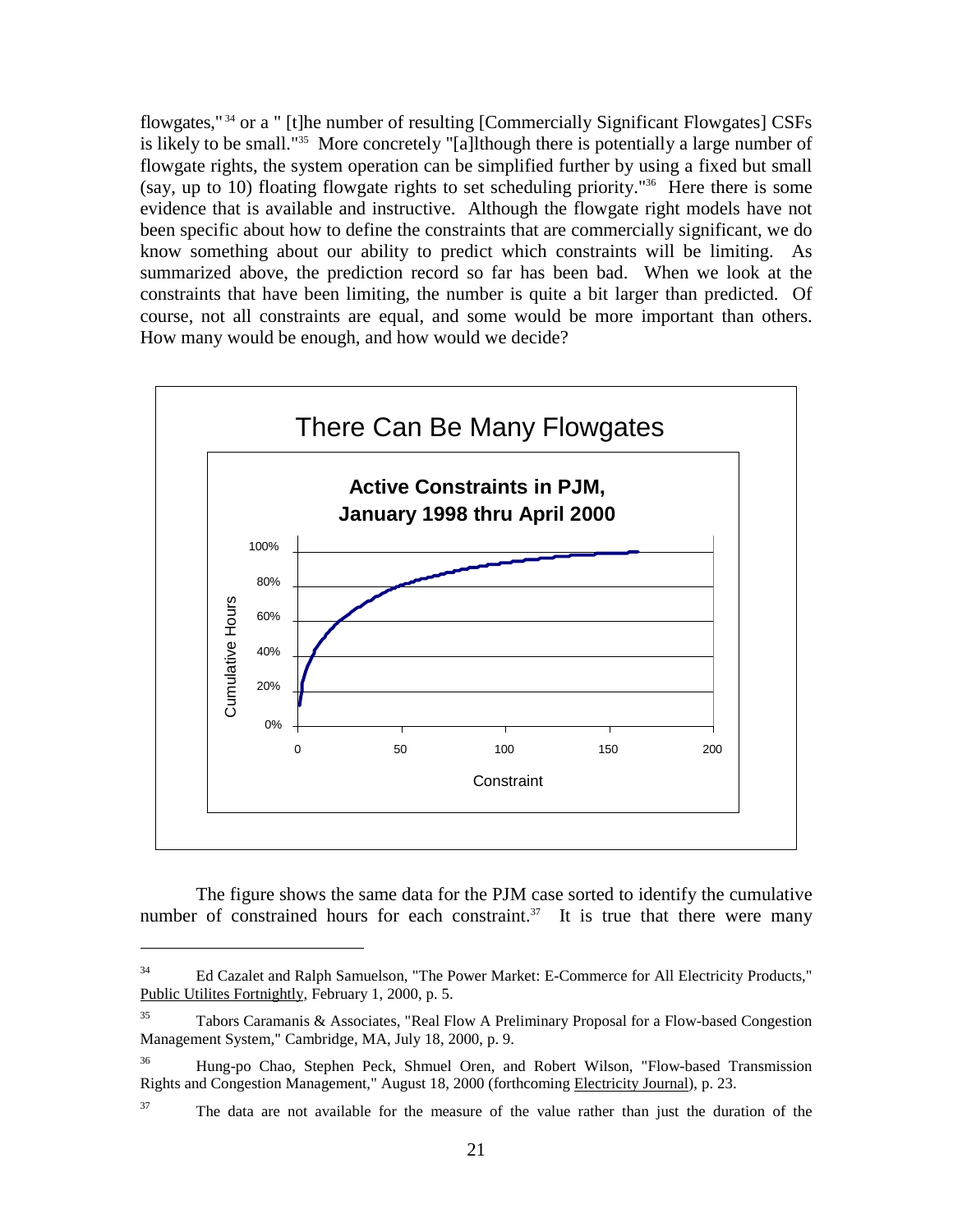constraints that were binding for only a few hours. However, it is also true that in order to cover a large fraction of the hours it would be necessary to include many constraints as flowgates. An illustration in a TCA analysis suggests that 90% of the hours might be required, $38$  which would mean close to 100 flowgates. Even 80% of the hours in this description of past PJM congestion would imply approximately 50 flowgates for this control area. There could be more in the future, and even more in trades among control areas.

#### **Changing Capacity Limits**

The obstacle of too many constraints to specify a complete flowgate model might be overcome if it were still possible to identify in advance how much capacity there is at each flowgate. This is an old problem with the uncomfortable reality that for many of the constraints it is not possible to specify the limiting value without also knowing the pattern of generations and loads and related transmission parameters.

This same set of difficulties troubles the LMP/FTR model, but only as a settlements matter. If the initial allocation of FTRs becomes infeasible due to changing transmission parameters, there might be a revenue adequacy problem. However, there would be no concern about achieving feasible dispatch at the efficient equilibrium. By definition, the LMP equilibrium would deal with the real constraint values and produce the corresponding locational prices. This would not be true for the pure flowgate model.

Many of the constraints in transmission systems are like the idealized thermal limits on lines envisioned in the DC-Load model, but not all. There are many other constraints that are more complicated and they arise from features other than just the real power flow that is the focus of the flowgate model.

Consider the case of reactive limits to avoid voltage collapse. The voltage level in the real electric system is closely connected with the availability of reactive power, which is significantly affected by both real and reactive power flows. It is not possible to analyze the reactive power and voltage impacts within the framework of the simplifying assumptions of the DC-Load model, which implicitly assumes that there is exactly the right amount of reactive power at every location. However, to simplify operational analysis and control, it is common to convert the constraints in the full system into effective limits on real power flow on lines or sets of lines defined as interfaces.

In essence, the procedure is to postulate a set of base case power flows and then step up the schedules in a prescribed pattern. For each schedule, the resulting analysis of the full alternating current (AC) load flow identifies the voltages at certain critical locations. The result of this series of simulations is an empirical relationship between voltage and flow on the interface, as illustrated in the figure from the VEM Study Procedures Manual. 39

constraints.

<sup>38</sup> Tabors Caramanis & Associates, "Real Flow Model The Solution for Congestion Management," Cambridge, MA, Presentation for the Southwest Power Pool Congestion Management Subteam Meeting, July 31-August 1, 2000, p. 9.

<sup>&</sup>lt;sup>39</sup> VEM Study Committee, "VACAR-ECAR-MAAC (VEM) Study Procedures Manual," May 3,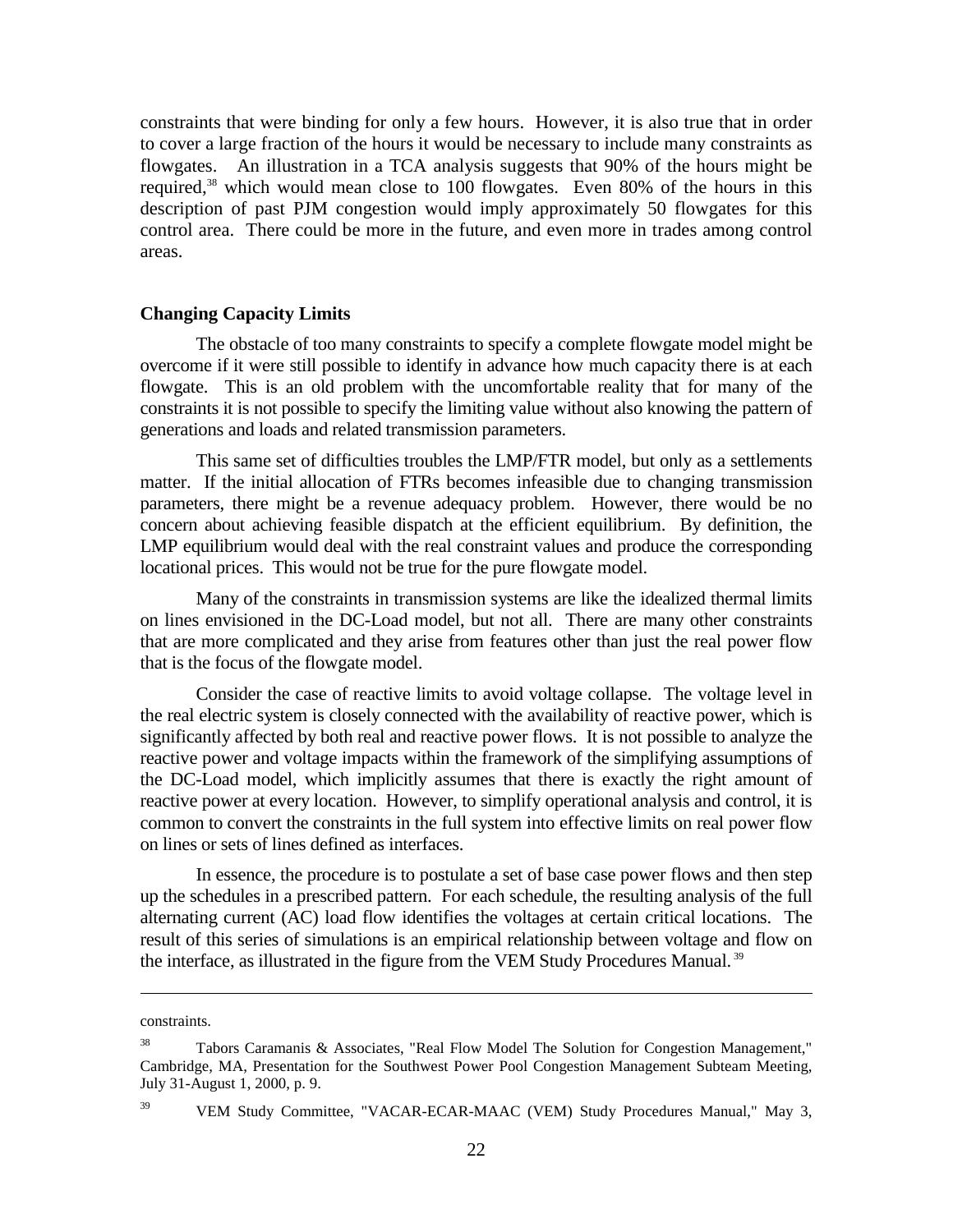

The typical voltage response curve displays the same shape, where the "knee" of the curve indicates imminent voltage collapse. Based on experience and judgment, the practice is to set a safe margin for the interface limit measured in the real power flow across the interface. Hence, in this case the limits might be set at 1400 MW across the Beddington-Doubs 500 kV line.

All this is acknowledged in the flowgate proposals to the effect that the limit on the flowgate would be 1400 MW, determined by the reactive constraint rather than the thermal limit on the line. Or the lesser of the two would set the flowgate capacity. Over a very short horizon this might be enough, but this argument runs against the notion that the decentralized trading is being handled in forward markets and the flowgates provide long-term transmission rights. The difficulty is that over any significant time frame, the magnitude of the reactive limit can change.

"Consequently, some aspects of an operator's limit assessment are often necessarily subjective in nature, since a purely "textbook" or "automatic" assessment is often inadequate due to the practical nature of actual system operation and the uniqueness of real-time activities. … Briefly stated, the critical power flow assumptions include the following: bus loads are modeled as constant P and Q in both the pre- and post-contingency cases;

<sup>1999,</sup> pp. 38. (available at www.pjm.com)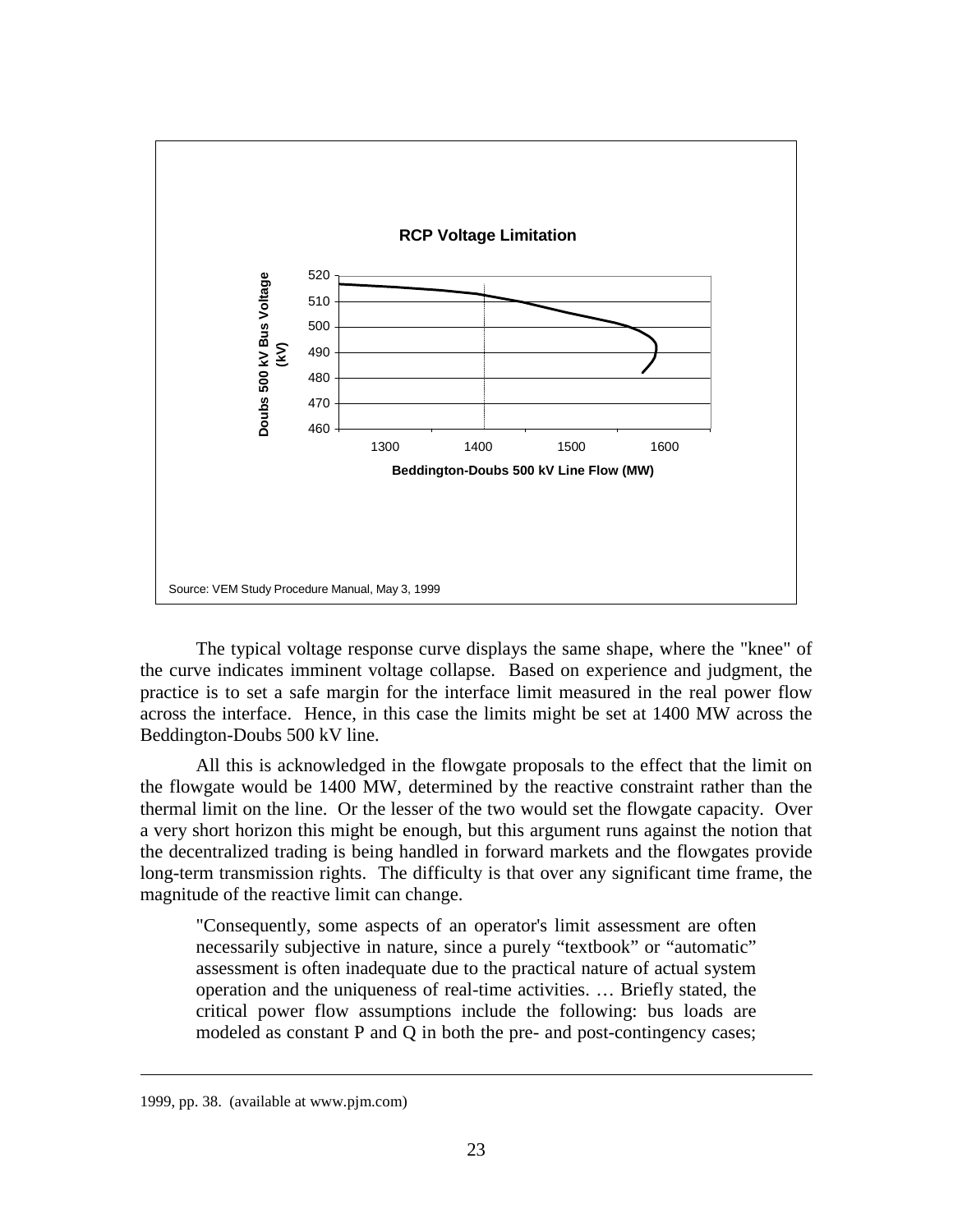transformer taps that can regulate in the pre-contingency case are fixed in the contingency case; generators which regulate voltage at a remote bus in the pre-contingency case will be set to regulate their terminal bus at the pre-contingency voltage level in the contingency case; and phase angle regulators (PARs) will be set at a fixed angle in the contingency case (i.e., the PAR is allowed to act as a normal transmission line). PJM generator contingencies are modeled in the following manner: the generation amount out-aged is "picked-up" 85% at the swing bus (located on the western ECAR) and 15% at a bus in the New York Power Pool (NYPP) (located electrically "close" to the Gilboa bus). The modeling is used by the PJM Operations Planning group in their daily system."40

In particular, note that the assumptions used to set the reactive limit depend upon the pattern of use assumed in the base case and the pattern for incrementing the interface flows. This contradicts the assertion of the flowgate proposals that "[i]n contrast, the capacity of each link or flowgate is determined by physical factors associated with the link (e.g. thermal limit, voltage stability, and dynamic stability) and is generally insensitive to the power flow pattern." 41

Furthermore, note that the description of the procedure refers to the daily system studies where these off-line calculations are adjusted to deal with the changing patterns of loads. Rather than being set once for an extended period of time, the limits are being revised regularly to deal with the changing patterns of use of the system. The interface constraints for voltage protection are routinely described as a range of maximum values on real power flows, with the actual value being set and changed regularly during real time operations. For example, the PJM Eastern Reactive Transfer Limit is reset at least every 15 minutes and can vary over a range of 4000 MW to 7000 MW, depending on system conditions.<sup>42</sup>

This is essentially the same problem as defining the available transmission capacity. As the New York Power Pool (NYPP) observed in a typical comment heard from system operators during the initial discussions on the design of transmission access rules:

> "The primary responsibility of the NYPP system operator is and must be to maintain the reliability of the bulk power system. The operator must have the flexibility to decide, for example, what level of transmission reserve capacity should be retained under various conditions and facilities' loadings to meet contingencies as they may arise. Thus, actual transmission availability, or, more correctly, available transmission transfer capability, may be less than the thermal limits of the facilities, and the difference may change as conditions

<sup>40</sup> VEM Study Committee, "VACAR-ECAR-MAAC (VEM) Study Procedures Manual," May 3, 1999, pp. 41-42. (available at www.pjm.com). Here P and Q refer to real and reactive power loads, respectively.

<sup>41</sup> Hung-po Chao, Stephen Peck, Shmuel Oren, and Robert Wilson, " Flow-based Transmission Rights and Congestion Management," August 18, 2000 (forthcoming Electricity Journal), p. 5.

<sup>42</sup> Andy Ott, PJM, personal communication.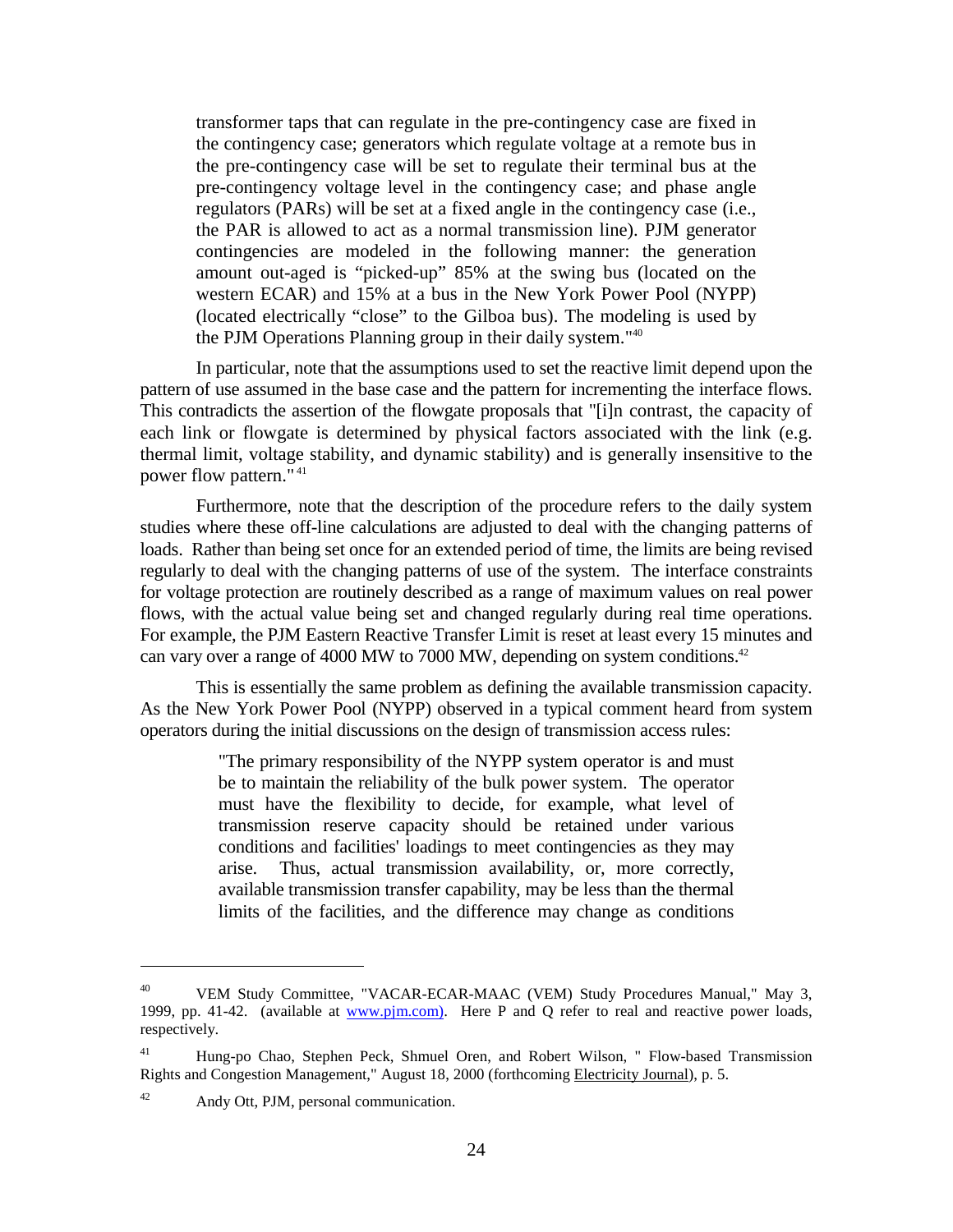change. The Commission should make certain that all participants understand and accept these factors."43

The same argument applies to stability studies, which again are outside the formal realm of the DC-Load model. Stability studies are conducted off-line to determine the transient interactions between power flows, frequency and voltages. Again a large dose of judgment is applied to isolate a safe region for real power flows in order to limit the actual dispatch. Typically, the limitations apply across more than one interface to represent interactions among the various power flows and the other system conditions.



The result is typically represented as a nomogram as illustrated in the figure for Southern California.<sup>44</sup> Again the interaction of the lines might be accommodated in the flowgate models by defining each segment of the piecewise linear nomogram limits as an

<sup>43</sup> Comments of Member Systems of the New York Power Pool, "Request for Comments Regarding Real-Time Docket Information Networks," No. RM95-9-000, Federal Energy Regulatory Commission, July 5, 1995, p. 9-10.

<sup>44</sup> Taken from Scott M. Harvey, William W. Hogan, and Susan L. Pope, "Transmission Capacity Reservations and Transmission Congestion Contracts," Center for Business and Government, Harvard University, June 6, 1996, (Revised March 8, 1997). This nomogram is from circa 1996 as provide by San Diego Gas & Electric. The current SCIT nomogram is referenced by the CAISO web page but listed as not published for security reasons. The current numbers are probably different, but the older version suffices to illustrate the point here.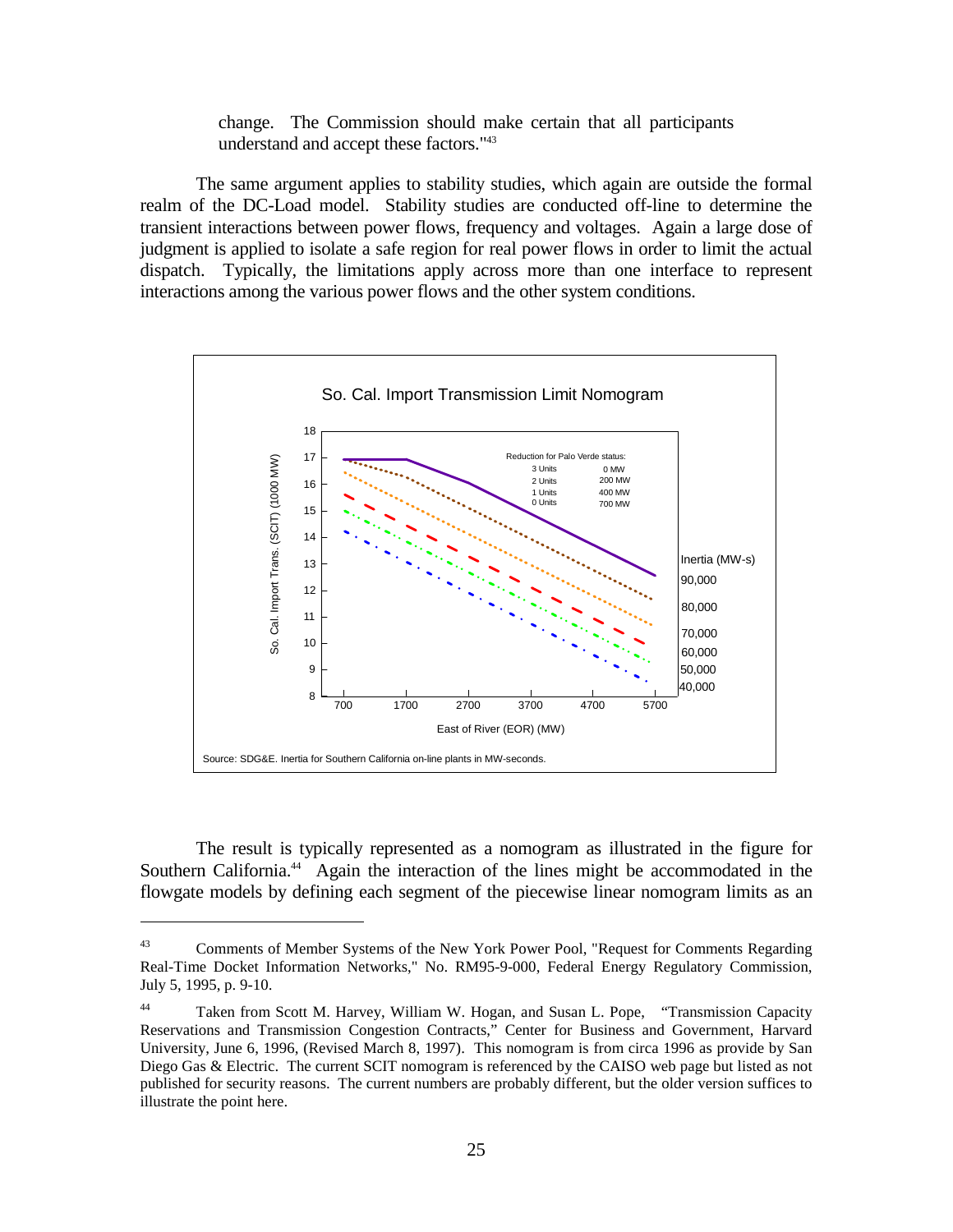additional flowgate. For example, as shown for the stylized flowgate in the following figure, the single nomogram would include four flowgates.



The reason that a nomogram is not just one flowgate is that the flowgate model defines the constraints and distribution factors in terms of the net loads in *y*. However, the typical nomogram is defined in terms of piecewise linear limits on the flows on the lines or interfaces. To translate the nomogram on the lines to linear constraints on the net loads, we would need to break the nomogram into its individual pieces. It is not enough, therefore, to say that a nomogram can be included as another constraint or flowgate. Under the linearity assumptions central to the definition of flowgate rights, the superposition of individual transactions to produce the total use of the flowgate limit requires linearity, not just piecewise linearity. A single nomogram implies many flowgates.

Assuming there were not too many pieces, this would unpack a nomogram into many linear constraints in the form required for the flowgate model. But note also that the limit on SCIT flowgate is a function of a number of variables that depend on current operation of the system, such as the inertia of the spinning shafts of generators in Southern California or the availability of Palo Verde units. Hence, the limits on the individual piece would change with system conditions.

The determination of whether stability or voltage limits will dominate is not obvious and depends on system conditions. Consider the following table describing a nomogram limit in the New York Power Pool. There are three different variables that depend on the system use and that determine the limit of the flow on the flowgate.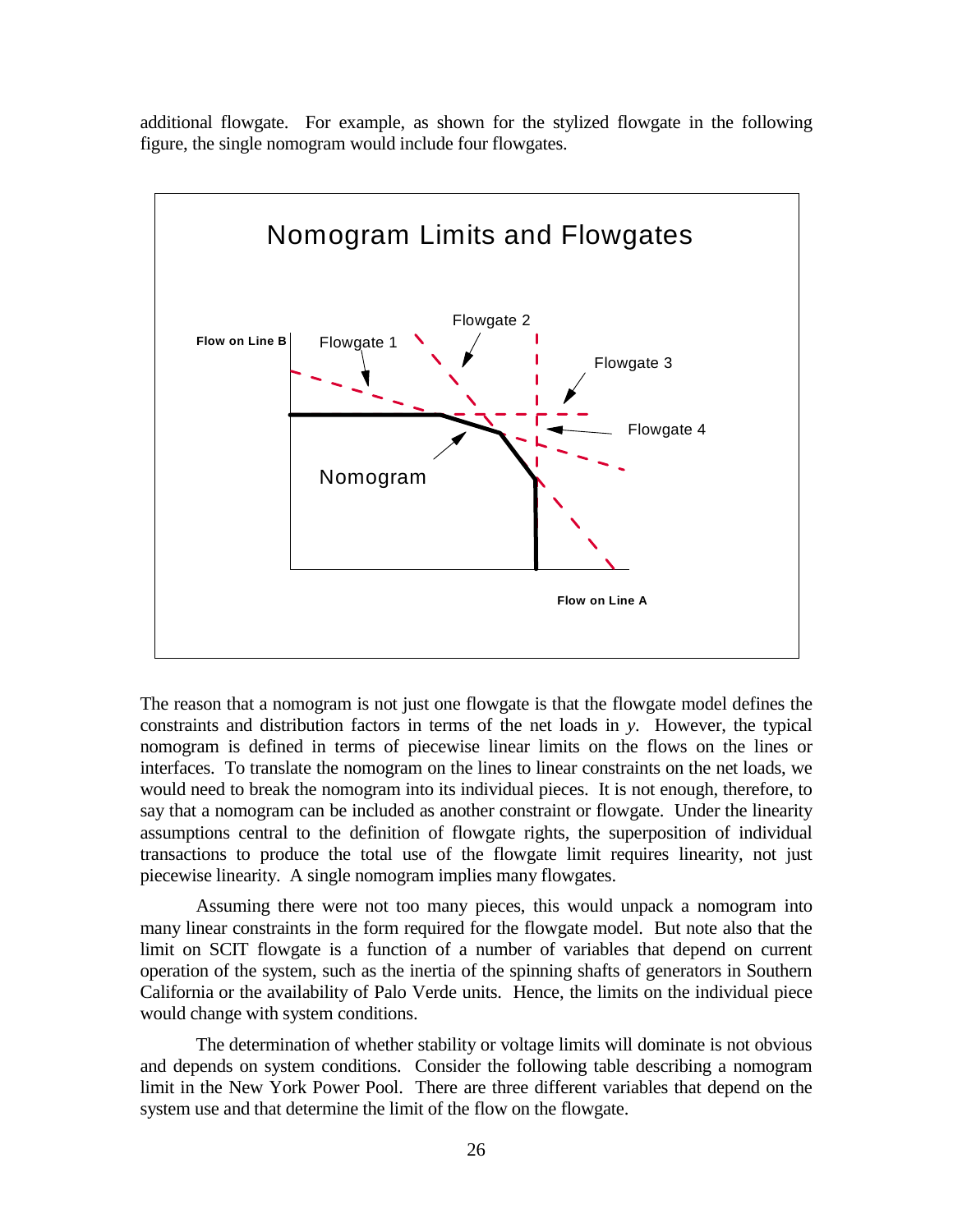| Exhibit B <sup>45</sup><br>NYPP CENTRAL EAST: ESTIMATED PRE-CONTINGENCY FLOW LIMITS<br><b>BASED ON VOLTAGE COLLAPSE V. STABILITY LIMITS</b> |                                                   |                                      |             |             |             |             |             |                   |
|---------------------------------------------------------------------------------------------------------------------------------------------|---------------------------------------------------|--------------------------------------|-------------|-------------|-------------|-------------|-------------|-------------------|
|                                                                                                                                             |                                                   |                                      |             |             |             |             |             | <b>SVC Status</b> |
|                                                                                                                                             |                                                   | <b>1 SVC I/S</b><br><b>2 SVC I/S</b> |             |             |             |             | 0 SVC I/S   |                   |
| <b>Oswego Complex Utility</b><br><b>Units in Service</b>                                                                                    | <b>Number of Sithe</b><br><b>Units in Service</b> | <b>Volt</b>                          | <b>Stab</b> | <b>Volt</b> | <b>Stab</b> | <b>Volt</b> | <b>Stab</b> |                   |
| 4/5 Oswego Units                                                                                                                            | 6                                                 | 2890                                 | 3100        | 2860        | 3000        | 2840        | 2450        |                   |
|                                                                                                                                             | 3                                                 | 2830                                 | 2800        | 2810        | 2700        | 2780        | 2450        |                   |
|                                                                                                                                             | $\mathbf{0}$                                      | 2780                                 | 2800        | 2750        | 2700        | 2730        | 2450        |                   |
| 3/5 Oswego Units                                                                                                                            | 6                                                 | 2840                                 | 3100        | 2810        | 2950        | 2790        | 2800        |                   |
|                                                                                                                                             | 3                                                 | 2740                                 | 3100        | 2720        | 2950        | 2690        | 2800        |                   |
|                                                                                                                                             | $\mathbf{0}$                                      | 2650                                 | 2800        | 2630        | 2800        | 2600        | 2650        |                   |
| 2/5 Oswego Units                                                                                                                            | 6                                                 | 2760                                 | 3100        | 2740        | 2950        | 2710        | 2800        |                   |
|                                                                                                                                             | 3                                                 | 2630                                 | 3100        | 2610        | 2950        | 2570        | 2800        |                   |
|                                                                                                                                             | $\boldsymbol{0}$                                  | 2500                                 | 2800        | 2480        | 2800        | 2440        | 2650        |                   |
| 1/5 Oswego Units                                                                                                                            | 6                                                 | 2640                                 | 2800        | 2610        | 2800        | 2580        | 2800        |                   |
|                                                                                                                                             | 3                                                 | 2440                                 | 2800        | 2410        | 2800        | 2380        | 2800        |                   |
|                                                                                                                                             | $\mathbf{0}$                                      | 2200                                 | 2500        | 2170        | 2500        | 2130        | 2500        |                   |
| 0/5 Oswego Units                                                                                                                            | 6                                                 | 2180                                 | 2500        | 2150        | 1900        | 2100        | 1550        |                   |
|                                                                                                                                             | 3                                                 | 1940                                 | 1900        | 1910        | 1900        | 1870        | 1550        |                   |
|                                                                                                                                             | $\mathbf{0}$                                      | 1700                                 | 1900        | 1670        | 1900        | 1630        | 1550        |                   |

Current nomograms exhibit even more complex interdependence than shown here. In the Western system the SPPCo export and import limit nomograms appear to have at least four dimensions of interaction among Utah flow, interchange flow, PGE and the Alturas interface.46 More troubling yet, the two-dimensional projections of the nomograms (each with its own web address) indicate that an SPPCo nomogram is not always convex or

<sup>45</sup> R. Gonzales, A. Hargrave, G. Campoli, D. Tran, "NYPP Central East Voltage Analysis," NYPP Internal Report, August 1995.

<sup>46</sup> www.sierrapacific.com.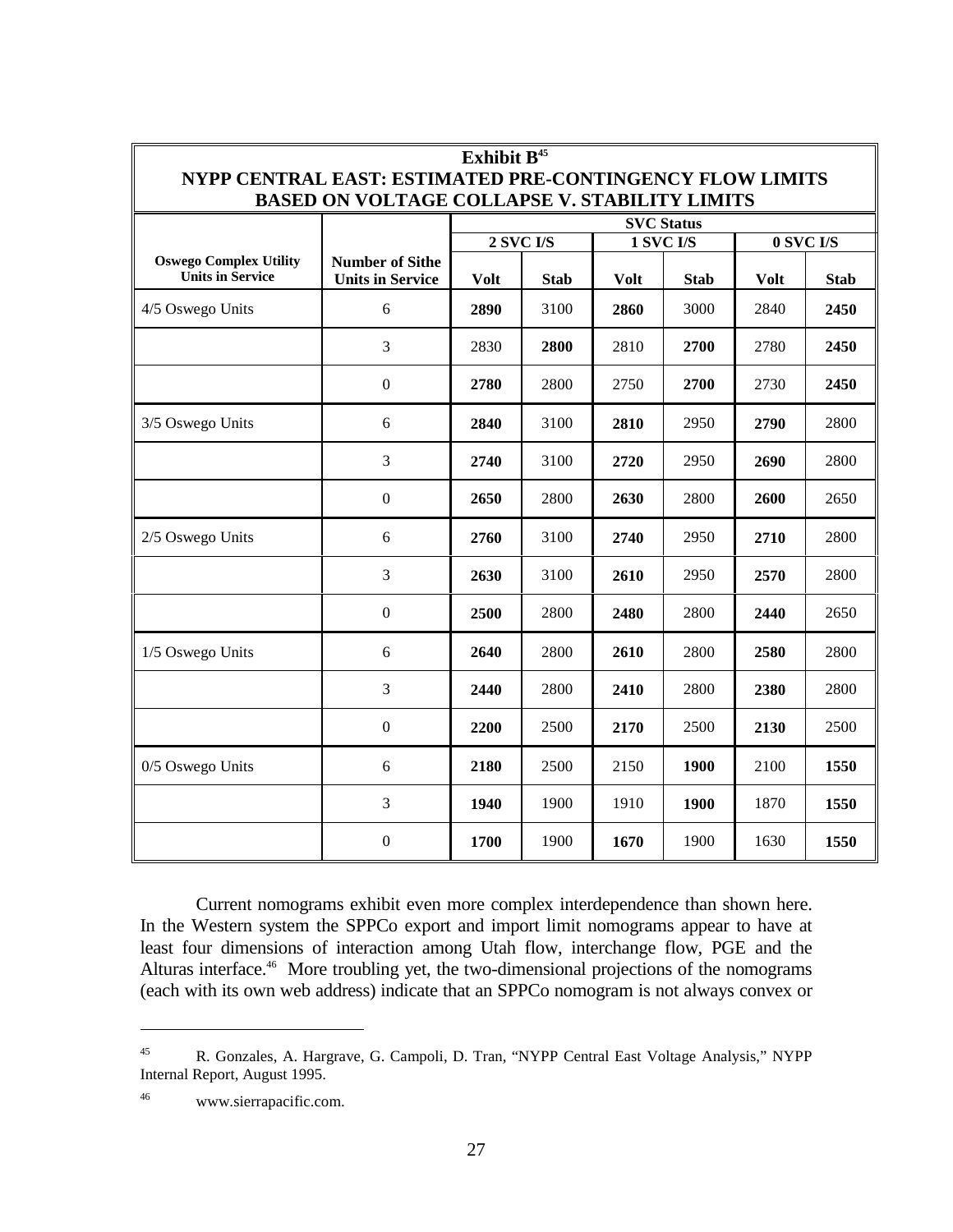as well behaved as the SCIT nomogram above.

Apparently there are many constraints that have capacities that are quite dependent on the pattern of power flows and system use. For these constraints, it is not possible to define in advance the available capacity if we want to provide long-term rights for the full capacity in the forward markets. The response in the flowgate proposals suggest some more limited allocation of flowgate rights, but then this calls into question the original argument about the efficiency of the resulting solution and the ability of the market participants to really ignore the constraints not included in the flowgates.

#### **Changing Distribution Factors**

In addition to recognizing that the capacity limits are not always known in advance, another reality is the changing value of the PTDF tables. In the true AC electricity system, the flows over the lines and voltages at the buses will depend on all the other receipts and deliveries on the grid. Thus, the flow over a particular flowgate that can be attributed to a particular transaction could be different than anticipated at the time of the allocation of the flowgate rights.

There are many causes of this ex ante ambiguity in the distribution factors. First, the PTDFs are a function of the entire configuration of the grid. With any line out of service, there are different PTDFs, and the configuration of the grid is changing all the time. This change in the topology of the grid would not matter in the bid-based economic dispatch that produces the locational prices. By definition, the LMP model takes the current grid configuration into account and the LMP prices capture the real interactions in the system. However, this change in the topology of the grid would affect application of both the pointto-point FTRs and the flowgate FGRs. In the case of the FTRs, changes in the topology of the grid may leave the FTRs as no longer simultaneously feasible. This is a necessary but not a sufficient condition for the expected compensation under the FTRs to exceed the collection of congestion rents. Hence, the actual dispatch would still be an equilibrium solution, but changes in the topology of the network may lead to a revenue deficit for the FTRs.

In the case of the flowgate rights, changes in the topology of the network would change the distribution factors. Hence, the actual use of the system would not conform to the flowgate assumptions. Schedules that would be feasible and produce the equilibrium solution under the flowgate model would no longer match the actual constraints on the system. The resulting schedules might be over or under the flowgate capacities. The equivalence between the equilibrium of the LMP model and the equilibrium of the flowgate model, as outlined above, would no longer apply. Hence, even with schedules that matched the flowgate rights at the assumed distribution factors, there could be a need to redispatch with resulting congestion costs for the flowgates.

Even without changes in the topology of the network, there are many electrical devices, such as phase angle regulators or direct current lines, whose very purpose is to change the apparent impedance of lines as a function of changing loads and, therefore, to change the PTDFs throughout the system. For example, if PARs did not significantly affect the distribution factors there would be no reason to incur the cost of installing the devices.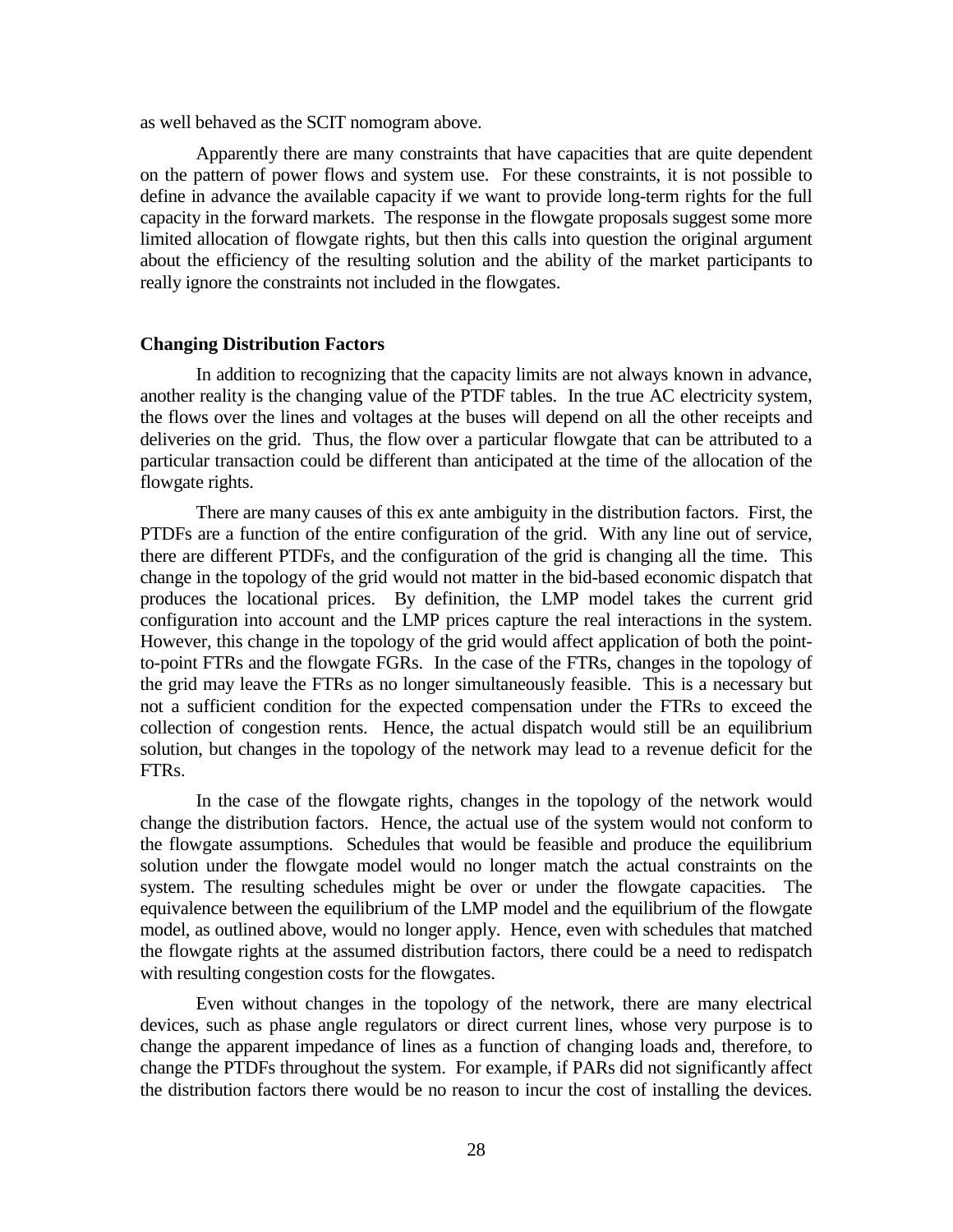These controllable lines violate the assumptions of the free flowing network that is at the root of the constant distribution factors of the flowgate model. In reality, controllable lines are intended to add to the capability and flexibility of the grid, and a fully controllable network would eliminate many of the complications in creating and guaranteeing transmission rights. But in a network that has a mix of controllable and free flowing lines, the mixture complicates the assumptions of the flowgate model.

To illustrate the effect of controllable lines, consider the hypothetical network in the two panels of the accompanying figure. Here the network consists of three lines and three buses that follow the assumptions of the DC Load model. The lines are identical except for different flowgate limits as shown in the figure. Hence the distribution factors for this part of the network must be  $1/3$  and  $2/3$ . For the three line network,  $2/3$  of the power moving from bus 1 to bus 3 would flow over the line between them, and 1/3 would flow over the other path through bus 2. Symmetrically, 2/3 of the power moving from bus 2 to bus 3 would flow over the line between them, and the remaining 1/3 would flow over the other path through bus 1.

In addition, there is a controllable line between bus 1 and bus 2, as indicated by the dashed line in the two panels.



For purposes of this example, we assume that the controllable line is able to move up to 300 MW in either direction. The two panels show two different sets of supply curves and the corresponding optimal solutions that each yield a market equilibrium with the corresponding locational prices.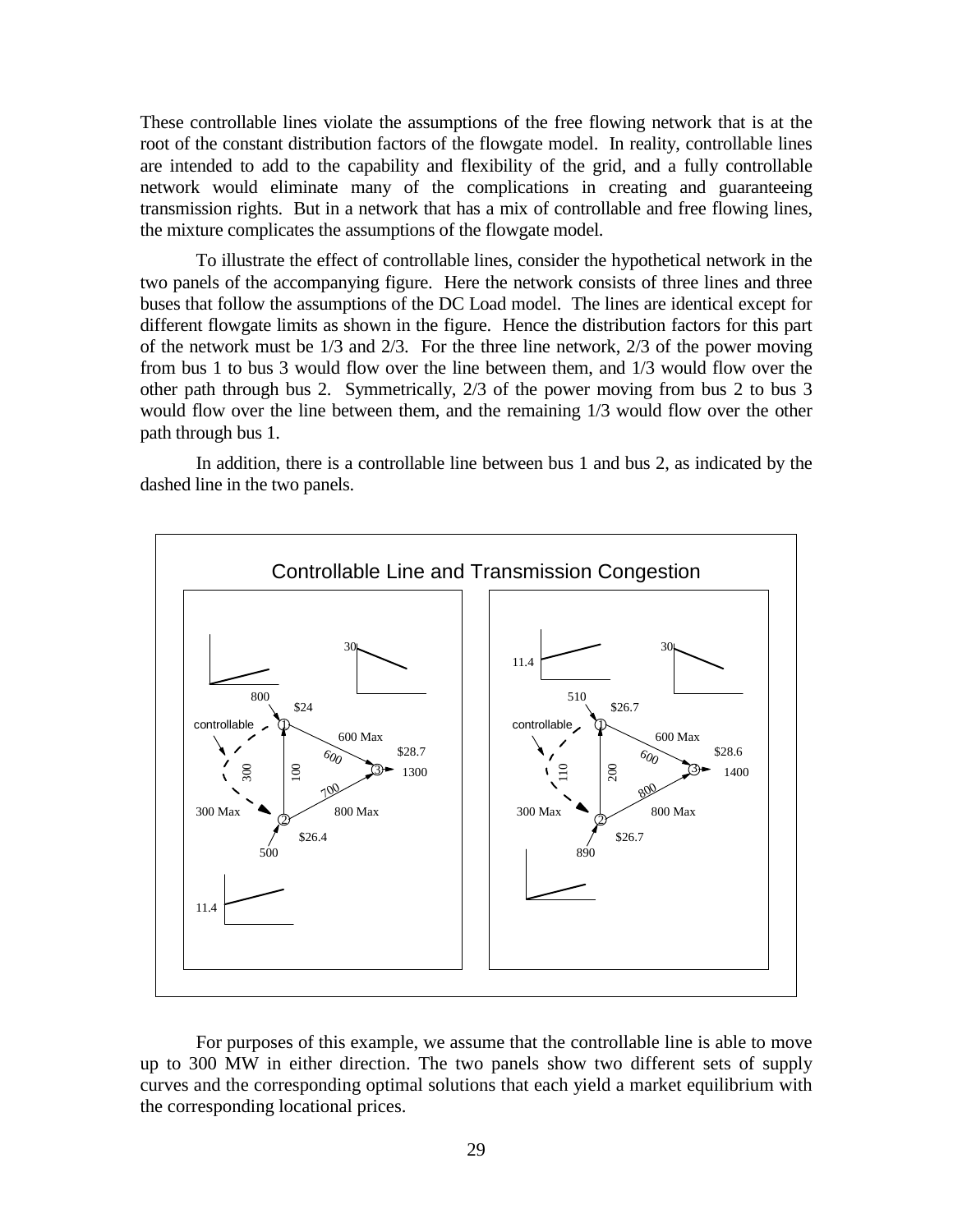Here we treat the controllable line as part of the economic dispatch optimization problem or market equilibrium. This produces locational prices in the natural way with the marginal distribution factors. We would obtain the same prices if we set the impedance of the controllable line to produce the right flow and then calculated distribution factors for that impedance.

The flowgate model assumes that we can identify constant distribution factors, and that these distribution factors times the inputs will determine the flows over the constrained lines. This is the adding up property that is necessary for flowgate trading to reproduce the same market equilibrium that would be obtained from the LMP bid-based economic dispatch.

However, to see the impact of the controllable line on the implied distribution factors, consider the inputs going from bus 1 to bus 3. One logical definition of the distribution factors would be different for the left panel and the right panel.

Distribution Factors for Bus 1

|                                | Left | Right |
|--------------------------------|------|-------|
| Controllable                   | 0.37 | 0.22  |
| Flowgate Line $1\rightarrow 3$ | 0.54 | 0.59  |
| Flowgate Line $2\rightarrow 3$ | 0.46 | 0.41  |

This treats all the flow on the controllable line as from bus 1, leaving the distribution factors for bus 2 the usual 1/3, 2/3 values for the three-bus example. Using these distribution factors will reproduce the flows. Hence, for example, in the flowgate model we would have available  $600$  MW of capacity on line  $1\rightarrow 3$  and the participants would purchase these rights in the market. However, they would have to use the distribution factors for the relevant solution. For example, in the right panel the total requirement for line  $1\rightarrow 3$  would be  $0.59*510 + 0.33*890=600$ .

However, if we applied the distribution factors of the left panel to these same inputs, the apparent requirements for the line  $1\rightarrow 3$  would be  $0.54*510 + 0.33*890=573$ , and the market price that would be obtained for these rights would presumably drop to zero. Similar calculations would find the rights to line 2->3 oversubscribed. Unlike the flowgate assumption, the real marginal and average distribution factors are not the same. But the efficiency proof for decentralized trading in the flowgate model requires that the average and marginal distribution factors be the same so that the individual uses of the flowgate add up to the correct total use. Apparently the flowgate model and its trading rule with constant distribution factors cannot reproduce the efficient market equilibrium.

By contrast, this description of the impact of controllable lines would not affect the viability of the LMP/FTR approach. For example, suppose that the inputs and outputs of the left panel were to define the set of simultaneously feasible FTRs. Then at the prices in the right panel, the congestion rents collected from the actual congestion would be larger than the payments under the FTRs. Or we could reverse the assignment and take the pattern of inputs and outputs in the right panel as defining the set of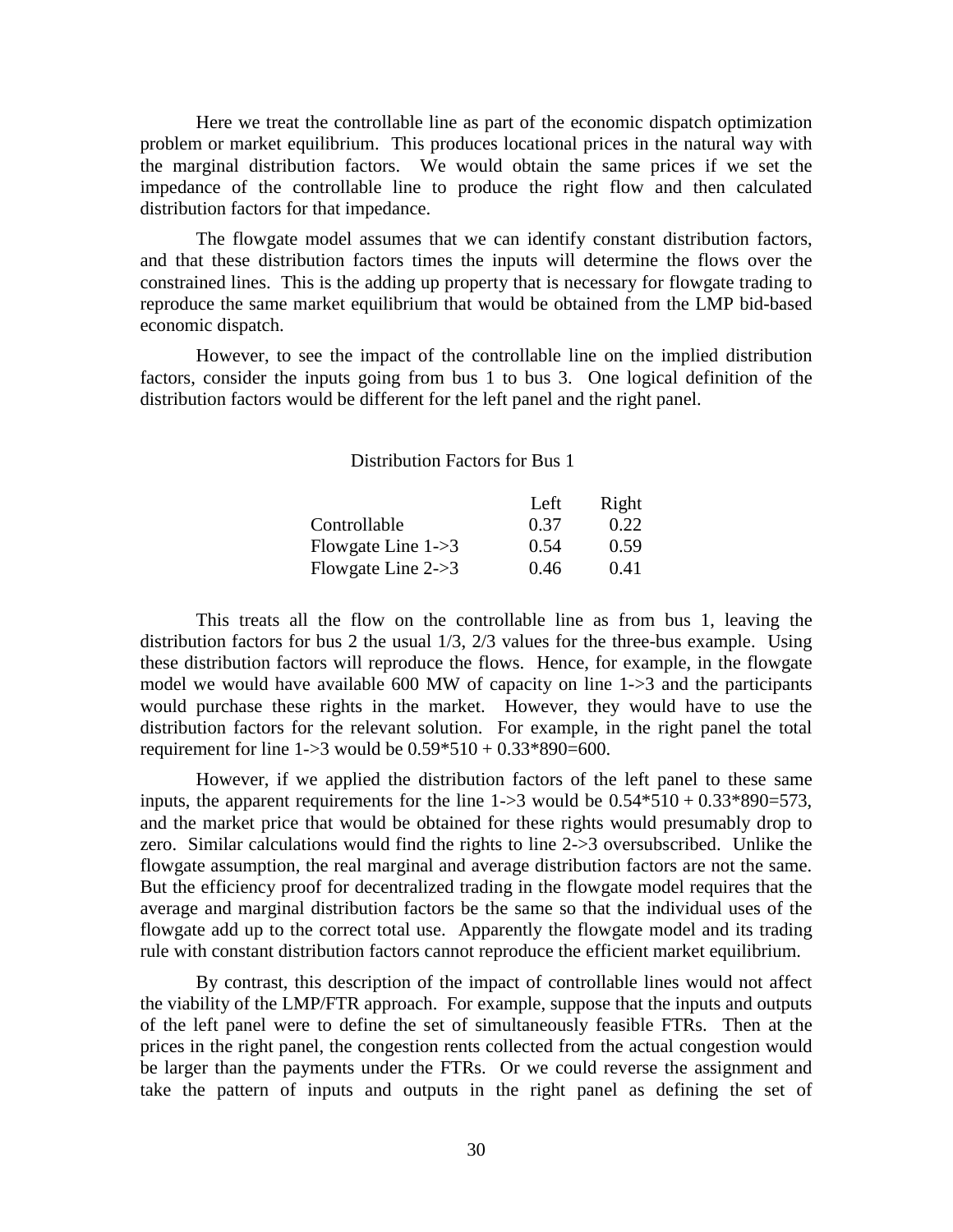simultaneously feasible FTRs. Then at the prices in the left panel the congestion rents collected would exceed the payments under the FTRs. The FTRs would require total payments no greater than the total congestion rents (revenue adequacy). In this case, the changing distribution factors do not affect the revenue adequacy of the LMP/FTR model.<sup>47</sup>

One flowgate analysis describes the feature of the FTR point-to-point rights in accommodating changes in distribution factors as "PTDF insurance." There is an assertion that "…the cost to other market participants or to the ISO of fulfilling the obligations inherent in this insurance could be very large, and might have a substantial impact on the ISO's uplift charge in later years."48 This conjecture may flow from an assumption that changes in distribution factors would necessarily make the FTRs infeasible, thereby exposing the system operator to some inappropriate financial risk. And investment in the grid as well as changed operating conditions could have a significant effect on distribution factors. As for investment to change the topology of the grid, the LMP/FTR model includes a feasibility rule that would preserve the existing FTRs or repurchases them to sell something that has a higher value.<sup>49</sup> Hence for the deliberate reconfiguration of the capacity of the grid, there is no exposure under the LMP/FTR model.

As for operations with any given topology of the grid, the example with the controllable line indicates that there is not necessarily any financial exposure despite changing distribution factors. The explanation for operations with a given grid has two elements. First, for revenue adequacy under market equilibrium it is sufficient that the

| <b>Controllable Line Example</b> |                |       |           |                     |                            |                    |           |  |  |  |
|----------------------------------|----------------|-------|-----------|---------------------|----------------------------|--------------------|-----------|--|--|--|
| Left Panel                       |                |       |           |                     |                            | <b>Right Panel</b> |           |  |  |  |
| <b>Spot Market Charges</b>       |                |       |           |                     | <b>Spot Market Charges</b> |                    |           |  |  |  |
| O(MW)                            | Price          |       | Payment   | O(MW)               | Price<br>Payment           |                    |           |  |  |  |
| 800                              |                | 24    | $-19,200$ | 510                 |                            | 26.7               | $-13,617$ |  |  |  |
| 500                              |                | 26.4  | $-13,200$ | 890                 |                            | 26.7               | $-23,763$ |  |  |  |
| $-1300$                          |                | 28.7  | 37,310    | $-1400$             |                            | 28.6               | 40,040    |  |  |  |
|                                  |                |       |           |                     |                            |                    |           |  |  |  |
|                                  | Total<br>4.910 |       |           |                     | Total<br>2,660             |                    |           |  |  |  |
| <b>FTR</b> Payments              |                |       |           | <b>FTR Payments</b> |                            |                    |           |  |  |  |
| O(MW)                            | Price          |       | Payment   | O(MW)               | Price                      |                    | Payment   |  |  |  |
| 510                              |                | 24    | $-12,240$ | 800                 |                            | 26.7               | $-21,360$ |  |  |  |
| 890                              |                | 26.4  | $-23,496$ | 500                 |                            | 26.7               | $-13,350$ |  |  |  |
| $-1400$                          |                | 28.7  | 40,180    | $-1300$             |                            | 28.6               | 37,180    |  |  |  |
|                                  |                |       |           |                     |                            |                    |           |  |  |  |
| Total                            |                | 4.444 |           | Total               |                            |                    |           |  |  |  |
| Net                              |                | 466   |           | <b>Net</b>          |                            |                    |           |  |  |  |

<sup>47</sup> The congestion rents and FTR payments would include:

 $\overline{a}$ 

48 Hung-po Chao, Stephen Peck, Shmuel Oren, and Robert Wilson, " Flow-based Transmission Rights and Congestion Management," August 18, 2000 (forthcoming Electricity Journal), p. 10.

<sup>49</sup> For a discussion of this rule, see James B. Bushnell and Steven E. Stoft, "Electric Grid Investment Under a Contract Network Regime," Journal of Regulatory Economics, Vol. 10, 1996, pp. 61-79.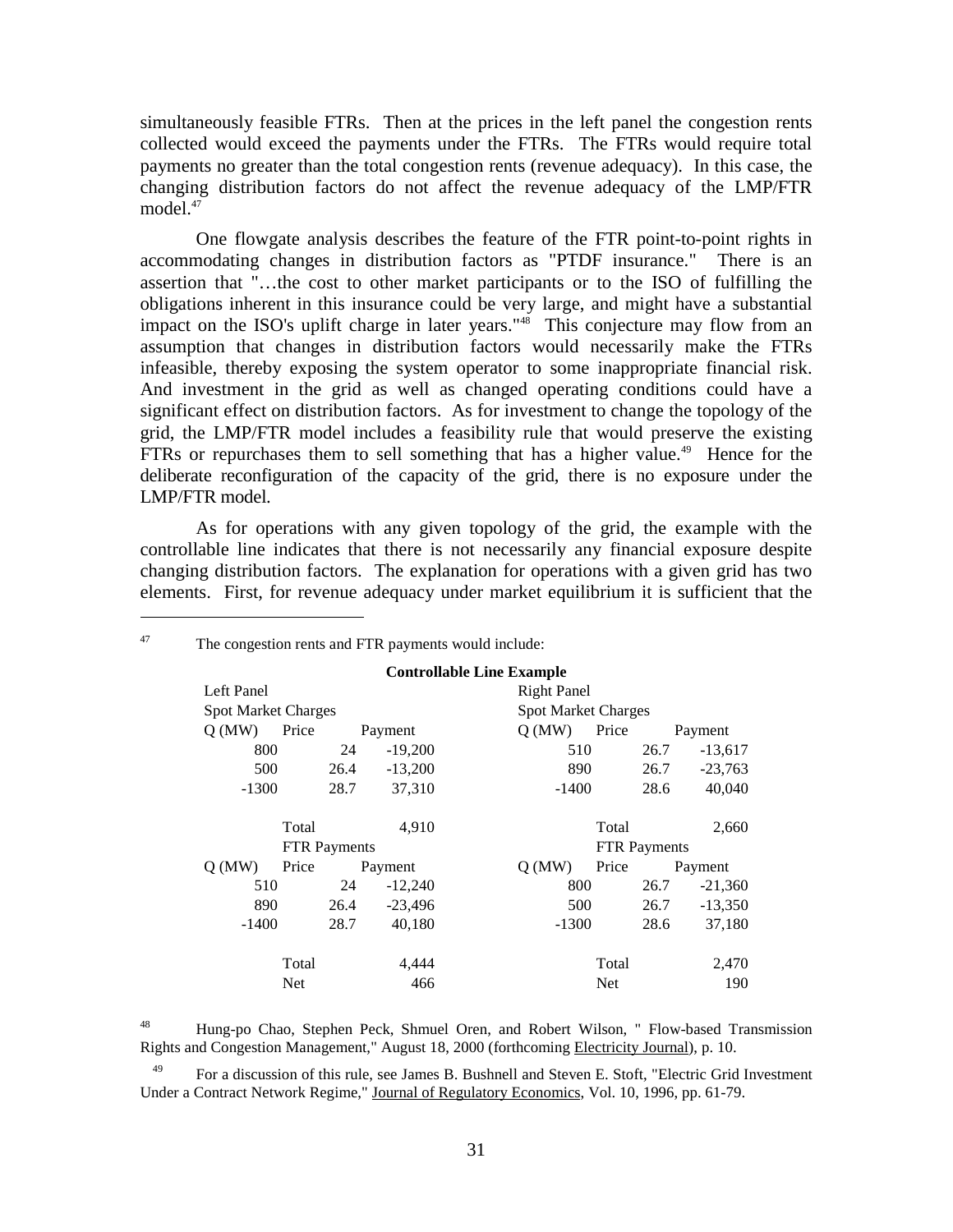FTRs be feasible for some value of the transmission parameters that are under the control of the system operator, *x*. It is not necessary that the FTRs would be feasible at the current optimal setting of the transmission parameters, *x \** . Second, infeasibility of the FTRs is a necessary but not sufficient condition for violation of revenue adequacy. In other words, almost by definition, revenue inadequacy of the FTRs requires both that there is no available transmission parameter setting that would make the FTRs feasible and that the FTRs would provide a preferred schedule at the current prices.

Hence, changes in grid conditions that could lead to the revenue inadequacy of FTRs must be limited to those conditions that are outside the control of the system operator (such as lines falling down) which the system operator otherwise would reverse in order to accommodate the preferred FTR schedule. Such events do occur, but these do not describe all the conditions that result in changed distribution factors. The actual practice of who bears the risk in the case of revenue inadequacy is different in different implementations, and could be connected to the discussion of incentives for the transmission owner responsible for line maintenance.<sup>50</sup>

The average distribution factor definition for the case of controllable lines is not unique, but there is an internal consistency requirement. If we know the optimal set of constraint multipliers, and apply these prices to either set of distribution factors, we get the right congestion prices. However, the distribution factors times the inputs will not add up to the flows on the lines, as required for the flowgate model.

A more elaborate version of a decentralized market in the flowgate spirit but with controllable lines might be the following. The operator of the controllable line could sell flows on the controllable line. From the generation source to the entry of the controllable line there would be one set of distribution factors, and from the exit of the controllable line there would be another set of distribution factors to the ultimate load destination. Hence, everyone who purchased service on a controllable line would have two sets of distribution factors that would be applied for every flowgate of the free flowing system. Assuming linearity of everything else, if there were more than one controllable line the required number of sets of distribution factors should be the number of controllable lines plus one. However, this hardly seems like it would be making the transactions simpler.

These types of nonlinearities and changing distribution factors are known to system operators. However, the system operators still talk about distribution factors and regularly use something like the DC Load model in actual operations. There is no contradiction here if we recognize that the DC Load model is not the only approach to a reasonable linearization of the transmission constraints. There are inherent nonlinearities in the flows and constraints, especially the ubiquitous nomogram constraints that attempt to approximate even more complex interactions in the system. These nonlinearities are complicated and it is much easier to work with linear approximations. However, there is no requirement that the linearization be constructed relative to zero load and flow as is done in the DC Load model. Rather, it is just as possible to obtain a solved load flow for all the parameters and loads  $(x_0, y_0)$  for the full AC system and then build the linear approximation relative to this

<sup>50</sup> William W. Hogan, "Market-Based Transmission Investments and Competitive Electricity Markets," Center for Business and Government, Harvard University, August 1999, pp. 24-25.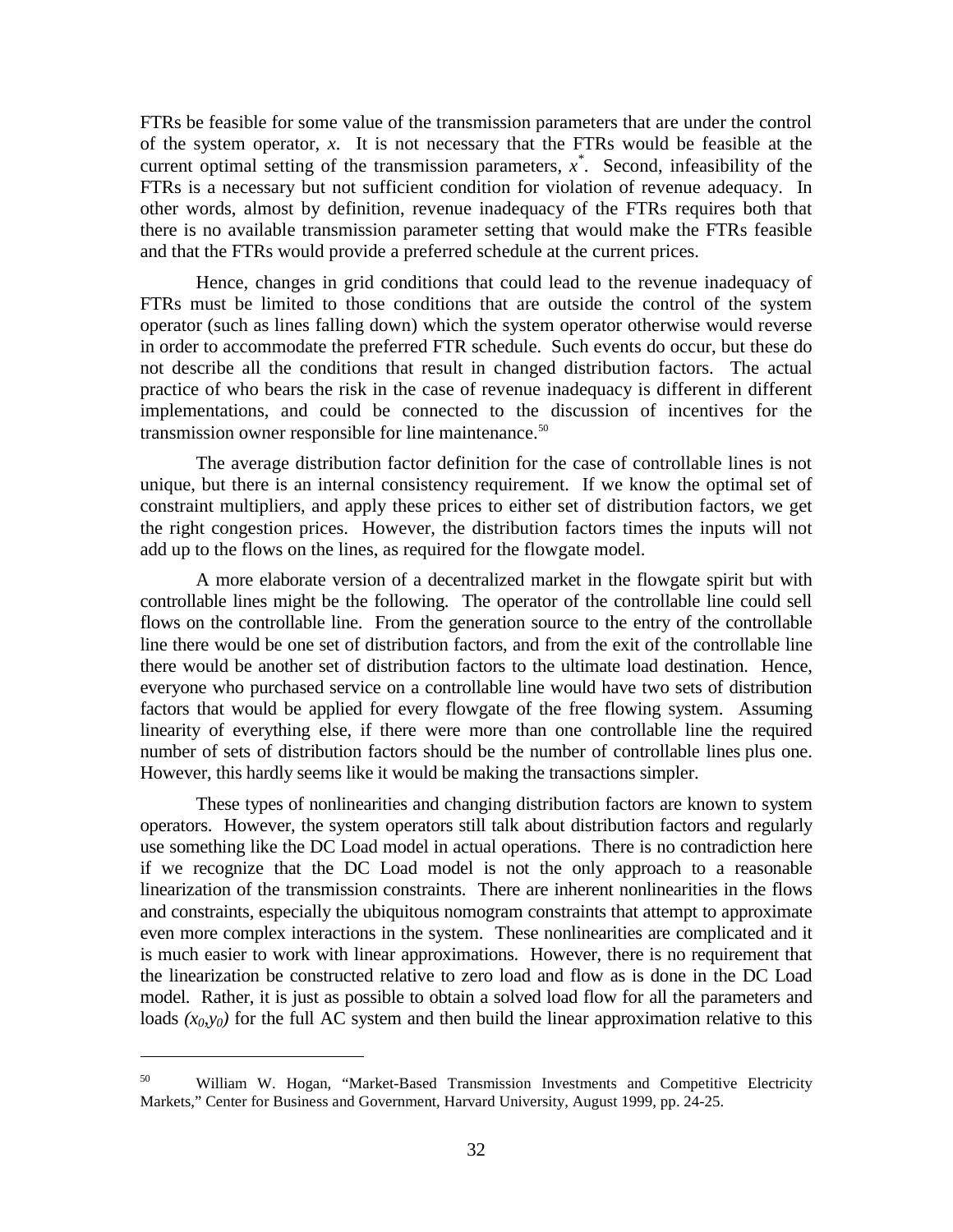load flow. In the terminology of the description of the transmission market model above, this would amount to representing the constraints as:

$$
K(x, y) \approx K(x_0, y_0) + \nabla K_y(x_0, y_0)(y - y_0) \le 0.
$$
 (9)

This could be written in the DC Load model form as:

$$
\nabla K_y(x_0, y_0) y \le \nabla K_y(x_0, y_0) y_0 - K(x_0, y_0). \tag{10}
$$

But this makes explicit the dependence of both the distribution factors in  $\nabla K_{\nu}(x_0, y_0)$ and the constraints limits in  $\nabla K_{\nu}(x_0, y_0)y_0 - K(x_0, y_0)$  on the assumed load flow and transmission parameters. At any moment, this model would look like a DC Load flow model in its form and be solved accordingly. But changes in the load flow or other transmission parameters could affect both the distribution factors and the constraint limits. The solved load flow  $(x_0, y_0)$  might be obtained by actually solving an AC load flow model, as in planning studies, or through direct measurement coupled with state estimation. In real time, for example, we have available a continuous update on the solution of the AC network produced by the real network itself. It is for these reasons that PJM updates both the load flow estimate and calculation of its equivalent of distribution tables every five minutes.<sup>51</sup> In reality, the PTDFs needed for a complete flowgate model would be anything but known in advance.

#### **Balancing Market Requirements**

The growing recognition of the reality that there could be a large number of constraints, that capacities might not really be known in advance, and that distribution factors might not be fixed, has changed the emphasis of the pure flowgate proposals from one of exact equivalence to the LMP/FTR market to one of handling some transmission congestion constraints in the forward market but relying on a balancing market to deal with the transmission congestion that is not addressed by the explicit flowgates. Hence, the "RTO will run a single real-time balancing market within the hour once the forward markets have closed."<sup>52</sup> Or that "[u]nderlying these issues is the fundamental reality that with the present technology, electricity markets are inherently incomplete, and the realtime dispatch of generation and transmission resources is most effectively managed by a central system operator. This suggests the necessity of a hybrid market architecture with multiple settlements of a sequence of decentralized forward markets and a centralized spot or real-time market."53

This is important progress, but it raises a number of questions of its own. Presumably this necessary balancing market would be designed as suggested based on a "centralized spot or real-time market." But this sounds like LMP without the FTRs, and

<sup>51</sup> Andy Ott, PJM, personal communication.

 $52$  Tabors Caramanis & Associates, "Real Flow A Preliminary Proposal for a Flow-based Congestion Management System," Cambridge, MA, July 18, 2000, p. 10.

<sup>53</sup> Hung-po Chao, Stephen Peck, Shmuel Oren, and Robert Wilson, " Flow-based Transmission Rights and Congestion Management," August 18, 2000 (forthcoming Electricity Journal), p. 2.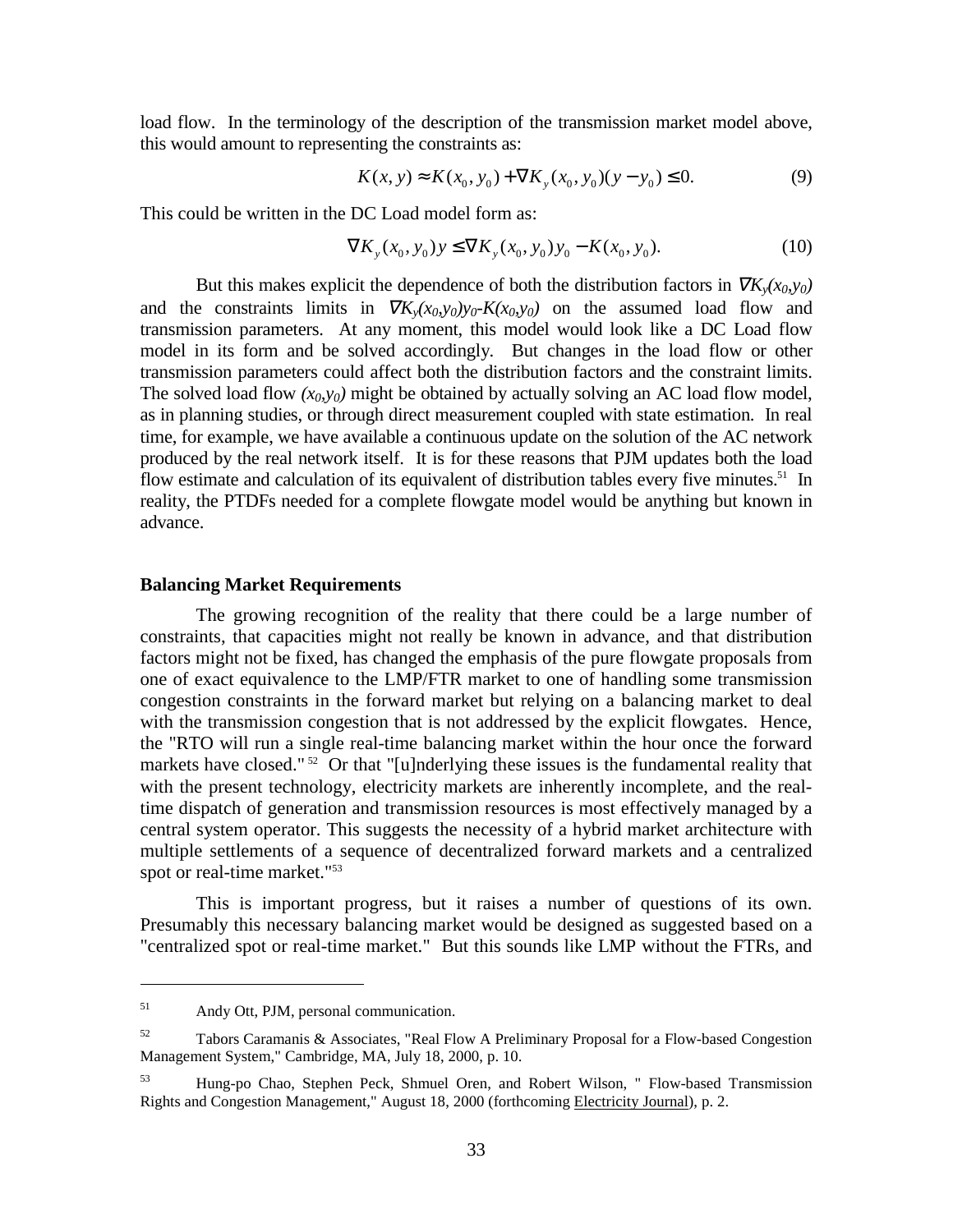not much of a huge saving in the cost of structuring the market. Furthermore, as emphasized by Ruff, this integration of the flowgate rights and the balancing market is easier said than done. The proposal of Chao et al. explicitly calls for efficient pricing where congestion is charged for all constraints and compensation is paid for the flowgate rights at the efficient flowgate prices. 54 The full details have not been specified, such as how to treat changed distribution factors. However, the spirit is to pay or charge the actual shadow prices for the constraints. This is a good rule in terms of its incentives but it implies that the resulting portfolio of flowgates between two locations provides only a partial hedge compared to the corresponding FTR.

By contrast, the proposal in the TCA description of the so-called "REAL Flow" model is for the costs of congestion other than the designated flowgates to be socialized: "The RTO will alleviate any real-time constraints through redispatch and meet imbalances simultaneously across the RTO. Redispatch to alleviate any constraints on the system other than on CSFs will be added to the cost of operating the system." <sup>55</sup> Other proposals envision that either socialization of the costs or efficient pricing could be married to a flowgate model.

The problems here could be significant. Note that the proposals for socialization of congestion costs amount to accepting from the forward market a set of schedules that are feasible in the hypothetical flowgate model but known to be infeasible in the real system. We have experience with such a system, as this design is at the core of the California market model that distinguishes between inter-zonal congestion that is priced and intra-zonal congestion that is socialized. The experience has been that the difference between the two sets of schedules creates substantial gaming opportunities where the hypothetical schedules produced congestion that the scheduler would then be paid to relieve. The Federal Energy Regulatory Commission found this system "fundamentally flawed," and it is now the subject of substantial reform efforts.<sup>56</sup>

If marriage between the flowgate rights and the real time dispatch is required to support efficient markets, the details of this connection are critical. Since the real time balancing market defines what really happens in the end, everyone involved in forward trading would need to anticipate the impact of the rules. Different rules would create different incentives. The reality is that the rules for the balancing market dictate the incentives that will be pursued in the forward market, not the reverse.

See Ruff for a further discussion of the problems of pricing in the balancing market. Assuming there are reasonable answers to Ruff's questions about the further

<sup>54</sup> Hung-po Chao, Stephen Peck, Shmuel Oren, and Robert Wilson, " Flow-based Transmission Rights and Congestion Management," August 18, 2000 (forthcoming Electricity Journal), p. 21.

<sup>55</sup> Tabors Caramanis & Associates, "Real Flow A Preliminary Proposal for a Flow-based Congestion Management System," Cambridge, MA, July 18, 2000, p. 10.

<sup>56</sup> Federal Energy Regulatory Commission, "Order Accepting for Filing in Part and Rejecting in Part Proposed Tariff Amendment and Directing Reevaluation of Approach to Addressing Intrazonal Congestion," Docket ER00-555-000, 90 FERC 61, 000, Washington DC, January 7, 2000, p. 9. See also Federal Energy Regulatory Commission, "Order Denying Requests for Clarifications and Rehearing," 91 FERC 61, 026, Docket ER00-555-001, Washington DC, April 12, 2000, p. 4.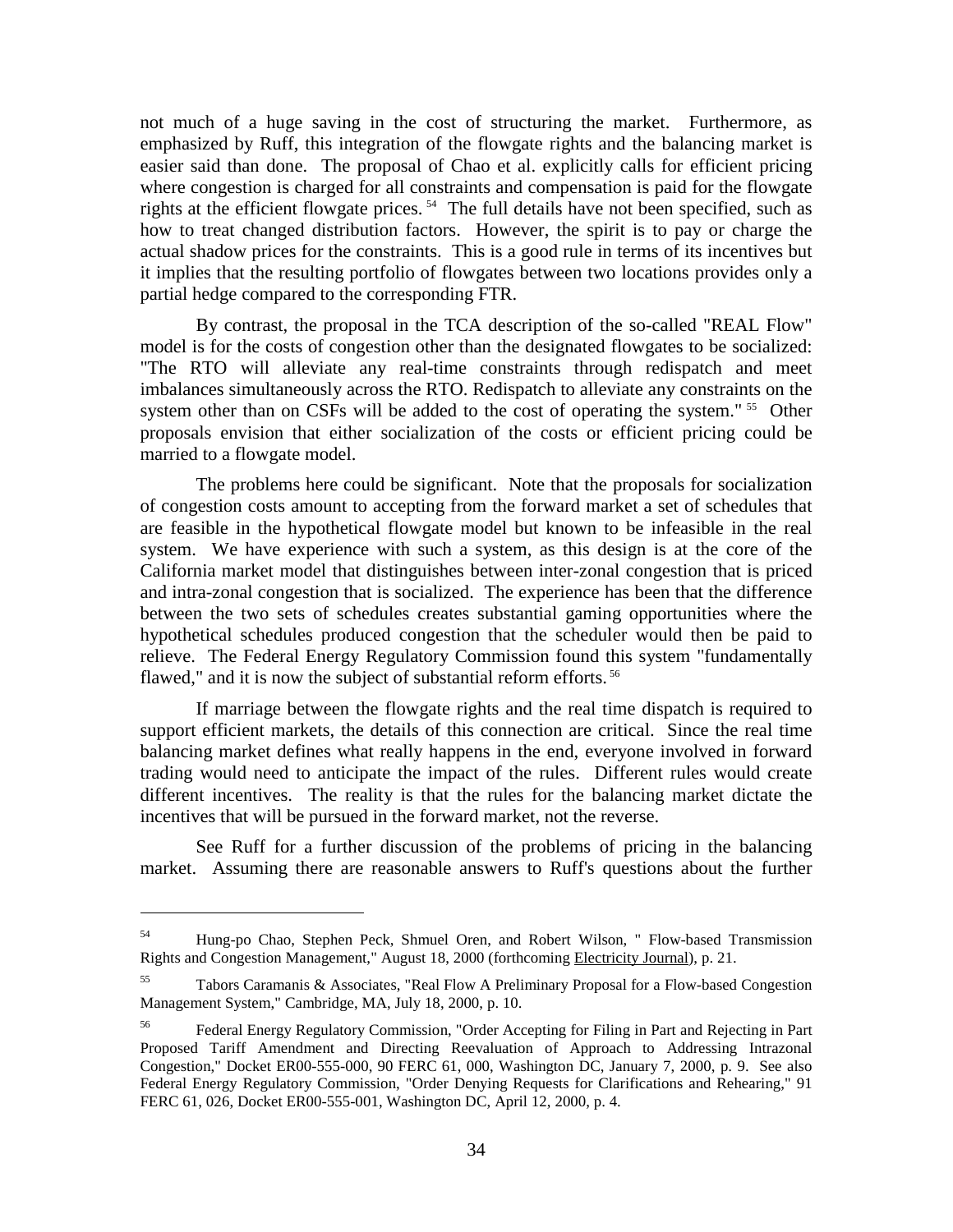details, suffice it to say here that the flowgate proposal of Chao et al. does not appear to suffer from the perverse effects that would be expected from any system designed to socialize transmission congestion costs.

#### **Options and Obligations**

 $\overline{a}$ 

The several proposals for flowgates emphasize that a principal motivation is to provide transmission rights that are one-sided options and not two-side obligations. The implication is that FGRs are inherently options and FTRs are inherently obligations. Hence, the putative advantage of the flowgate model is that it provides options and the point-to-point FTRs cannot.

"Underwriting point-to-point rights that have negative value poses commercial complications, yet is essential for full utilization of the network capacity since the number of rights that can be issued between different pairs of nodes are interdependent. In other words the transfer capability between two points may be greatly diminished unless a pointto-point right with negative value is underwritten. On the other hand, the available number of flowgate rights on a link is determined only by the contingency-adjusted flow constraints on that link independently of the rest of the network."57

This analysis confuses an implementation choice with a design requirement. In principle it is possible to implement the LMP/FTR model with point-to-point options, obligations or both. The difficulty is that there are tradeoffs in the capacity that can be allocated and the technical complications of the feasibility studies. The choice in PJM and New York has been to use FTR obligations initially, reserving the opportunity to expand the model to include FTR options at a later date. The proposal for Ontario is to have FTR options. The recent FERC ruling for New England would require both FTR obligations and options.58 Likewise, it is possible to implement the flowgate model with options, obligations or both.

When it moves further to specifying the details, any flowgate proposal will face similar tradeoffs as were observed in the development of LMP/FTR implementations. To see the tradeoffs it is helpful to keep in mind whether or not the context is establishing transmission rights to provide hedges for power deals that require transmission, versus providing transmission rights for speculative trading separate from power transactions. In the idealized hedging application, the transmission right is combined with a long-term power contract between two locations. In speculative trading, the transmission right is an economic instrument traded without immediate corresponding trades of any power contract. Both uses have their value, but the risks are different.

<sup>57</sup> Hung-po Chao, Stephen Peck, Shmuel Oren, and Robert Wilson, " Flow-based Transmission Rights and Congestion Management," August 18, 2000 (forthcoming Electricity Journal), p. 7.

<sup>58</sup> Federal Energy Regulatory Commission, "Order Conditionally Accepting Congestion Management and Multi-Settlement Systems," Docket Nos. EL00-62-000 and ER00-2052-00, Washington, DC, June 28, 2000, p. 33.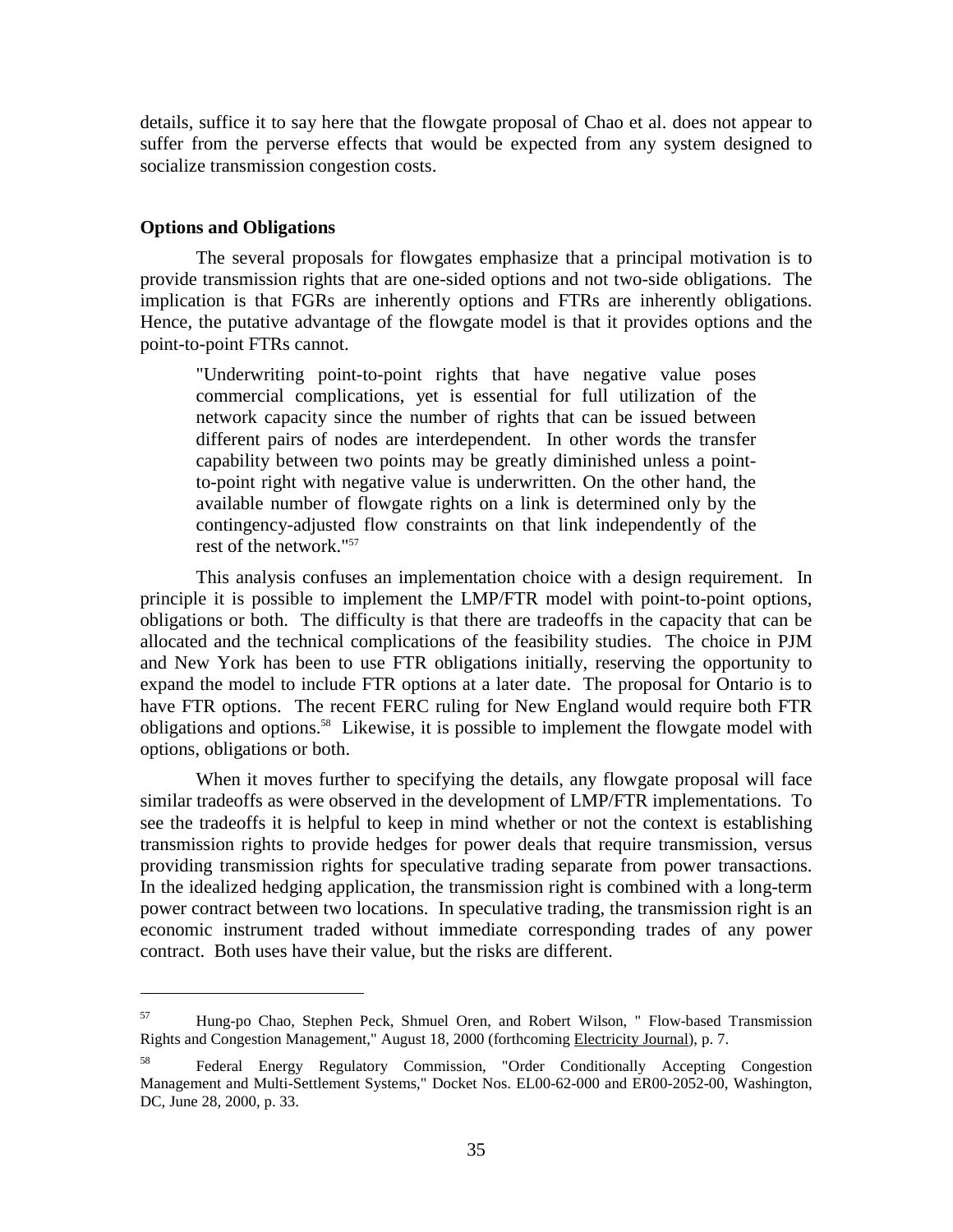For the hedging function, the FTR obligation between the two points provides an exact hedge for the transmission charges associated with a power transaction from the source to the destination. If the price difference between source and destination is positive, the transmission charge is exactly balanced by the payment under the FTR. If the price difference is negative, so is the transmission charge and there is no risk exposure merely from the change in prices. Hence, the downside risk for an FTR obligation applies only to a speculative holding not matched with a power transaction.

In the flowgate model, the rights are also directional. There are two possible interpretations of the character of the flowgate right as an option. One interpretation might be that the hedger purchases rights to match the directional flows that it induces but takes on no obligation for the implicit expansion of capacity in the counterflow direction. Hence, if the right is from bus 1 to 3, the hedger collects on the rights if there is congestion in the direction from bus 1 to bus 3 but does not pay if the congestion reverses. In this interpretation, the maximum quantity of rights available is the physical capacity of the flowgate. For the moment, call this the pure option interpretation of FGRs, which may be what is intended in some flowgate proposals. It also seems that this interpretation may be read into all the flowgate proposals even if it is not intended.

An alternative interpretation would be that the hedger obtains flowgate rights to match the directional flows that it induces but also is credited with flowgate rights for the counterflow that it creates. These counterflow rights would be obligations that would require a payment by the holder whenever the congestion was reversed on the particular flowgate. However, for the speculator who holds rights on lines not sold for a hedging transaction and not ultimately converted to schedules, there is no obligation or responsibility for counterflow payments. This is not the same as the pure option model. However, this alternative interpretation is consistent with what is described in the theory of Chao and Peck. Although this feature of their flowgate model theory is not emphasized in the examples, it is clear in the theory and made explicit in at least one illustration.59 For the moment, call this the mixed option and obligation interpretation of FGRs, which may be what is intended in some flowgate proposals.

In order to provide an exact hedge for a power transaction in the flowgate market, it would be necessary to obtain flowgate rights on all the flowgates. However, in the case of counterflow on a particular line, the pure flowgate option model would not include credit for the counterflow impact. Hence, the pure option version of the flowgate model could not provide a complete hedge and could not support the equilibrium market solution.

To see this, consider again the seven bus example discussed earlier. The flows add up, but not the flowgate capacities of the pure option model. For example, suppose there were a constraint of 50 MW in either direction on the line between bus 1 and bus 3. The market equilibrium diagram (repeated below) shows the net flows for the combined inputs, and this set of flows would be feasible with respect to this constraint. However, under the pure option flowgate model market participants would not be able to acquire

<sup>59</sup> Hung-po Chao and Stephen Peck, "An Institutional design for an Electricity Contract Market with Central Dispatch," The Energy Journal, Vol. 18, No. 1, 1997, p. 96.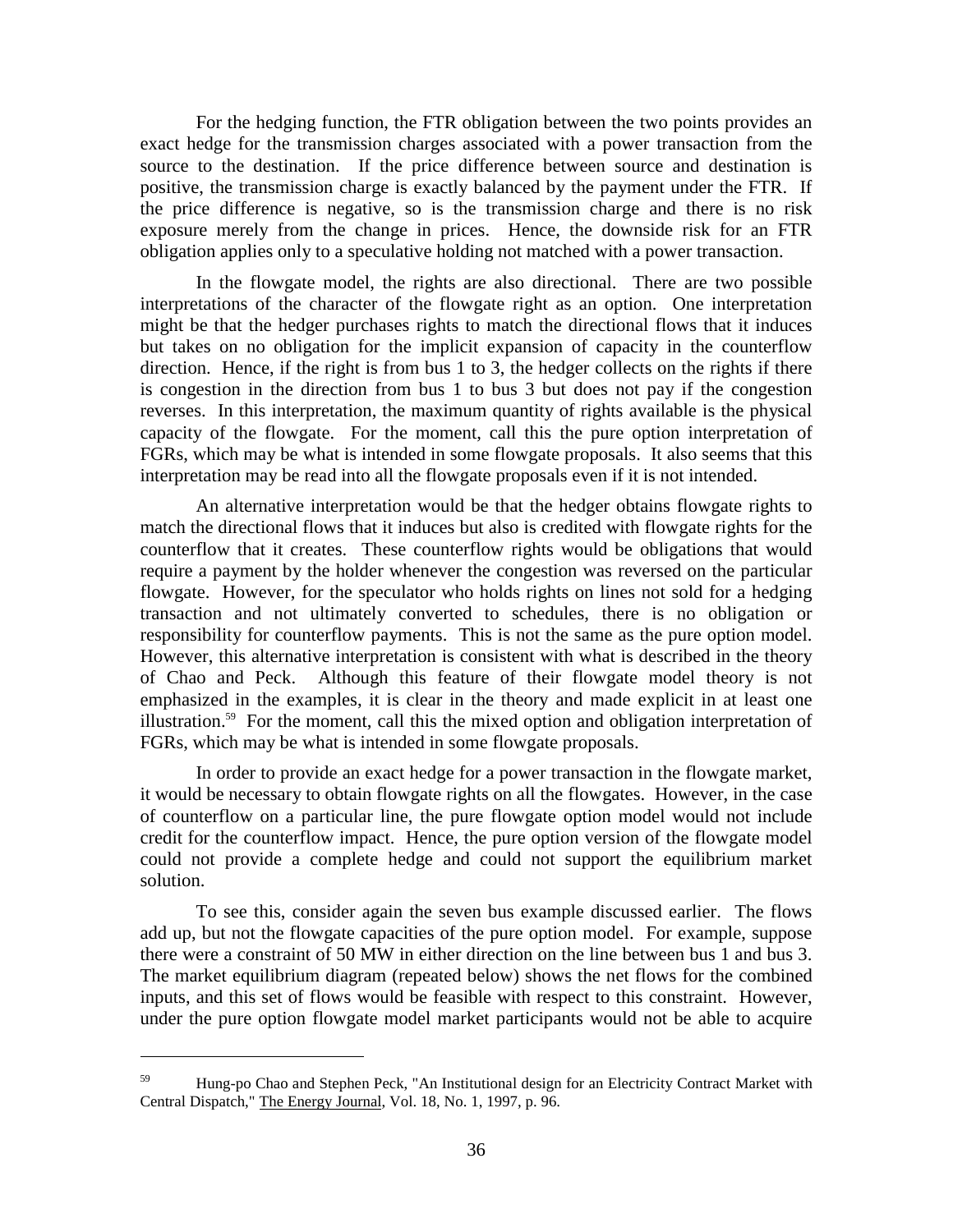flowgate rights matching all the schedules in the example. The injections of power at bus 3 to meet load at bus 7 would provide a counterflow in the example of 15 MW from bus 3 to bus 1. In the example, this counterflow allows the scheduling of injections of 130 MW at bus 1 to meet load at bus 7, without violating the transmission limit on the line from bus 1 to bus 3. This schedule would not be feasible, however, under a system of pure option flowgate rights. This is because the holding of 15 MW of flowgate rights from bus 3 to bus 1 would not provide 15 MW of counterflow rights from bus 1 to bus 3. Not only would the flowgate rights from bus 3 to bus 1 only be options, not obligations, but in the flowgate model the flowgate from 3 to 1 would be distinct from the flowgate from 1 to 3. Hence, the most that could be scheduled and hedged would be 100MW from bus 1 to 7, even if the same entity submitted a schedule for 80MW from bus 3 to bus 7.



The obvious resolution would be to allow for simultaneous credit for the counterflow created by the input of 80 MW at bus 3 which induces 15 MW to flow on the flowgate from bus 3 to bus 1. This would increase the effective capacity, but it would also take us into the realm of making the counterflow an obligation as in the mixed option and obligation approach. The available capacity under the pure option model of flowgates is less than the available capacity under the mixed option and obligation approach. The mixed option and obligation approach with its associated trading rule requires acquisition of the counterflow obligations on all the flowgates induced by a point-to-point schedule. And real schedules are point-to-point, not independent flows on flowgates.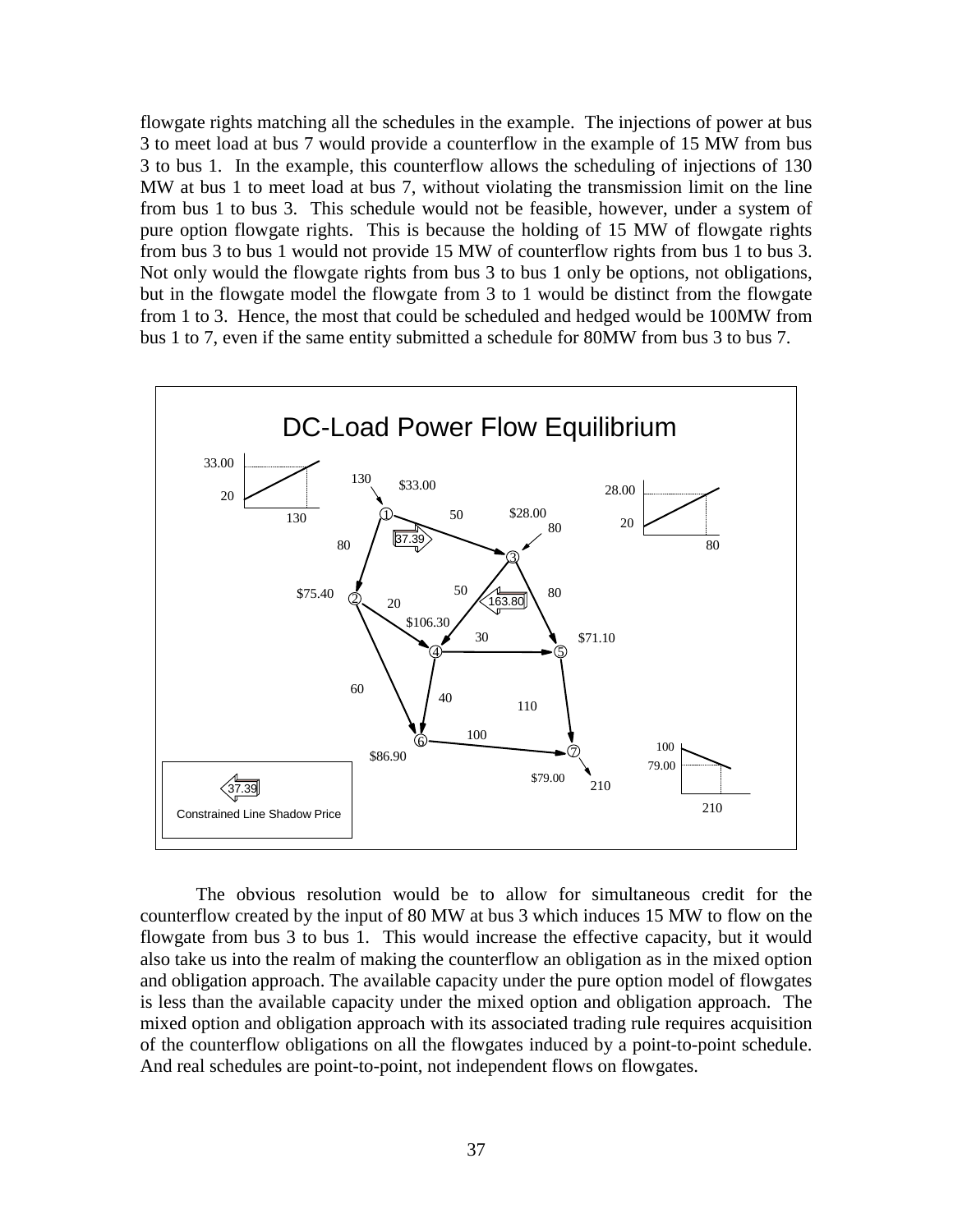Similarly, the price exposure is different for the hedger. If there is a price reversal from that expected between two locations, then there should be a general reversal of pattern of flows and necessarily on the constrained flowgates. In the actual dispatch, the payments will be for all of the congestion on all of the flowgates. But in the pure option model the reversal of flows would mean that a different set of flowgate rights would apply and the original set of option rights in the opposite direction would not be relevant. In other words, the ability to construct an exact hedge in a transaction under the pure option flowgate model depends on the prices all being positive on the flowgates that match the flow. If the prices reverse, so must some of the flows on the flowgate lines, and the payments for congestion of the point-to-point schedule no longer match the compensation payments under the flowgates rights that match the schedule.

Under the pure option model the imperfect hedge would always be such that the net congestion payments are zero or negative. In the example, the congestion charge between bus 3 and bus 7, would be \$51, but the FGR payments under the pure option model would be would be \$58. Hence, the option value. However, this anticipated option value would presumably be incorporated in the ex ante market price of the option. As a result, an exposure to the positive or negative risk relative to the expected value of the pure option right would remain. The hedger under the obligation FTR could obtain ex ante price certainty under the LMP/FTR model. The hedger under the pure option flowgate model would have a transmission right with total price determined by a known ex ante payment for the option and an uncertain revenue that would be determined ex post. Hence, contrary to the claims of the flowgate proposals, the pure option version of the flowgate model would not provide price certainty for transmission hedges.

By contrast, the mixed option and obligation model for the FGRs would provide the exact hedge through the matching portfolio of flowgate rights. However, the mixed option and obligation flowgate model analyzed by Chao and Peck provides the hedging transaction with this certainty precisely because for the hedger the FGRs are obligations, required on all flowgates, to and fro, with payments back and forth depending on the direction of congestion on the flowgates: "The trading rule specifies the transmission capacity rights that traders must acquire in order to complete an electricity transaction. … Specifically, a contract to transfer  $q_{kl}$  units of power from node  $k$  to node  $l$  requires a bundle of transmission capacity rights  $\{\beta_{ij}^{kl}q_{kl}\,|\, 1 \leq i, j \leq n\}$ . The transmission congestion rent equals  $\sum_{i=1}^n \sum_{j=1}^n \pi_{ij} \beta_{ij}^{kl}$  $\sum_{i=1}^{n} \sum_{j=1}^{n} \pi_{ij} \beta_{ij}^{kl} q_{kl}$ , which may be either positive or negative, depending on

the magnitudes of  $\beta_{ij}^{kl}$  and the prices of transmission capacity rights,  $\pi_{ij}$ ."<sup>60</sup>

 $\overline{a}$ 

Hence, the interpretation of the FGR as an option is more complicated in the theory of the mixed option and obligation flowgate model that is always cited as the theoretical template for the flowgate proposals. From the perspective of the speculator, you could obtain an FGR in one direction on a flowgate and not the other. If you did nothing, there would be no further payments, and in this sense it is an option. However,

<sup>60</sup> Hung-po Chao and Stephen Peck, "A Market Mechanism for Electric Power Transmission," Journal of Regulatory Economics, Vol. 10, No. 1, 1996, pp. 36, 39. Here the  $\beta_{ii}^{kl}$  are the distribution factors.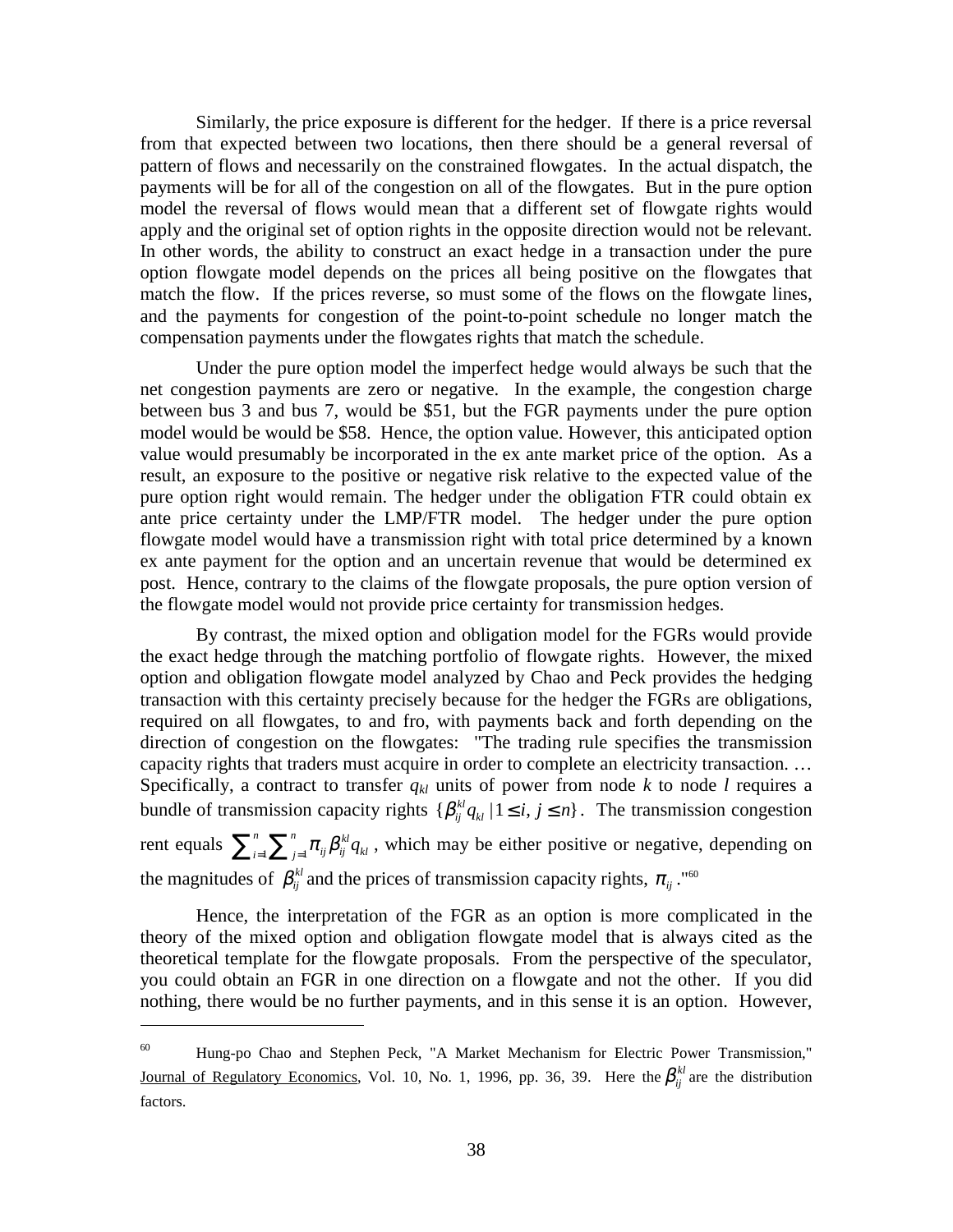at some stage a transaction in the market would make these FGRs obligations. For example, if a speculator wanted to sell more rights on a flowgate in one direction by offering counterflow on the flowgate in the other direction, the counterflow would become an obligation. Some such counterflow offers would be necessary to achieve full utilization of the grid and the equilibrium solution. Furthermore, for the hedger who ultimately takes the FGR to delivery, the right is inherently an obligation as required by the trading rule. Hence, at some stage all FGRs that have value in the final efficient equilibrium solution appear to be obligations.

In the efficient equilibrium solution, therefore, the only FGRs that are formally options would also have no value and no exposure. The rights that have been traded and ultimately matched with schedules would be obligations.

By comparison, the FTR obligation between two locations would be like a portfolio of FGR obligations with the full commitment to the counterflow effects. The FTR option would be like a portfolio of individual flowgate rights as obligations that could be optional as a portfolio, but not as individual flowgate options. Because of the interactions of this portfolio with others, the feasible combinations would require coordinated evaluation and auction. All the FTR obligations and options could be exercised. By contrast, under the flowgate assumptions, the FGRs do not require coordinated evaluation for feasibility. But not all the FGRs could be exercised.

For both FGRs and FTRs, creation of options and obligations would give the market greater flexibility, as long as both options and obligations could be accommodated without sacrificing efficiency or creating new externalities. Likewise, selling shares in the excess congestion rental collections could provide another vehicle to help address the impacts of unanticipated changes in patterns of use and prices. The point is not that options or obligations are good or bad. The point is that in the flowgate proposals, the details are more complicated than asserted and in the flowgate analysis of the efficiency of decentralized trading the flowgate rights are really obligations, not options.

The risks for speculative holdings of flowgate rights would be different than those holdings for the flowgate hedges. However, if the policy problem is to develop a market design to reduce the risks of speculators it would be helpful to analyze the policy issues in these terms. The primary goal of the LMP/FTR framework has been to provide the equivalent of capacity reservations in a context where the actual physical delivery might be foreclosed by complex network interactions. The FTRs provide just such point-topoint capacity reservations, albeit in financial terms.

Apparently the obligation version of the flowgate right would be necessary to construct the same hedge for the flowgate model as in the FTR model. Furthermore, the obligation version of the flowgate model would be necessary to achieve full utilization of the capacity of the network.

#### **COMMERCIAL FLOWGATE MODEL**

This critique of the flowgate model suggests that it would not be an appropriate model for operating the power system. And we have not even considered here the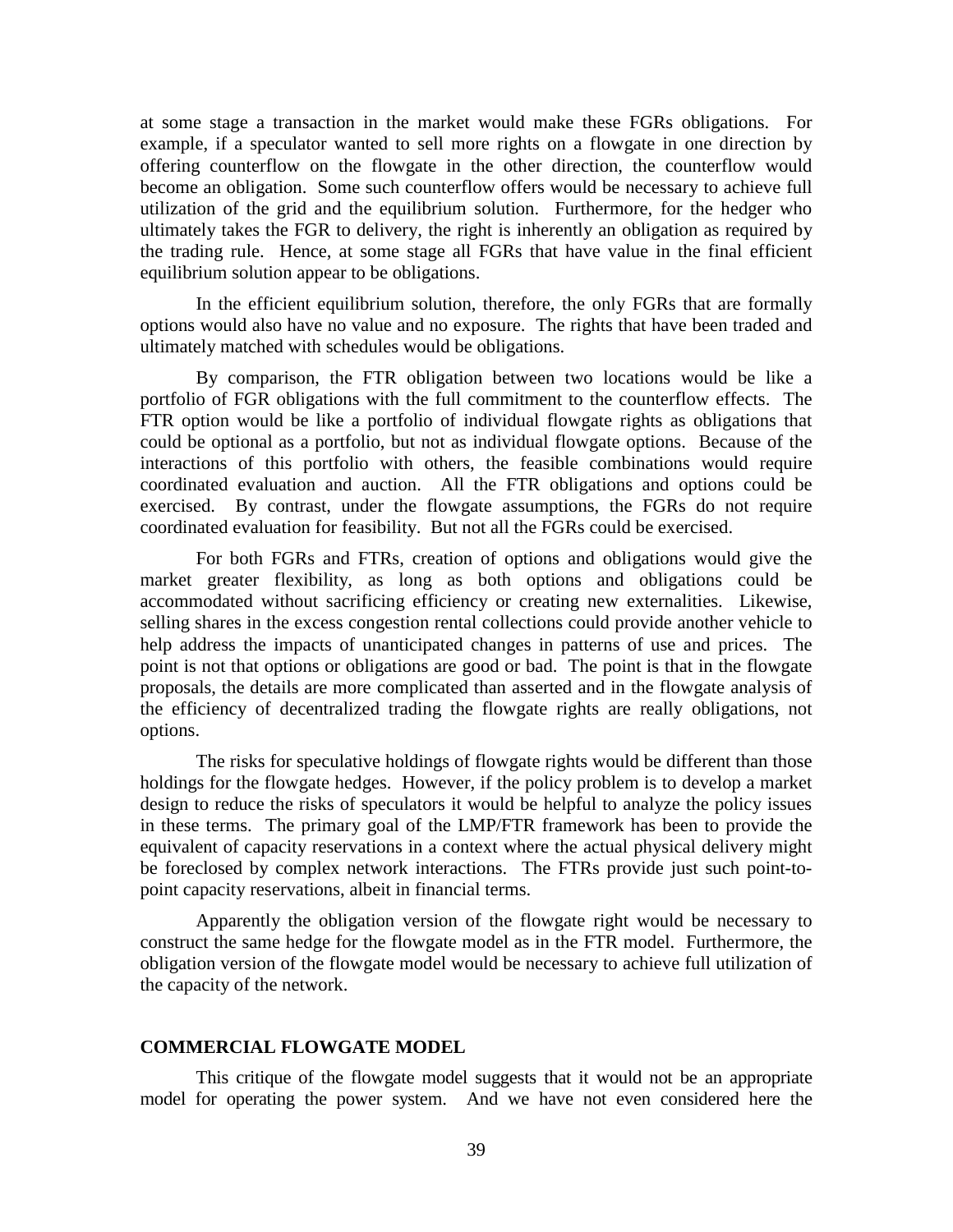interactions with market power or the incentives for transmission expansion. The flowgate assumptions are not true, at least not to the degree that we can rely completely on the flowgate model. In other words, the literal equivalence between the result of flowgate trading and the result of the LMP/FTR market is upset by the approximations in the flowgate model.

The real flowgate proposals recognize these disconnects and approximations in several ways. First, as mentioned above, the flowgate rights are slowly migrating from a purely physical model where rights are necessary to schedule and deliver power to a financial model where schedules and dispatch are not constrained by the rights, with the FGRs determining some form of compensation. Second, the more detailed flowgate proposals confront the need for a real-time balancing market coordinated by the system operator based on the voluntary bids of the market participants. Third, the flowgate proposals recognize that the full capacity even of the flowgates would not be known in advance, and the idea is to issue initially only conservative amounts of rights to reserve the capacity of the system that varies with the load conditions. Further, the RTO should enter the business as an active trader to take short and long positions to continuously rearrange the outstanding FGRs to make them closer to reality.

These details are not universal in the flowgate proposals, but it is the trend and there are good reasons for each of these accommodations. However, these modifications of the pure flowgate design raise many other questions, some mentioned above and others more fully developed by Ruff. <sup>61</sup> The leading answer to many of these criticisms is to minimize their importance. For example, as to the problem of flowgates that are not identified as commercially significant in advance, but cause congestion in the real dispatch, the response is to dismiss the importance of the problem by arguing that the non-flowgate congestion will be "low." Or if the cost is not low, then it will be easy to add to the list of commercially significant flowgates.  $62$  Those who have participated in the agony of changing zonal pricing models, where the same arguments were made, might be less sanguine about this ability to fix what is broken, rather than trying to avoid the design problems from the start.<sup>63</sup>

In effect, the arguments in favor of the flowgate proposals no longer stand on the assertion that the flowgate model produces the same market equilibrium, but rather that the differences in the flowgate schedules and the efficient real use of the system will be negligible. In effect, *I* think the risks are small, so *you* should bear them. However, if one differs in the view about the magnitude of the risks, the view of the difficulty of fixing what is broken, or the view of the problems down the road for a fully specified flowgate model, one might also differ in a judgment about which entity should bear the risks and about the best policy for rules to be set down by the monopoly RTO and the associated system operator.

<sup>&</sup>lt;sup>61</sup> Larry E. Ruff, "Flow-Based Transmission Rights and Congestion Management: A Comment," San Francisco, CA, July 22, 2000.

 $62$  Tabors Caramanis & Associates, "Real Flow A Preliminary Proposal for a Flow-based Congestion Management System," Cambridge, MA, July 18, 2000, p. 8.

<sup>63</sup> William W. Hogan, "GETTING THE PRICES RIGHT IN PJM. Analysis and Summary: April 1998 through March 1999, The First Anniversary of Full Locational Pricing," April 2, 1999, available through the author's web page.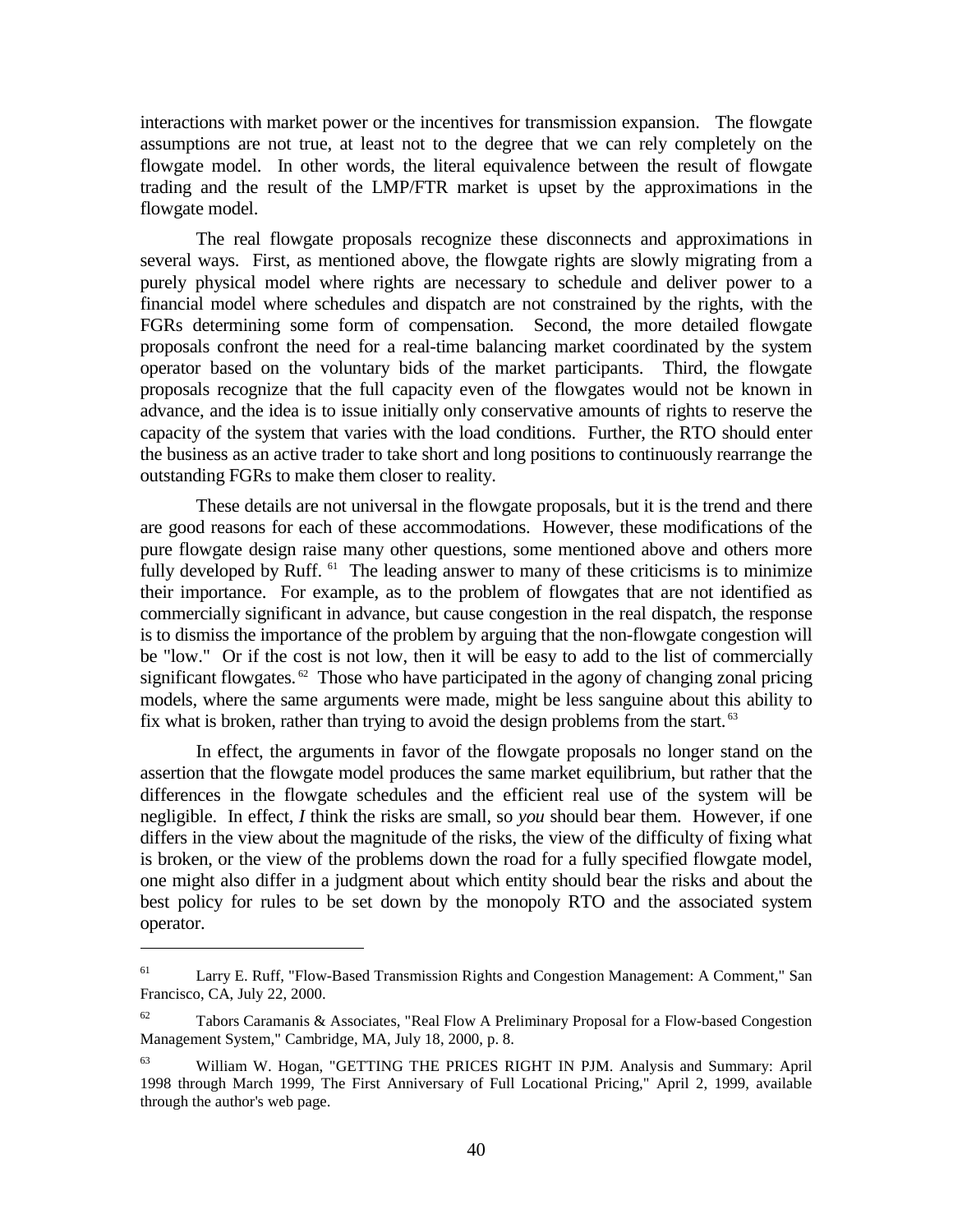The critique would be less applicable to a commercial model that would serve as an entrepreneurial business. Suppose that the criticisms of the flowgate assumptions are correct as a literal matter and we could not use the flowgate model to operate the system. However, suppose the commercial significance of the cleanup is small. Inherent in this argument is that there would be no market failure of any commercial significance. Hence, there would be no need for the RTO to do anything further to address any market failure. The RTO could operate the coordinated dispatch and define financial transmission rights as outlined above for the real system rather than the flowgate approximation. Although it is not possible to identify all the capacities and distribution factors of the flowgate model in advance and without knowing the flows, it is possible to determine in advance if a particular load flow would be feasible for a given configuration of the grid. Hence, despite the complexity of the grid, a set of simultaneously feasible point-to-point financial transmission rights could be defined. For a given configuration of the grid, the RTO could guarantee the payments under the point-to-point FTRs without using its powers to tax the participants and socialize the costs.

Under the simplifying assumptions of the flowgate model, it would be possible to decompose these point-to-point financial transmission rights into their component commercially significant flowgates, implied flow capacities on flowgates, and the associated distribution factors. If the approximation errors of the flowgate model were not large, then it would be possible for a private commercial business to provide the service of organizing trading of flowgate rights that could be reconfigured to create new FTRs. The differences in flows and capacities might be small, most of the time, and the occasional excursions would not be commercially significant. Or, to be more precise, under these assumptions the occasional excursions would not be significant as long as the system operator did not socialize the costs.

Under these circumstances, there is a clear business opportunity. The RTO need not and should not do anything different than outlined above as part of the essential market design.64 Appealing to the very argument advanced often in flowgate proposals, the RTO should not take on any additional responsibility:

"…we recall a well-known folk theorem in economics suggesting that in the absence of market failures (i.e., externalities in the present case), whatever a central agency can do, a market can do better. Thus a corollary is that once the main cause of market failure is fixed, market forces could be relied upon for efficient self-organization." 65

This counsel was applied to a recommendation to use flowgate rights to define the constraints and allow self-organization to construct the point-to-point FTRs. However, as we see, this depends on the assumptions of the flowgate model and the externalities it

<sup>&</sup>lt;sup>64</sup> For hedges on the flowgate capacities that were not fully required in the point-to-point financial rights, the RTO could auction off rights to excess congestion revenues from reconfiguration of the FTRs. As needed, there could be additional coordinated reconfiguration auctions. For example, PJM provides month-ahead and day ahead coordinated auctions.

<sup>&</sup>lt;sup>65</sup> Hung-po Chao and Stephen Peck, "An Institutional design for an Electricity Contract Market with Central Dispatch," The Energy Journal, Vol. 18, No. 1, 1997, p. 99.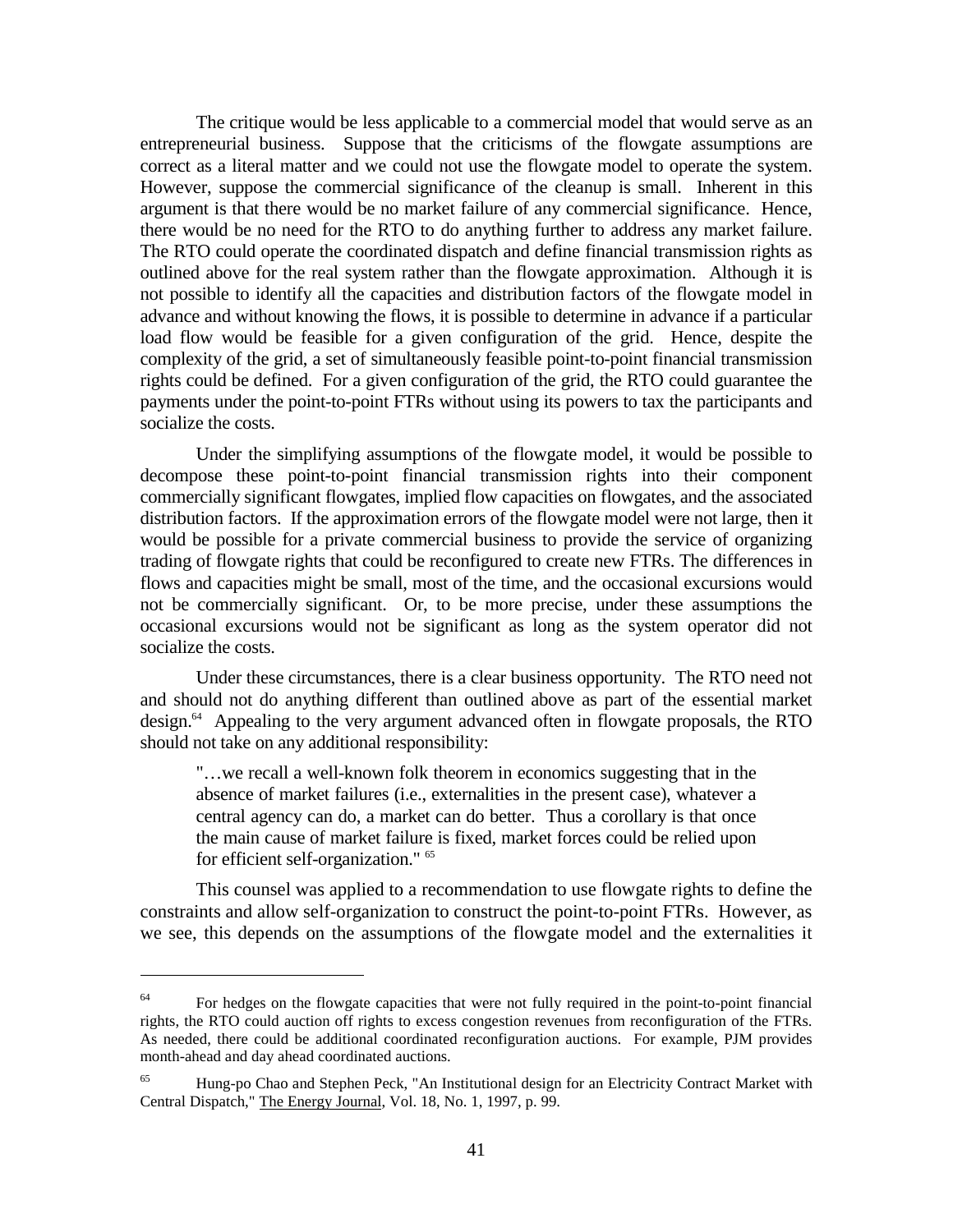would create. If the assumptions are wrong, the FTRs are better at internalizing the externalities. And if the flowgate assumptions are right, efficient self-organization could construct the commercially significant flowgates.

Within this framework, an entrepreneur would be free and able to set up a business that provided the flowgate service, charging participants for the claimed benefits and providing a revenue stream to compensate for the small risks involved. In effect, the business could take the financial risk that the reconfigured FTRs might not be feasible in the real network, but if the flowgate assumptions were valid this risk would be small. But then if *I* the entrepreneur think the risks are small, *I* not *you* would bear them, who might disagree.

The appendix outlines further details of such a commercial flowgate model where the risks of the flowgate approximations would be accepted by those who endorse and use these approximations. This is one way to have it both ways, to include both the LMP/FTR model and the flowgate model. Ideally it would be desirable to find a way that would allow the RTO to do both without creating any risks as a result of the approximations. However, if the assumptions in the flowgate model are seriously wrong, and the risks are significant, there may be no risk free way to have both FTRs and FGRs. The easy argument that the flowgate rights can be combined to produce the same effect as the LMP/FTR model is based on the foundation of the flowgate assumptions. If the foundation is flawed, so is the argument. The commercial flowgate model may be the best approach to avoid the perverse effects of subsidizing the mistakes.

When viewed from this perspective, the arguments in favor of the flowgate approach should not be seen as applying to the RTO. When the RTO follows this path, trouble is likely to appear because the real system is more complicated. Rather, the arguments for the flowgate approximation should be seen as either wrong or right. If wrong, they should be ignored. If right, they should lead to a successful business. But the flowgate model is likely to be a problematic market design for an RTO.

#### **CONCLUSION**

The complex interactions in electric networks present special problems for the operation of competitive markets. When market participants have choices, simplified models of the real system can create externalities and perverse incentives that could be and have been relentlessly exploited by profit seeking entities seeking the very profits that are at the core of the theory of the competitive model. Hence, it is more important to get the get the prices right than it is to make everything simple. The flowgate model includes a number of simplifying assumptions. By now it is clear that the simplifying assumptions are not literally true. The argument is that the costs of deviation are small and the benefits are large. A striking feature of this argument is that if it were true then there would be a commercial opportunity to create flowgate trading without upsetting efficient pricing in the more complex reality managed by the system operator. The apparent contradiction of the flowgate proposal for a centralized monopoly to get deeply into this business of a supposedly simple and low risk forward trading market raises serious questions about the creation of yet another set of subsidies and perverse incentives. The echoes of the arguments for zonal pricing are heard in the same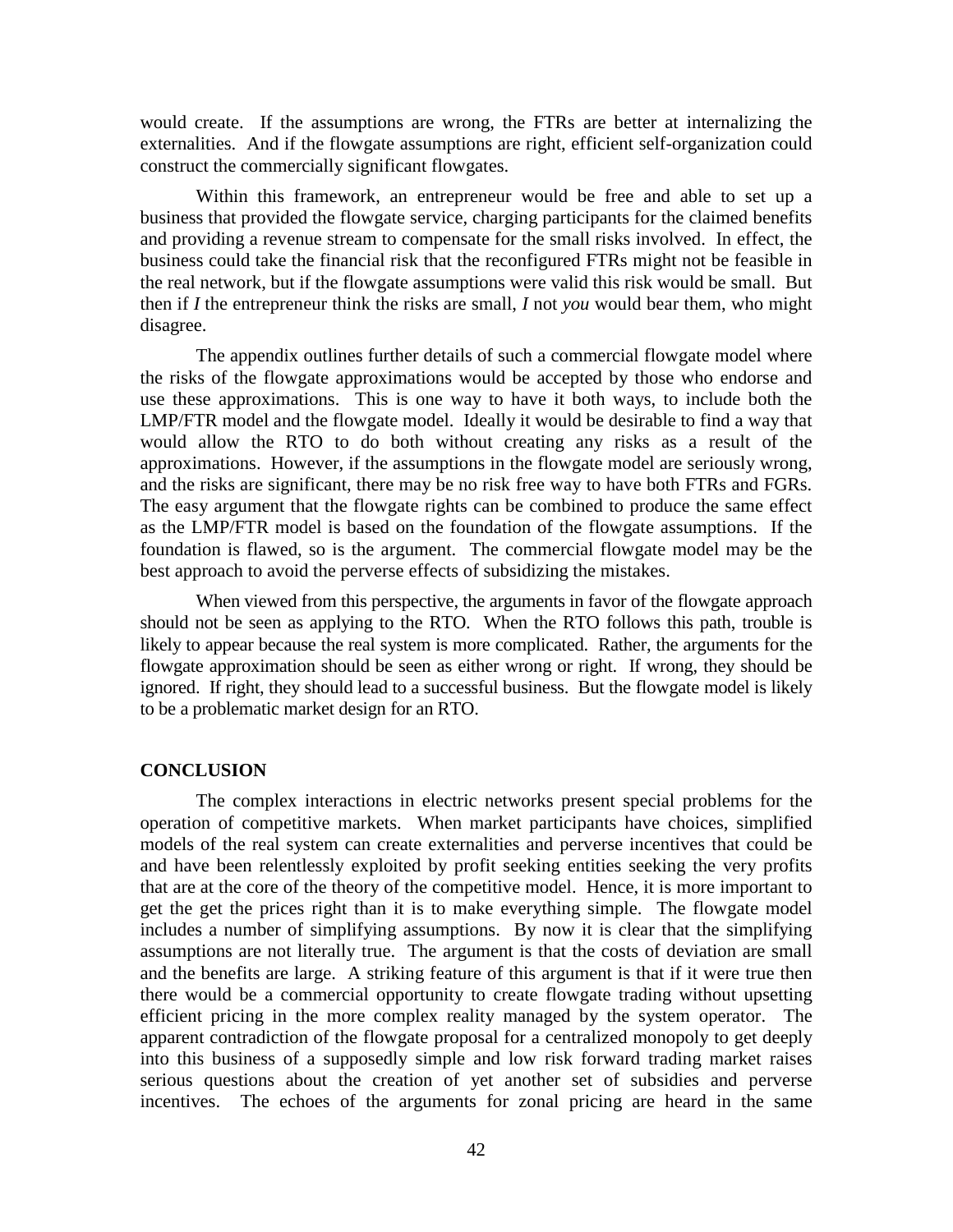arguments applied to flowgate proposals. Centrally mandated zonal pricing models have failed as predicted. If the flowgate model would work so well, why isn't voluntary commercial implementation the innovation of choice?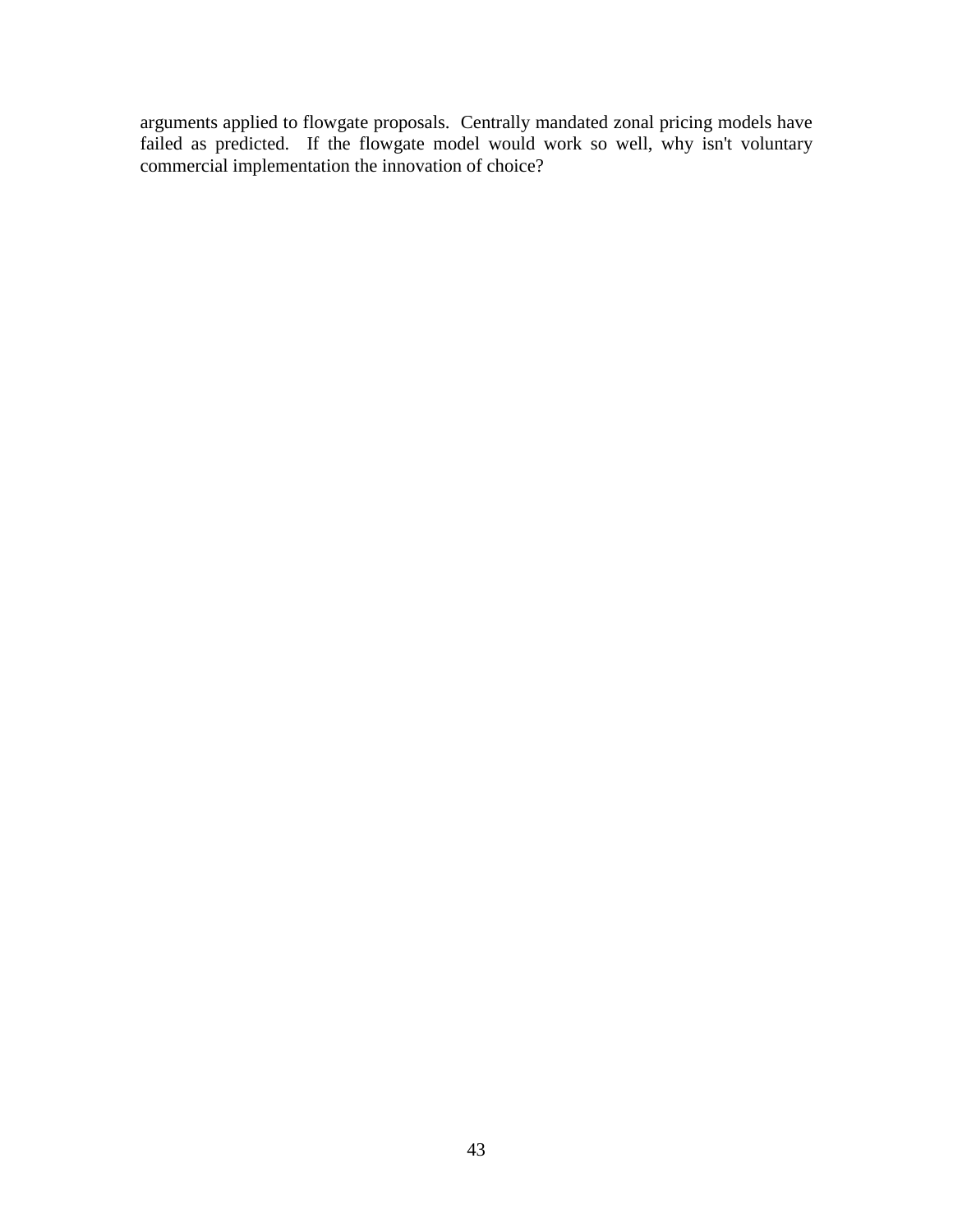## **APPENDIX**

# **Conducting Decentralized Commercial Forward Markets for Flowgate Rights in Concert with LMP-Based Real-Time Markets for Balancing and Congestion Management**

## August 3, 2000<sup>66</sup>

Development of effective commercial forward markets for electricity should yield a number of benefits. While supporting the commercial activities of electricity market participants, these markets could also facilitate advance scheduling, which would simplify the task of operating coordinated real-time markets for balancing and congestion management. However, it will still be necessary to operate these real-time markets, and if these markets are not conducted properly, they could undermine the ability of forward markets to operate efficiently, as they could give market participants incentives to evade the forward markets and transact in real time instead. A real-time market for residual balancing and congestion management that is based on locational marginal pricing (LMP), in which market participants submit voluntary bids to provide balancing services and prices for balancing are calculated that are consistent with those bids, provides the support necessary for forward markets to function efficiently. With such real-time markets in place, forward markets can operate as commercial ventures that permit reliability to be maintained and that do not require socialization of costs.

## **Overview**

- Initially, MISO could choose not to operate forward markets, but it would provide forward (day-ahead) procedures for scheduling transactions.
- Private commercial entities could offer forward flowgate rights (FGRs) and provide scheduling services for those who wished to trade through these commercial entities. Each such entity would define the terms for the FGRs it issues.
- Any entity would be permitted to schedule transactions with the MISO.
- The MISO would provide technical information as requested about network configuration and system conditions (e.g., flowgate distribution factors) to facilitate commercial forward markets.

<sup>66</sup> This version of a commercial flowgate model was developed by Michael Cadwalader and John Chandley as a submission for the discussions organized in support of the Midwest Independent System Operator.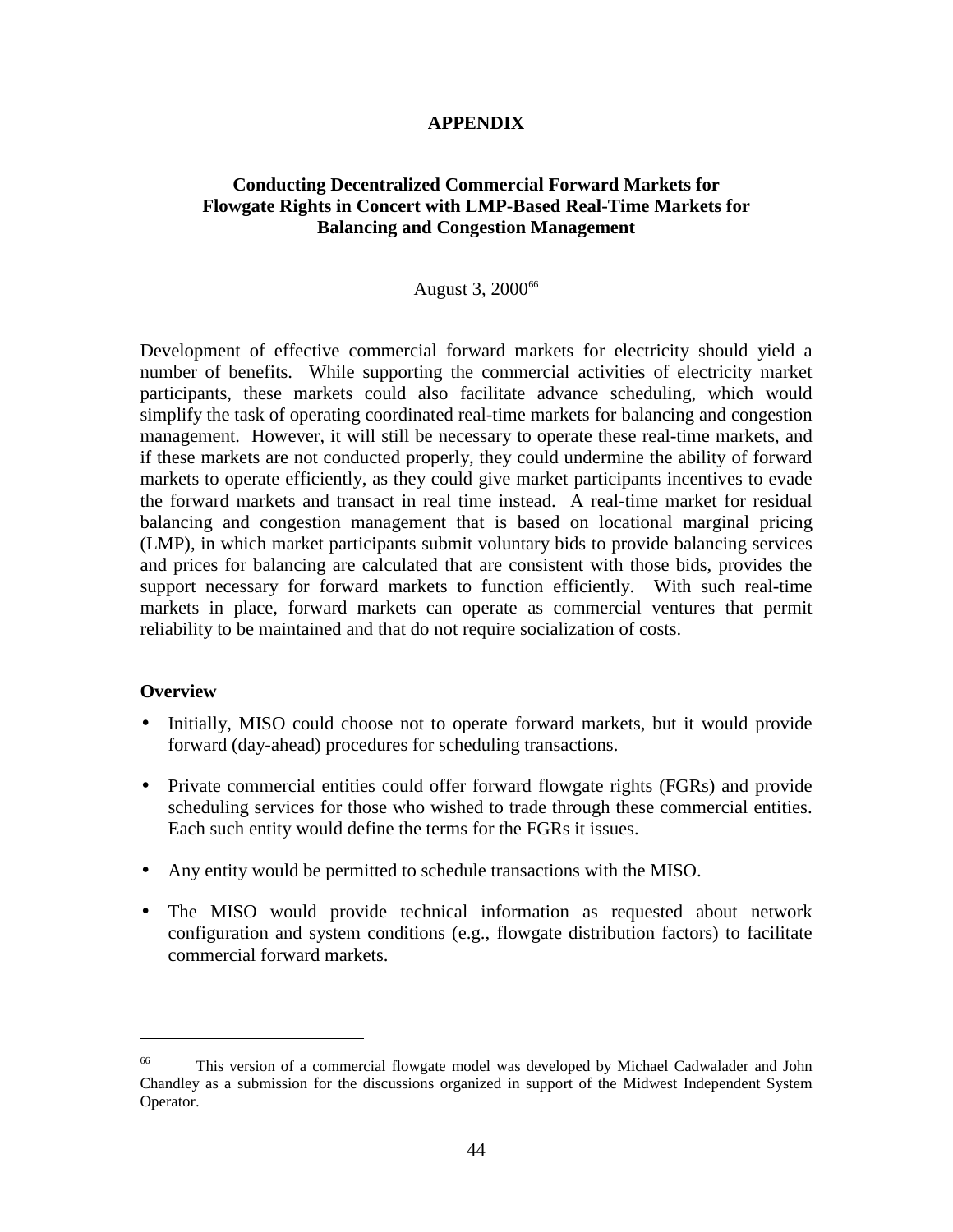- The MISO would balance the system and manage congestion in real time using LMP, using bids voluntarily submitted by market participants.
- The MISO would offer financial transmission rights (FTRs) between locations, which hedge against locational differences in real-time LMPs, providing one mechanism through which market participants could obtain advance price certainty.
- The entities offering scheduling services to holders of the FGRs they have issued could acquire FTRs in order to hedge the real-time LMP costs associated with the transactions they schedule.

## **How FGR Systems Could Function within MISO**

The outline below of the details of the commercial forward market for flowgate rights (FGRs) and the MISO-coordinated real-time market for balancing and congestion management highlights the main features of each, what each is responsible for, and how the operation of each affects the other. For the most part, private commercial entities that wish to offer FGRs would define the rules under which they operated, subject to the overall scheduling and settlement rules defined by the RTO. The details here illustrating the options available to FGR holders are meant to be illustrative, not prescriptive.

- Private commercial entities could offer FGRs.
	- ♦ If a market participant acquired the "correct" portfolio of FGRs, as defined by the entity issuing the FGRs (the "FGR Issuer"), the FGR Issuer would assume responsibility for ensuring that the transaction is scheduled, and for paying all congestion costs associated with transactions it schedules with the MISO.
	- ♦ Each FGR Issuer would make the following determinations for the FGRs it issues:
		- Which transmission facilities it designates as flowgates (i.e., which it or its customers deem to be commercially significant).
		- What procedure will be used to determine the portfolio of FGRs required to schedule each transaction.
		- The number of FGRs it will issue across each flowgate.
		- The areas in which entities can schedule transactions with the FGR Issuer.
		- Whether entities scheduling transactions with the FGR Issuer are required to obtain FGRs across all flowgates that are affected by their transactions.
		- How the FGR Issuer will settle with those entities, in case the FGR Issuer does not require entities scheduling transactions to have FGRs across all flowgates that are affected by a transaction.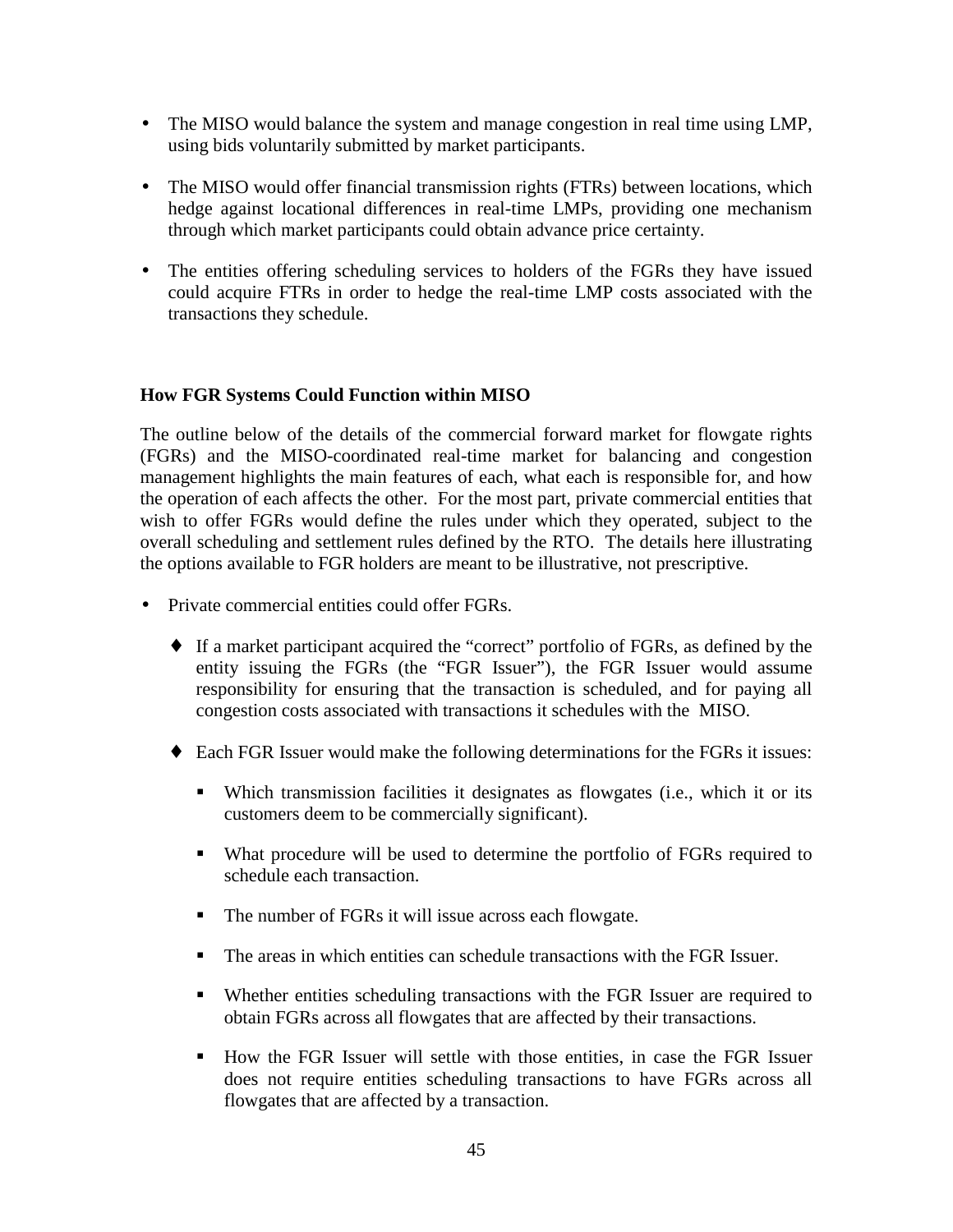- Whether the FGRs it issues will be options or obligations. (It could also issue both.)
- Whether the FGR Issuer will issue FGRs to entities that schedule counterflow transactions across flowgates.
- ◆ Each FGR Issuer would also:
	- Be responsible for determining how the FGRs it issues would be priced, as well as any other charges for the services it provides.
	- Determine whether buyers of its FGRs could trade them bilaterally, or in FGR Exchanges that are operated by, or independently of, the FGR Issuer.
	- Set up its own FGR Exchange, if it wishes to do so.
	- **Determine whether and when to repurchase flowgate rights in order to ensure** the feasibility of the FGRs it issued, and determine the amount it would pay for any repurchased rights and how it would recoup those costs.
- ♦ There could be multiple FGR Issuers. Each FGR Issuer would make the above determinations for itself.
- The MISO would not be an FGR Issuer.
	- This avoids needless competition with private FGR Issuers, and ensures that the MISO does not incur costs for congestion management (on transmission constraints that have not been designated as flowgates, for example) that it then socializes over all market participants.
	- In contrast, private entities that are FGR Issuers would be free to recover their costs however they like. They may average congestion costs over their customers as they see fit, since their customers would be free to leave if they do not like it.
- FGR Issuers and other entities schedule transactions with the MISO.
	- ♦ Each FGR Issuer would submit schedules to the MISO reflecting all transactions that have been scheduled with that FGR Issuer.
	- ♦ Other entities that are not FGR Issuers would also be permitted to submit schedules to the MISO. There would be no requirement for an entity to hold FGRs issued by any FGR Issuer in order to schedule a transaction with the MISO.
	- ♦ Schedules submitted by any entity need not be balanced (i.e., there will be no requirement that total injections submitted by an entity equal total withdrawals scheduled by that entity). Therefore, each FGR Issuer would be free to submit balanced schedules to the MISO, but would not be required to do so.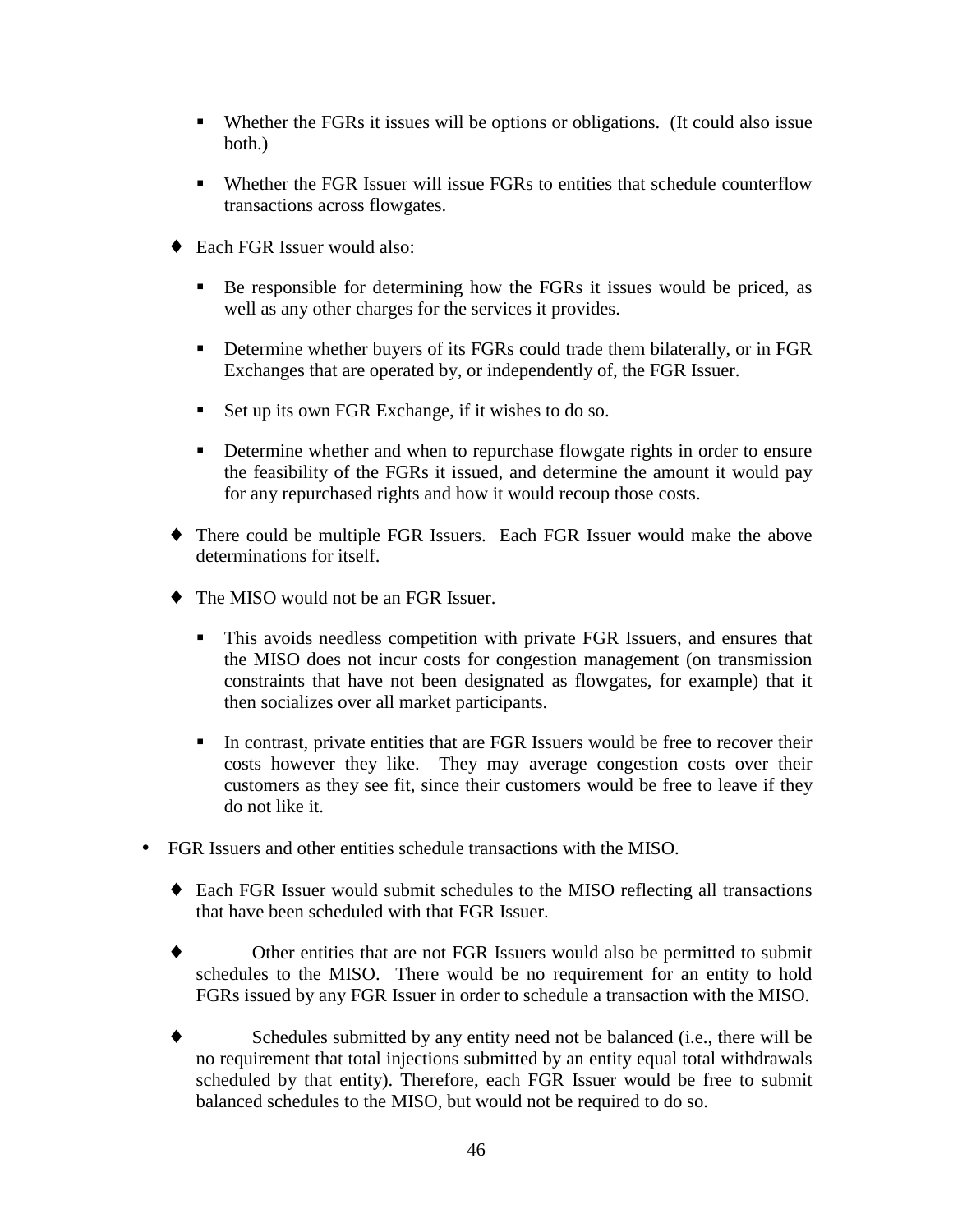- Any entity submitting a schedule could also submit bids indicating the LMP below which the MISO may direct their generation to decrease output (or loads to increase consumption), or the LMP above which the MISO may direct their generation to increase output (or loads to decrease consumption). These bids may cover some or all of the capacity of some or all of the generators or loads being scheduled by that entity.
- ♦ Alternatively, each entity submitting a schedule could elect to submit a fixed schedule (without bids) for part or all of the generators and loads it is scheduling**.**

# **What the MISO RTO Would Do**

- The MISO would accept schedules for all transactions within, into, through or out of the MISO-controlled grid.
- The MISO would balance the system and manage congestion in real time using LMP.
	- ♦ The MISO would accept voluntary bids from generators and loads and would use those bids to coordinate a real-time security-constrained economic dispatch, subject to the coordination abilities between the MISO system operators and those of participating control areas. This regionally-coordinated dispatch would balance the system while honoring all constraints managed by the MISO system operators, and do so at the least as-bid cost given the available bids.
		- ♦ The degree of coordination between the MISO and existing control area operators would be determined based on the operational abilities of the MISO, economics, and other practical considerations.
	- ♦ Within this coordinated framework, MISO would balance the system using only the generators and loads that have submitted bids, including those entities with schedules that indicated through adjustment bids that they are willing to deviate from their schedules, and the prices at which they are willing to deviate. All other schedules would be fixed.
	- ♦ Its objective when balancing the system would be to do so at the least bid cost possible while maintaining system reliability.
	- ♦ When balancing the system, the MISO would only take into account those constraints that have been turned over to the MISO for management by individual control area operators.
	- ♦ The LMPs that MISO calculates would be based on the marginal bid cost of dispatching generation (and load) to meet an increment of load at each location on the system, while ensuring that the transmission constraints being managed by the MISO are not violated in any monitored contingency.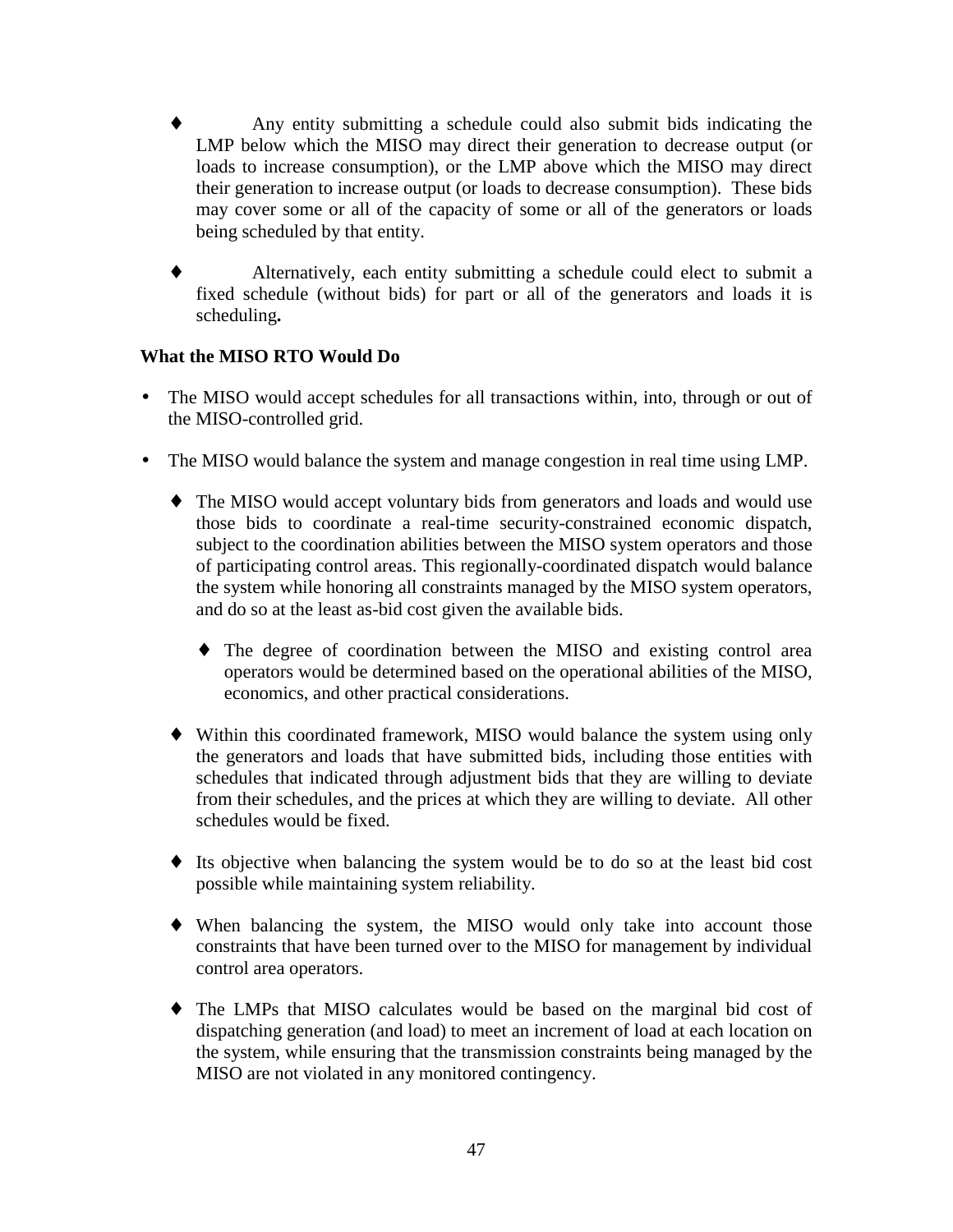- All schedules and deviations from schedules would be settled at real-time LMPs.
	- ♦ Each entity that submitted a schedule to transmit energy from one location to another would be charged a congestion (or usage) charge to reflect the MISO's marginal cost of redispatching the system to accommodate the schedule. This congestion charge would be calculated by subtracting the real-time LMP at each location where power was scheduled to be injected from the real-time LMP at each location where power was scheduled to be withdrawn for each MW of power included in that schedule.
		- Consequently, FGR Issuers would be responsible for paying any congestion charges (marginal redispatch costs), based on the difference between the realtime LMPs at the injection and withdrawal locations for each transaction they schedule.
	- ♦ Each entity that submitted a schedule whose actual generation deviated from these schedules would be paid the real-time LMP at the location of that generation (if they generated more power than scheduled) or would pay the real-time LMP at the location of that generation (if they generated less power than scheduled).
	- ♦ Entities whose actual load deviated from these schedules would be paid the realtime LMP at the location of that load (if they consumed less power than scheduled) or would pay the real-time LMP at the location of that load (if they consumed more power than scheduled).
		- If an FGR Issuer elected to submit bids for transactions that have been scheduled through them, and the MISO re-dispatched generation or load whose bids were submitted by that FGR Issuer, settlements between that FGR Issuer and the re-dispatched generator or load would be contractual issues between those parties.
	- ♦ LMPs would be determined at each node. Generators would be settled at their respective nodal LMPs. Whether LMPs for loads are calculated on a nodal or a zonal basis would depend upon metering and software. Settlements for loads without appropriate metering would be based on zonal prices, defined as the loadweighted average of the nodal prices within the region defined as the zone. Initially, such zones could reflect existing utility control or franchise areas.
- MISO would offer FTRs well in advance to allow participants to hedge congestion costs and obtain advance price certainty.
	- ♦ Each FTR would specify an injection location and a withdrawal location.
	- ♦ The holder of an FTR would be paid an amount equal to the LMP for 1 MW at the FTR's withdrawal location, minus the LMP for 1 MW at the FTR's injection location, in each hour in which the FTR is valid, regardless of whether they undertake physical transactions matching those FTRs.